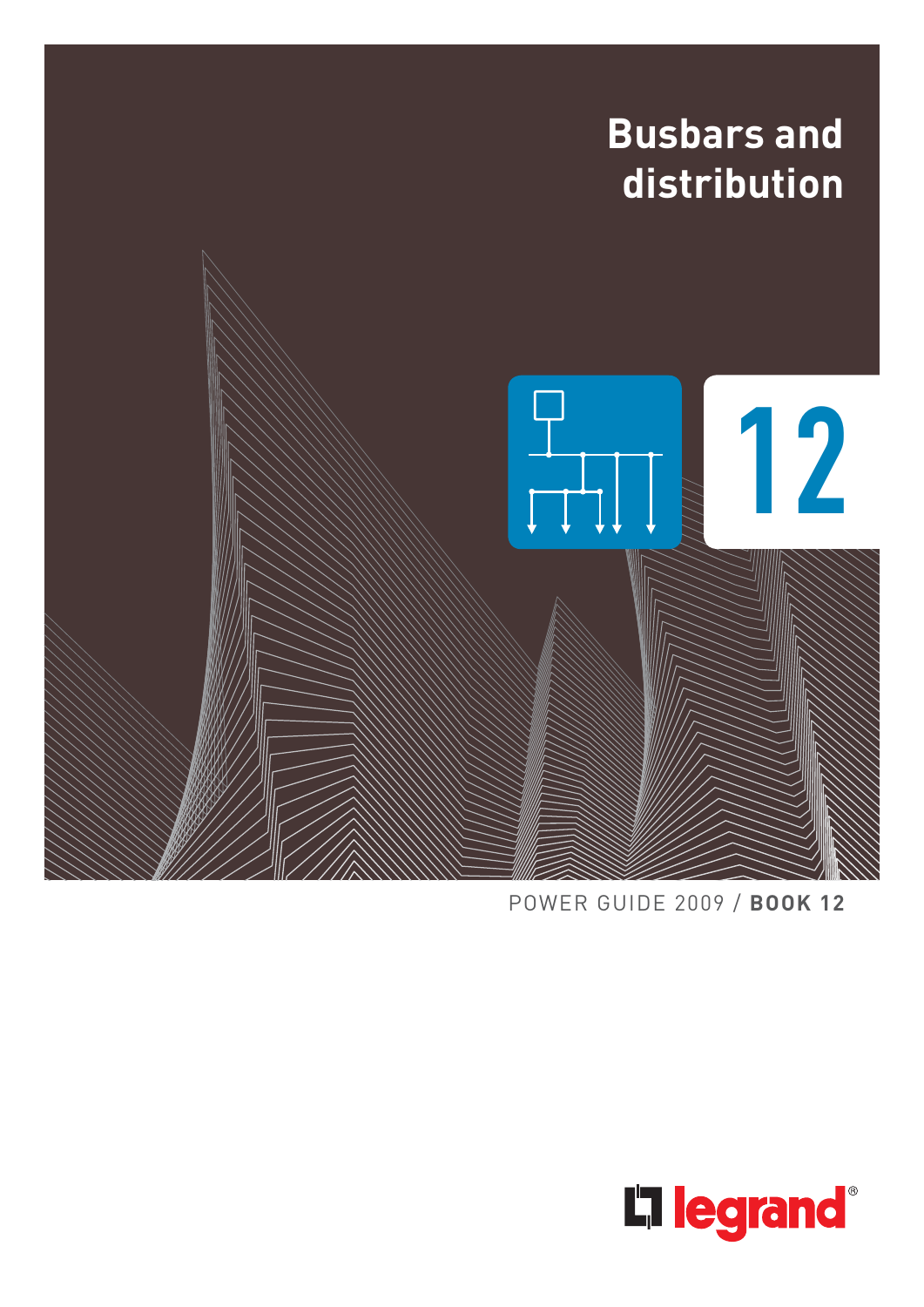# **INTRO**

**Protection and control of operating circuits are the basic functions of a distribution panel. But upstream there is another function, possibly more discreet, but just as essential: distribution.**

Even more than for the protection and control functions, the selection and setup of distribution equipment require an approach that combines selection of products (number of outputs, cross-sections, conductor types, connection method) and checking the operating conditions (current-carrying capacity, short circuits, isolation, etc.) in multiple configurations.

Depending on the power installed, distribution is carried out via distribution, blocks (up to 400 A) or via busbars (250 A to 4000 A). The former must be selected according to their characteristics (see page 32), while the latter must be carefully calculated and sized according to requirements (see page 06).

#### In accordance with its policy of continuous improvement, the Company reserves the right to change specifications<br>and designs without notice. All illustrations, descriptions, dimensions and weights in this catalogue are for and cannot be held binding on the Compan

| Distribution and standards 02                       |
|-----------------------------------------------------|
| Statutory conditions for the protection of branch   |
|                                                     |
| Determining the usable cross-section of the bars 06 |
|                                                     |
| Determining the distances between supports 13       |
|                                                     |
|                                                     |
| Shaping and connecting bars  26                     |
|                                                     |
|                                                     |
|                                                     |
|                                                     |
|                                                     |
|                                                     |
|                                                     |
|                                                     |

| Distribution and standards 02                                                                 |
|-----------------------------------------------------------------------------------------------|
| Statutory conditions for the protection of branch                                             |
|                                                                                               |
| Determining the usable cross-section of the bars. 06                                          |
|                                                                                               |
| Determining the distances between supports $\,\dots\, \dots\, \dots\, \dots\, \dots\, 13$     |
|                                                                                               |
| Checking the insulation characteristics $\ldots \ldots \ldots \ldots \ldots \ldots \ldots$ 23 |
| Shaping and connecting bars  26                                                               |
|                                                                                               |
|                                                                                               |
|                                                                                               |
|                                                                                               |
|                                                                                               |
|                                                                                               |
|                                                                                               |
|                                                                                               |

### **L'Ilegrand**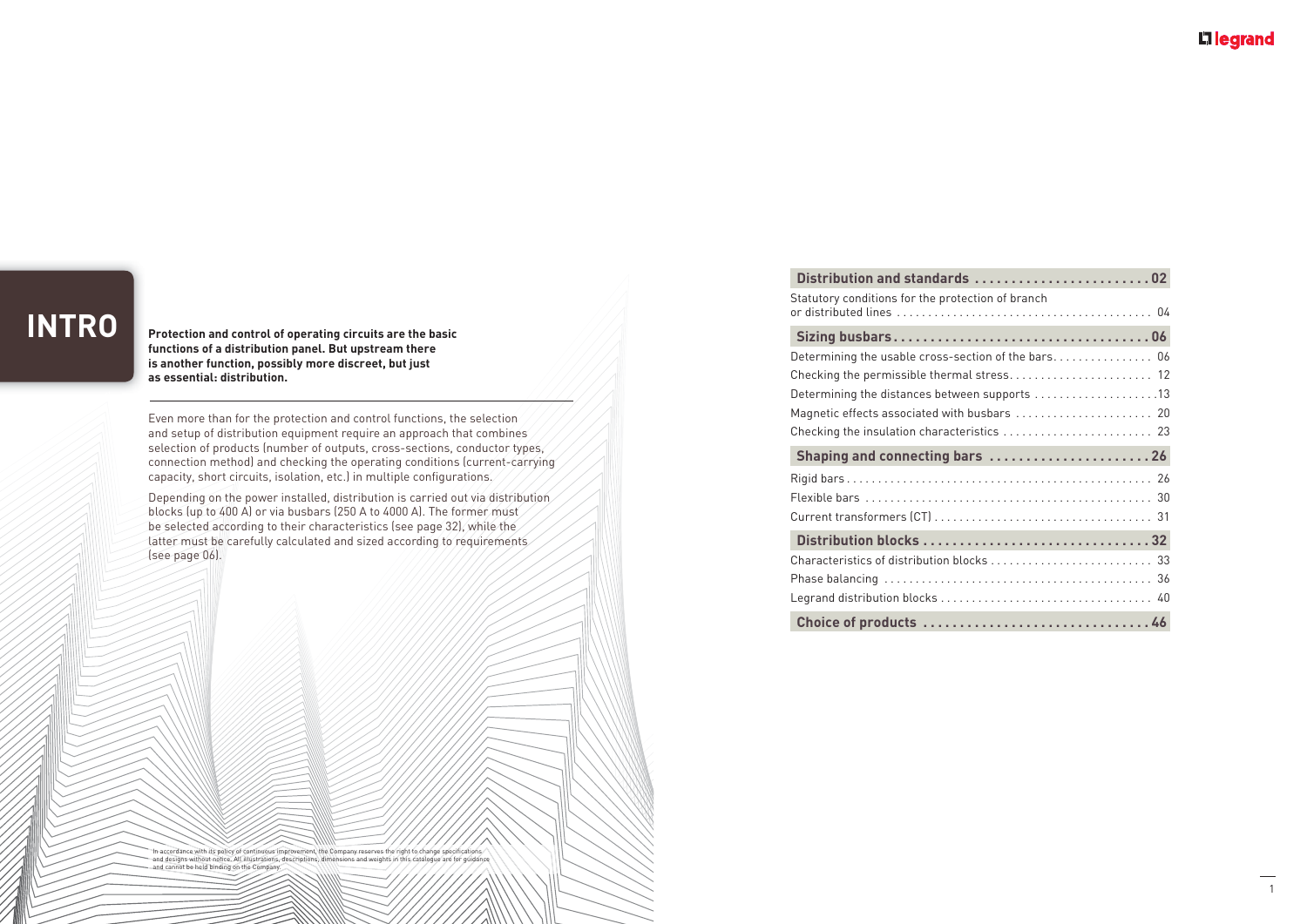# **Distribution**  and standards *Distribution can be defined as supplying*



**power to a number of physically separate and individually protected circuits from a single circuit.**



 $\ldots$  or the branch line S<sub>2</sub> is less than three metres long, is not installed near any combustible materials and every precaution has been taken to limit the risks of short circuits. There is no other tap-off or power socket on the branch line S<sub>2</sub> upstream of protection P2.

If it were applied to the letter, this rule would lead to over-sizing of cross-sections for fault conditions. The standard therefore allows for there to be no protection device at the origin of the branch line subject to two conditions.









Multi-level distribution



**This layout can be used for example when several distribution blocks (2nd level) are supplied from a single busbar (1st level). If the sum of the currents tapped off at the first level (I1, I2, etc.) is greater than It, a protection device P2 must be provided on S2.**

**^** Main busbar at the top of the enclosure with 2 copper bars per pole



**^** Branch busbar in cable sleeve: C-section aluminium bars

Depending on the circuits to be supplied, distribution will be via busbars (flat or C-section copper or aluminium bars, see p. 06), via prefabricated distribution blocks (power distribution blocks, modular distribution blocks, distribution terminal blocks, see p. 32) or via simple supply busbars. According to the standards, a device providing protection against short circuits and overloads must be placed at the point where a change of cross-section, type, installation method or composition leads to a reduction in the current-carrying capacity (IEC 60364-4-43).



 $\uparrow$  Distribution via supply busbars

### L<sub>legrand</sub>

Upstream device  $P_1$  effectively protects the branch  $line S_2$ ...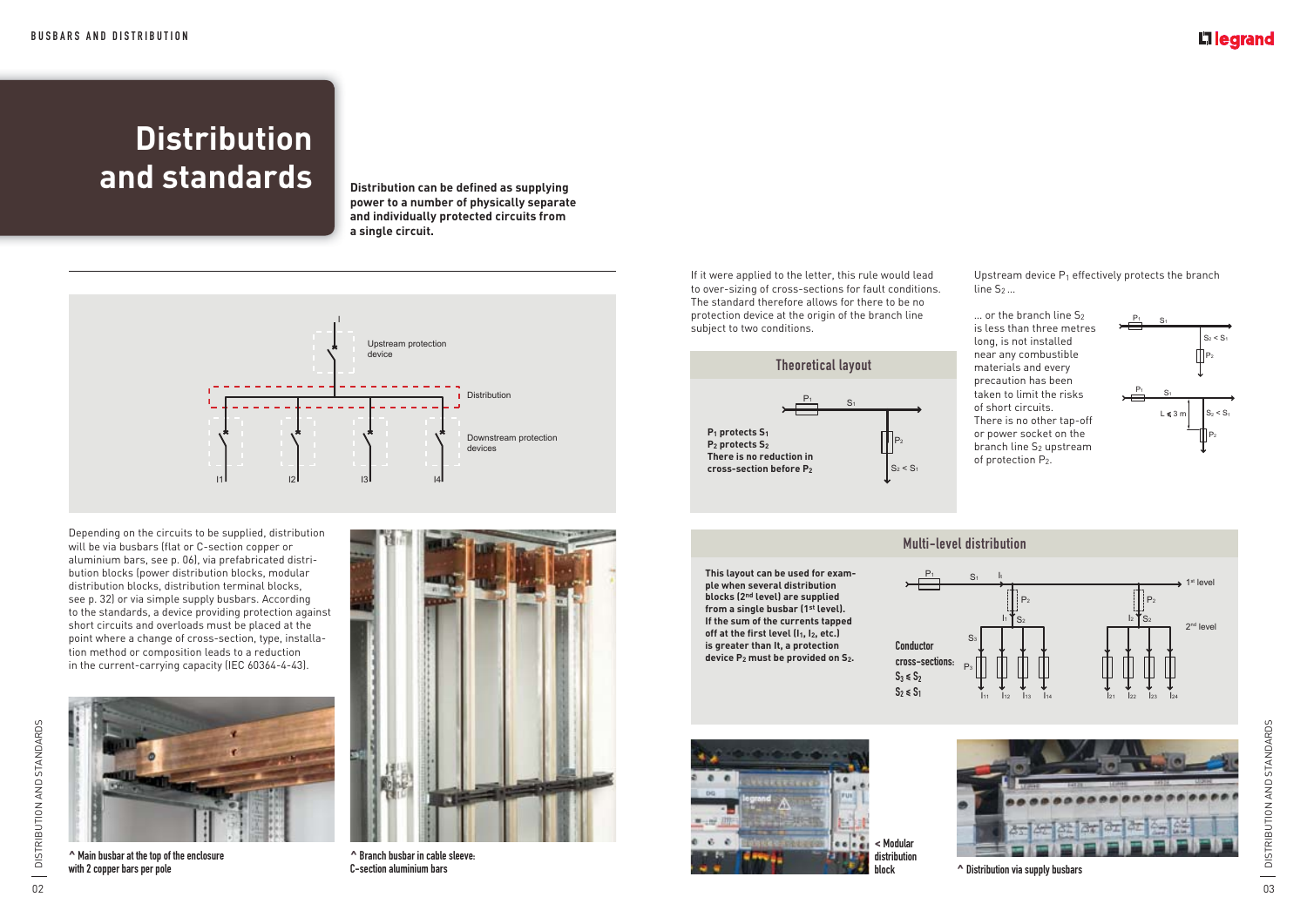# **Distribution** and standards (continued)

#### **STATUTORY CONDITIONS FOR PROTECTING BRANCH OR DISTRIBUTED LINES**

#### **1 SUMMARY OF THE GENERAL PRINCIPLE FOR CHECKING THERMAL STRESS**

#### **2** CHECKING THE PROTECTION **CONDITIONS OF THE BRANCH LINE(S) WITH REGARD TO THE THERMAL STRESSES**

For insulated cables and conductors, the breaking time of any current resulting from a short circuit occurring at any point must not be longer than the time taken for the temperature of the conductors to reach their permissible limit.

For branch lines with smaller cross-sections  $(S_2 < S_1)$ , check that the stress permitted by the branch line is actually greater than the energy limited by the main device  $P_1$ . The permissible thermal stress values K²S² can be easily calculated using the k values given in the table below:

This condition can be verified by checking that the thermal stress K²S² that the conductor can withstand is greater than the thermal stress (energy I²t) that the protection device allows to pass.

#### **3** CHECKING THE PROTECTION **CONDITIONS USING THE "TRIANGLE RULE"**

The short-circuit protection device  $P_1$  placed at the origin A of the line can be considered to effectively protect branch  $S_2$  as long as the length of the branch busbar system  $S_2$  does not exceed a certain length, which can be calculated using the triangle rule. - The maximum length  $L_1$  of the conductor with cross-

section S<sub>1</sub> corresponds to the portion of the circuit AB that is protected against short circuits by protection device P1 placed at point A.

- The maximum length L<sub>2</sub> of the conductor with crosssection S<sub>2</sub> corresponds to the portion of the circuit AM that is protected against short circuits by protection device  $P_1$  placed at point A.

S<sub>1</sub> corresponds to the cross-section of the main conductor and  $S_2$  to the cross-section of the branch conductor.

The maximum energy values limited by the devices are given in the form of figures (for example 55,000 A<sup>2</sup>s for modular devices with ratings up to 32 A or in the form of limitation curves (see Book 5).

> When protection device  $P_1$  placed at the head of line  $S_1$ does not have any overload protection function or its characteristics are not compatible with the overload protection of the branch line  $S_2$  (very long circuits, significant reduction in cross-section), it is possible to move device  $P_2$  up to 3 m from the origin  $[0]$  of the tap-off as long as there is no tap-off or power socket on this portion of busbar system and the risk of short circuit, fire and injury is reduced to the minimum for this portion (use of reinforced insulation conductors, sheathing, separation from hot and damaging parts).

OR DISTRIBUTED LINES

## L<sub>leqrand</sub>

#### **5 EXEMPTION FROM PROTECTION AGAINST OVERLOADS**

These maximum lengths correspond to the minimum short circuit for which protection device  $P_1$  can operate (see Book 4).

The maximum length of the branch conductor with cross-section  $S_2$  that is protected against short circuits by protection device  $P_1$  placed at point A is represented by segment ON. It can be seen using this representation that the protected length of the branch line decreases the further away the tap-off point is from protection  $P_1$ , up to the prohibition of any  $S_2$ smaller cross-section tap-off at the apex of the triangle, B.

This method can be applied to short-circuit protection devices and those providing protection against overloads respectively, as long as device  $P_2$  effectively protects line  $S_2$  and there is no other tap-off between points A and O.

#### **4 3 METRE RULE APPLIED TO OVERLOAD PROTECTION DEVICES**

The diagram above illustrates three examples of tap-offs (S1, S2, S3) where it is possible not to provide any overload protection or simply not to check whether this condition is met.

- Busbar system S<sub>2</sub> is effectively protected against overloads by P1 and the busbar system does not have any tap-offs or power sockets upstream of  $P_2$ 

- Busbar system  $S_3$  is not likely to have overload currents travelling over it and the busbar system does not have any tap-offs or power sockets upstream of  $P_3$  $-$  Busbar system  $S_4$  is intended for communication, control, signalling and similar type functions and the busbar system does not have any tap-offs or power sockets upstream of P<sub>/</sub>.

STATUTORY CONDITIONS FOR PROTECTING BRANCH OR DISTRIBUTED LINES STATUTORY CONDITIONS FOR PROTECTING BRANCH OR DISTRIBUTED LINES  $\overline{\phantom{0}}$ 

| <b>K</b> values for conductors                                          |                                     |                          |                                  |                 |                                         |                                     |                          |                |  |
|-------------------------------------------------------------------------|-------------------------------------|--------------------------|----------------------------------|-----------------|-----------------------------------------|-------------------------------------|--------------------------|----------------|--|
| <b>Property/Condition</b>                                               | Type of insulation of the conductor |                          |                                  |                 |                                         |                                     |                          |                |  |
|                                                                         | <b>PVC</b><br><b>Thermoplastic</b>  |                          | <b>PVC</b><br>Thermoplastic 90°C |                 | <b>EPR XLPE</b><br><b>Thermosetting</b> | Rubber 60°C<br><b>Thermosetting</b> |                          | <b>Mineral</b> |  |
| Conductor cross-sect. mm <sup>2</sup>                                   | $\leq 300$                          | > 300                    | $\leq 300$                       | > 300           |                                         |                                     |                          |                |  |
| Initial temperature °C                                                  |                                     | 70                       | 90                               |                 | 90                                      | 60                                  | 70                       | 105            |  |
| Final temperature °C                                                    | 160                                 | 140                      | 160                              | 140             | 250                                     | 200                                 | 160                      | 250            |  |
|                                                                         |                                     |                          |                                  | <b>K</b> values |                                         |                                     |                          |                |  |
| <b>Copper conductor</b>                                                 | 115                                 | 103                      | 100                              | 86              | 143                                     | 141                                 | 115                      | 135<br>$-115$  |  |
| Aluminium conductor                                                     | 76                                  | 68                       | 66                               | 57              | 94                                      | 93                                  | $\overline{\phantom{0}}$ | -              |  |
| <b>Connections soldered</b><br>with tin solder for copper<br>conductors | 115                                 | $\overline{\phantom{0}}$ | $\overline{\phantom{0}}$         |                 | $\overline{a}$                          |                                     | $\overline{\phantom{0}}$ | -              |  |



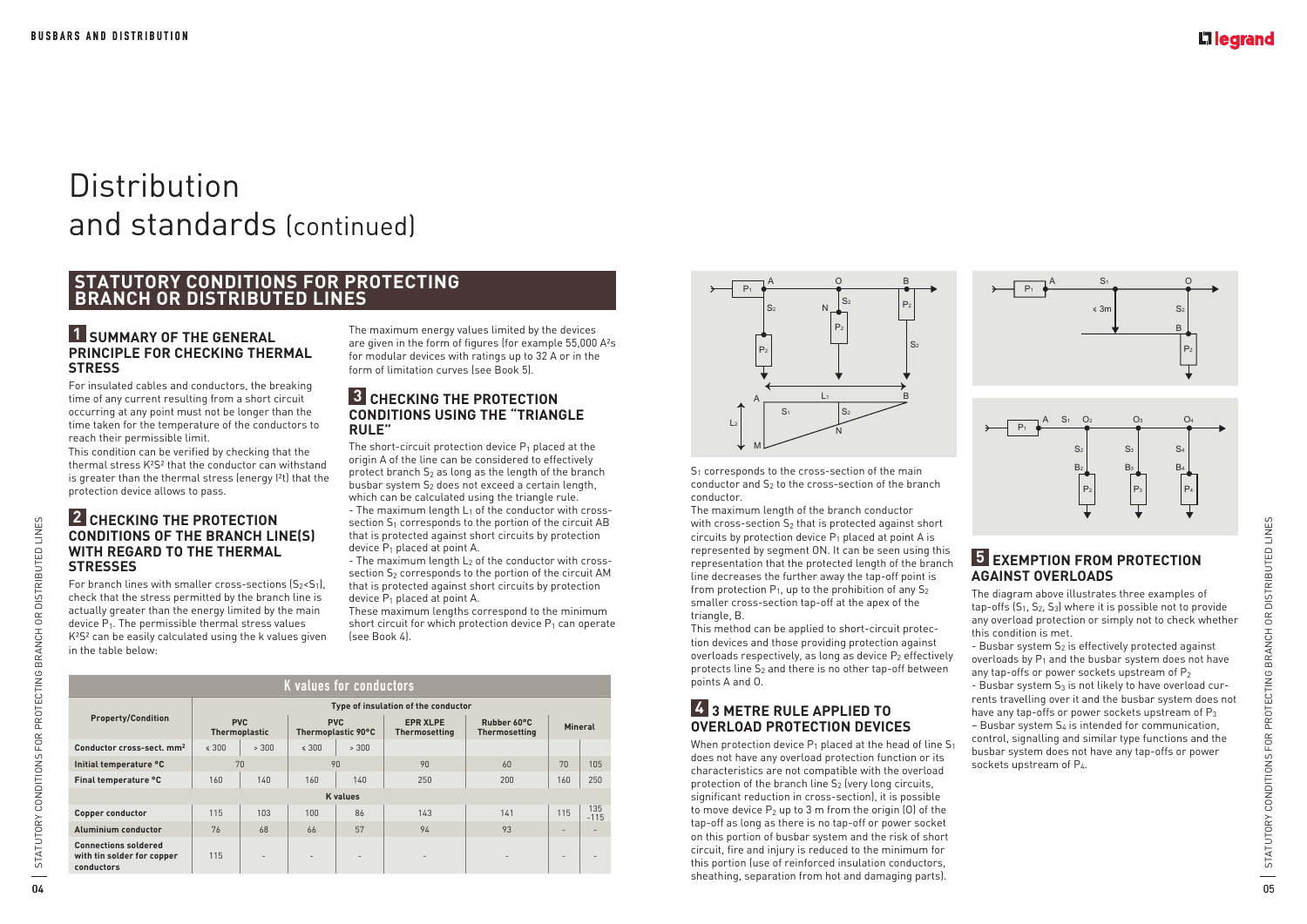# **Sizing busbars The busbar constitutes the real "backbone"**

**of any distribution assembly. The main busbar and branch busbars supply and distribute the energy.** 

### **DETERMINING THE USABLE CROSS-SECTION OF THE BARS**

 $\Delta \Delta$ 

 $\bigcup$ 

The required cross-section of the bars is determined according to the operating current, the protection index of the enclosure and after checking the shortcircuit thermal stress.

 $\bullet$  le: rated operating current to be taken into **consideration in enclosures with natural ventilation or in panels with IP < 30 protection index (ambient internal temperature < 25°C).**

• Ithe: thermal current in enclosure corresponding **to the most severe installation conditions. Sealed enclosures do not allow natural air change, as the IP protection index is greater than 30 (ambient internal temperature < 50°C).**



The currents are named in accordance with the definitions in standard IEC 60947-1 applied to the usual operating conditions for a temperature rise At of the bars which does not exceed 65°C.

> **<** Temperature rise test **f**or a 3 x 120 x 10 per pole busbar on support Cat. No. 374 54

#### Currents according to standard IEC 60947-1

**The current-carrying capacity in n bars is less than n times the current-carrying capacity in one bar. Use n = 1.6 to 1.8 for a group of 2 bars, n = 2.2 to 2.4 for 3 bars and n = 2.7 to 2.9 for 4 bars.**

**The wider the bars, the more coefficient n is affected, the more difficult they are to cool and the higher the mutual inductance effects.**

**The permissible current density is not therefore**  constant: it is approximately 3 A/mm<sup>2</sup> for small bars **and falls to 1 A/mm2 for groups of large bars.**

### Parallel bars

# **2 RIGID COPPER BARS**

#### **2.1. Mounting bars edgewise on supports Cat. Nos. 373 10/15/20/21/22/23**

|                       | Rigid flat copper bars - edgewise mounting |          |                           |                      |                |  |  |
|-----------------------|--------------------------------------------|----------|---------------------------|----------------------|----------------|--|--|
| le $(A)$ IP $\leq 30$ | Ithe $(A)$ IP $> 30$                       | Cat. No. | Dim. (mm)                 | $l^2t(A^2s)$         | $lcw_{1s}$ (A) |  |  |
| 110                   | 80                                         | 373 88   | $12 \times 2$             | $1.2 \times 10^{7}$  | 3430           |  |  |
| 160                   | 125                                        | 37389    | $12 \times 4$             | $4.7 \times 10^{7}$  | 6865           |  |  |
| 200                   | 160                                        | 374 33   | $15 \times 4$             | $7.4 \times 10^{7}$  | 8580           |  |  |
| 250                   | 200                                        | 374 34   | $18 \times 4$             | $1 \times 10^8$      | 10,295         |  |  |
| 280                   | 250                                        | 374 38   | $25 \times 4$             | $2.1 \times 10^8$    | 14,300         |  |  |
| 330                   | 270                                        | 374 18   | $25 \times 5$             | $3.2 \times 10^8$    | 17,875         |  |  |
| 450                   | 400                                        | 374 19   | $32 \times 5$             | $5.2 \times 10^8$    | 22,900         |  |  |
| 700                   | 630                                        | 374 40   | $50 \times 5$             | $1.1 \times 10^{9}$  | 33,750         |  |  |
| 1150                  | 1000                                       | 374 40   | $2 \times (50 \times 5)$  | 4.5 x $10^{9}$       | 67,500         |  |  |
| 800                   | 700                                        | 374 41   | 63 x 5                    | $1.8 \times 10^{9}$  | 42,500         |  |  |
| 1350                  | 1150                                       | 374 41   | $2 \times 63 \times 5$    | $7.2 \times 10^{9}$  | 85,500         |  |  |
| 950                   | 850                                        | 374 59   | $75 \times 5$             | $2.5 \times 10^{9}$  | 50,600         |  |  |
| 1500                  | 1300                                       | 374 59   | $2 \times (75 \times 5)$  | $1 \times 10^{10}$   | 101,000        |  |  |
| 1000                  | 900                                        | 374 43   | $80 \times 5$             | $2.9 \times 10^{9}$  | 54,000         |  |  |
| 1650                  | 1450                                       | 374 43   | $2 \times (80 \times 5)$  | $1.2 \times 10^{10}$ | 108,000        |  |  |
| 1200                  | 1050                                       | 374 46   | $100 \times 5$            | 4.5 x $10^{9}$       | 67,500         |  |  |
| 1900                  | 1600                                       | 374 46   | $2 \times (100 \times 5)$ | $1.8 \times 10^{10}$ | 135,000        |  |  |

### **L'I legrand**



|                       | <b>C-section aluminium bars</b> |            |                                                      |                                    |                |  |  |  |
|-----------------------|---------------------------------|------------|------------------------------------------------------|------------------------------------|----------------|--|--|--|
| le $(A)$ IP $\leq 30$ | Ithe $(A)$ IP $>$ 30            | Cat. No.   | $ {\mathsf{Cross\text{-}section}\,(\mathsf{mm^2})} $ | I <sup>2</sup> t[A <sup>2</sup> s] | $lcw_{1s}$ (A) |  |  |  |
| 800                   | 630                             | 1 x 373 54 | 524                                                  | $2.2 \times 10^{9}$                | 46,900         |  |  |  |
| 1000                  | 800                             | 1 x 373 55 | 549                                                  | $2.5 \times 10^{9}$                | 49,960         |  |  |  |
| 1250                  | 1000                            | 1 x 373 56 | 586                                                  | $2.8 \times 10^{9}$                | 53,325         |  |  |  |
| 1450                  | 1250                            | 1 x 373 57 | 686                                                  | $3.9 \times 10^{9}$                | 62,425         |  |  |  |
| 1750                  | 1600                            | 1 x 373 58 | 824                                                  | 5.6 x $10^{9}$                     | 74.985         |  |  |  |
| 3500                  | 3200                            | 2 x 373 58 | $2 \times 824$                                       | $2.2 \times 10^{10}$               | 149,970        |  |  |  |

Busbars can be created using copper or aluminium bars. Flat copper bars are used for busbars up to 4000 A with Legrand supports. They provide great flexibility of use, but require machining on request (see p. 26). Legrand aluminium bars are made of C-section rails. Connection is carried out without drilling, using special hammer head screws.

They are used for busbars up to 1600 A, or 3200 A by doubling the supports and the bars. The electrical and mechanical characteristics of Legrand busbar supports, and strict compliance with the maximum installation distances, ensure isolation between the poles and that the bars can resist the electrodynamic forces.

### **1 C-SECTION ALUMINIUM BARS (supports Cat. Nos. 373 66/67/68/69)**



**<** Supports Cat. Nos. 373 66/67: with aligned bars

**<** Supports Cat. Nos. 373 68/69: with stepped bars



**^** Stepped busbar in cable sleeve with supports Cat. No. 373 10

DETERMINING THE USABLE CROSS-SECTION OF THE BARS 07DETERMINING THE USABLE CROSS-SECTION OF THE BARS —<br>—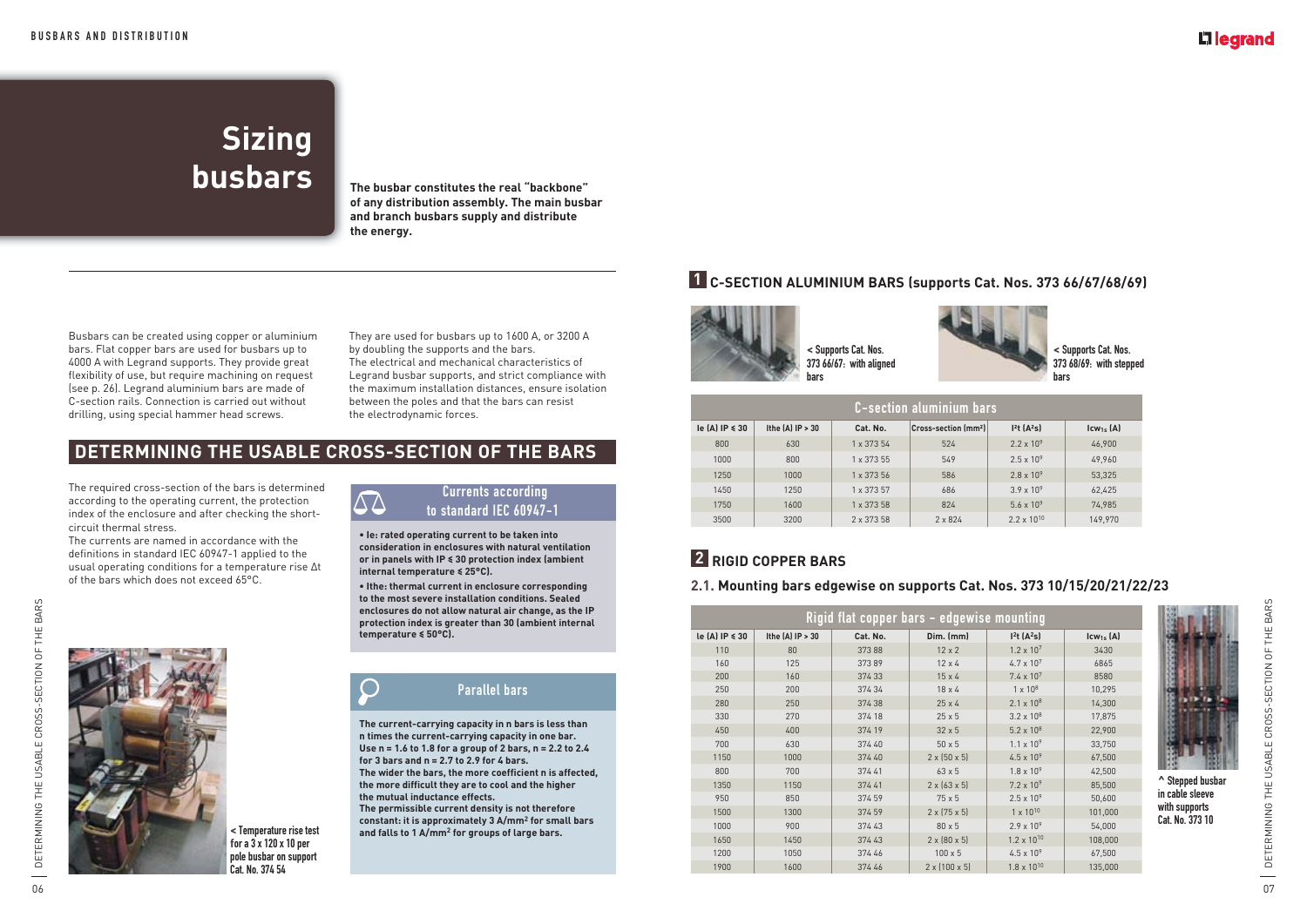

 $<$  Supports **C**at. No. 373 24 can be used to create very high current busbars: up to 4000 A in IP 55 XL3 4000 enclosures



**2.2. Mounting bars edgewise on supports Cat. Nos. 373 24/25**



**^** Simply rotate the isolating supports **^** 1 to 4 bars, 5 mm thick, per pole **^** 1 to 3 bars, 10 mm thick, per pole to take 5 or 10 mm thick bars

**^** Bars mounted edgewise in vertical or horizontal busbars: supports in horizontal position

|                      | Rigid flat copper bars, 10 mm thick |                |                 |                                    |                |  |  |
|----------------------|-------------------------------------|----------------|-----------------|------------------------------------|----------------|--|--|
| $le (A)$ IP $\le$ 30 | Ithe $(A)$ IP $> 30$                | <b>Number</b>  | Dim. (mm)       | 1 <sup>2</sup> t(A <sup>2</sup> s) | $lcw_{1s}$ (A) |  |  |
| 950                  | 850                                 |                | $50 \times 10$  | 4.56 x $10^{9}$                    | 67,500         |  |  |
| 1680                 | 1470                                | $\overline{2}$ | 50 x 10         | $1.82 \times 10^{10}$              | 135,000        |  |  |
| 2300                 | 2030                                | 3              | 50 x 10         | 4.10 $\times$ 10 <sup>10</sup>     | 202,500        |  |  |
| 1150                 | 1020                                | $\mathbf{1}$   | 60 x 10         | $6.56 \times 10^{9}$               | 81,000         |  |  |
| 2030                 | 1750                                | $\overline{2}$ | 60 x 10         | $2.62 \times 10^{10}$              | 162,000        |  |  |
| 2800                 | 2400                                | 3              | 60 x 10         | $5.90 \times 10^{10}$              | 243,000        |  |  |
| 1460                 | 1270                                | 1              | 80 x 10         | $1.17 \times 10^{10}$              | 108,000        |  |  |
| 2500                 | 2150                                | $\overline{2}$ | 80 x 10         | $4.67 \times 10^{10}$              | 216,000        |  |  |
| 3450                 | 2900                                | 3              | 80 x 10         | $1.05 \times 10^{11}$              | 324,000        |  |  |
| 1750                 | 1500                                | $\mathbf{1}$   | $100 \times 10$ | $1.82 \times 10^{10}$              | 135,000        |  |  |
| 3050                 | 2550                                | $\overline{2}$ | $100 \times 10$ | $7.29 \times 10^{10}$              | 270,000        |  |  |
| 4150                 | 3500                                | 3              | $100 \times 10$ | $1.64 \times 10^{11}$              | 405,000        |  |  |
| 2000                 | 1750                                |                | 120 x 10        | $2.62 \times 10^{10}$              | 162,000        |  |  |
| 3600                 | 2920                                | $\overline{2}$ | 120 x 10        | $1.05 \times 10^{11}$              | 324,000        |  |  |
| 4800                 | 4000                                | 3              | $120 \times 10$ | $2.63 \times 10^{11}$              | 486,000        |  |  |

**Positioning bars edgewise encourages heat dissipation and is much the best option. If the bars have to be positioned flatwise (with the supports in a vertical position) the currentcarrying capacities must be reduced (see next page).**

| Rigid flat copper bars, 5 mm thick |                      |                |                      |                                    |                |  |  |
|------------------------------------|----------------------|----------------|----------------------|------------------------------------|----------------|--|--|
| $le (A)$ IP $\le$ 30               | Ithe $(A)$ IP $> 30$ | <b>Number</b>  | Dim. (mm)            | 1 <sup>2</sup> t(A <sup>2</sup> s) | $lcw_{1s}$ (A) |  |  |
| 700                                | 630                  | 1              | $50 \times 5$        | $1.14 \times 10^{9}$               | 33,750         |  |  |
| 1180                               | 1020                 | $\overline{2}$ | $50 \times 5$        | 4.56 x $10^{9}$                    | 67,500         |  |  |
| 1600                               | 1380                 | 3              | $50 \times 5$        | $1.03 \times 10^{10}$              | 101,250        |  |  |
| 2020                               | 1720                 | 4              | $50 \times 5$        | $1.82 \times 10^{10}$              | 135,000        |  |  |
| 800                                | 700                  | $\mathbf{1}$   | $63 \times 5$        | $1.81 \times 10^{9}$               | 42,525         |  |  |
| 1380                               | 1180                 | $\overline{2}$ | 63 x 5               | $7.23 \times 10^{9}$               | 85,050         |  |  |
| 1900                               | 1600                 | 3              | 63 x 5               | $1.63 \times 10^{10}$              | 127,575        |  |  |
| 2350                               | 1950                 | 4              | 63 x 5               | $2.89 \times 10^{10}$              | 170,100        |  |  |
| 950                                | 850                  | 1              | 75 x 5               | $2.56 \times 10^{9}$               | 50,625         |  |  |
| 1600                               | 1400                 | $\overline{2}$ | 75 x 5               | $1.03 \times 10^{10}$              | 101,250        |  |  |
| 2200                               | 1900                 | 3              | $75 \times 5$        | $2.31 \times 10^{10}$              | 151,875        |  |  |
| 2700                               | 2300                 | 4              | $75 \times 5$        | $4.10 \times 10^{11}$              | 202,500        |  |  |
| 1000                               | 900                  | $\mathbf{1}$   | 80 x 5               | $2.92 \times 10^{9}$               | 54,000         |  |  |
| 1700                               | 1480                 | $\mathbf{2}$   | 80 x 5               | $1.17 \times 10^{10}$              | 108,000        |  |  |
| 2350                               | 2000                 | 3              | 80 x 5               | $2.62 \times 10^{10}$              | 162,000        |  |  |
| 2850                               | 2400                 | 4              | 80 x 5               | $4.67 \times 10^{10}$              | 216,000        |  |  |
| 1200                               | 1050                 | 1              | $100 \times 5$       | 4.56 x $10^{9}$                    | 67,500         |  |  |
| 2050                               | 1800                 | $\overline{2}$ | $100 \times 5$       | $1.82 \times 10^{10}$              | 135,000        |  |  |
| 2900                               | 2450                 | 3              | $100 \times 5$       | $4.10 \times 10^{10}$              | 202,500        |  |  |
| 3500                               | 2900                 | 4              | $100 \times 5$       | $7.29 \times 10^{10}$              | 270,000        |  |  |
| 1450                               | 1270                 | 1              | $125 \times 5$       | $7.12 \times 10^{9}$               | 84,375         |  |  |
| 2500                               | 2150                 | $\overline{2}$ | $125 \times 5$       | $2.85 \times 10^{10}$              | 168,750        |  |  |
| 3450                               | 2900                 | 3              | $125 \times 5$       | $6.41 \times 10^{10}$              | 253,125        |  |  |
| 4150                               | 3450                 | 4              | $125 \times 5$       | $1.14 \times 10^{11}$              | 337,500        |  |  |
| 1750                               | 1500                 | 1              | $160 \times 5^{[1]}$ | $1.17 \times 10^{10}$              | 108,000        |  |  |
| 3050                               | 2450                 | $\overline{2}$ | $160 \times 5^{[1]}$ | $4.67 \times 10^{10}$              | 216,000        |  |  |
| 4200                               | 3300                 | 3              | $160 \times 5^{[1]}$ | $1.05 \times 10^{11}$              | 324,000        |  |  |
| 5000                               | 3800                 | 4              | $160 \times 5^{[1]}$ | $1.87 \times 10^{11}$              | 432,000        |  |  |

## **L'Ilegrand**

![](_page_5_Picture_18.jpeg)

![](_page_5_Picture_19.jpeg)

S | DETERMINING THE USABLE CROSS-SECTION OF THE BARS **C** DETERMINING THE USABLE CROSS-SECTION OF THE BARS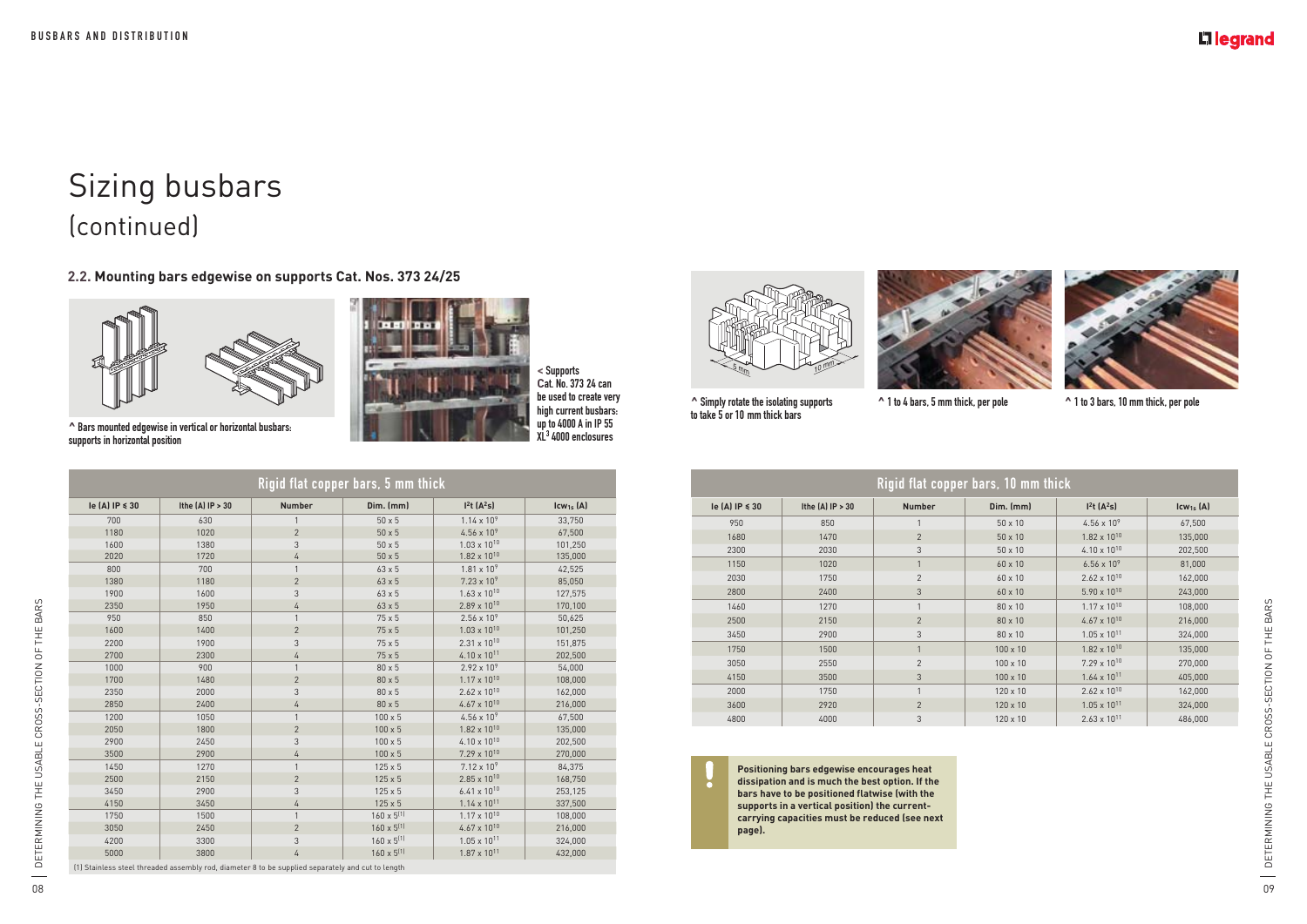# **3 FLEXIBLE COPPER BARS**

|                      | <b>Flexible copper bars</b> |            |                         |                                    |                |  |  |
|----------------------|-----------------------------|------------|-------------------------|------------------------------------|----------------|--|--|
| $le (A)$ IP $\le 30$ | Ithe $[A]$ IP $> 30$        | Cat. No.   | Dim. (mm)               | 1 <sup>2</sup> t(A <sup>2</sup> s) | $lcw_{1s}$ (A) |  |  |
| 200                  | 160                         | 374 10     | $13 \times 3$           | $2 \times 10^{7}$                  | 4485           |  |  |
| 320                  | 200                         | 374 16     | $20 \times 4$           | $8.5 \times 10^{7}$                | 9200           |  |  |
| 400                  | 250                         | 374 11     | $24 \times 4$           | $1.2 \times 10^8$                  | 11.000         |  |  |
|                      |                             | 374 67     | $20 \times 5$           |                                    |                |  |  |
| 470                  | 320                         | 374 17     | $24 \times 5$           | $1.9 \times 10^{8}$                | 13,800         |  |  |
| 630                  | 400                         | 374 12     | $32 \times 5$           | $3.4 \times 10^8$                  | 18,400         |  |  |
| 700                  | 500                         | 374 44     | $40 \times 5$           | $5.3 \times 10^8$                  | 23,000         |  |  |
| 850                  | 630                         | 374 57     | $50 \times 5$           | $8.3 \times 10^8$                  | 28.700         |  |  |
| 1250                 | 1000                        | 374 58     | $50 \times 10$          | $3.3 \times 10^{9}$                | 57.500         |  |  |
| 2500                 | 2000                        | 2 x 374 58 | $2 \times 50 \times 10$ | $1.3 \times 10^{10}$               | 115,000        |  |  |

## **L'1 legrand**

= | DETERMINING THE USABLE CROSS-SECTION OF THE BARS  $\Rightarrow$  DETERMINING THE USABLE CROSS-SECTION OF THE BARS

#### **2.3. Mounting bars flatwise on supports Cat. Nos. 373 24/25**

![](_page_6_Picture_3.jpeg)

**<** Bars mounted flatwise in horizontal busbars: supports in vertical position

| Rigid flat copper bars, 5 mm thick |                      |                |                      |                       |                |  |  |
|------------------------------------|----------------------|----------------|----------------------|-----------------------|----------------|--|--|
| le $(A)$ IP $\leq 30$              | Ithe $(A)$ IP $> 30$ | <b>Number</b>  | Dim. (mm)            | $I^2t(A^2s)$          | $lcw_{1s}$ (A) |  |  |
| 500                                | 420                  | 1              | $50 \times 5$        | $1.14 \times 10^{9}$  | 33,750         |  |  |
| 750                                | 630                  | $\overline{2}$ | $50 \times 5$        | 4.56 x $10^{9}$       | 67,500         |  |  |
| 1000                               | 900                  | 3              | $50 \times 5$        | $1.03 \times 10^{10}$ | 101,250        |  |  |
| 1120                               | 1000                 | 4              | $50 \times 5$        | $1.82 \times 10^{10}$ | 135,000        |  |  |
| 600                                | 500                  | $\mathbf{1}$   | 63 x 5               | $1.81 \times 10^{9}$  | 42,525         |  |  |
| 750                                | 630                  | $\overline{2}$ | $63 \times 5$        | $7.23 \times 10^{9}$  | 85,050         |  |  |
| 1100                               | 1000                 | 3              | $63 \times 5$        | $1.63 \times 10^{10}$ | 127,575        |  |  |
| 1350                               | 1200                 | 4              | $63 \times 5$        | $2.89 \times 10^{10}$ | 170,100        |  |  |
| 700                                | 600                  | $\mathbf{1}$   | 75 x 5               | $2.56 \times 10^{9}$  | 50,625         |  |  |
| 1000                               | 850                  | $\overline{2}$ | 75 x 5               | $1.03 \times 10^{10}$ | 101,250        |  |  |
| 1250                               | 1100                 | 3              | 75 x 5               | $2.31 \times 10^{10}$ | 151,875        |  |  |
| 1600                               | 1400                 | 4              | 75 x 5               | $4.10 \times 10^{11}$ | 202,500        |  |  |
| 750                                | 630                  | $\mathbf{1}$   | 80 x 5               | $2.92 \times 10^{9}$  | 54,000         |  |  |
| 1050                               | 900                  | $\overline{2}$ | 80 x 5               | $1.17 \times 10^{10}$ | 108,000        |  |  |
| 1300                               | 1150                 | 3              | 80 x 5               | $2.62 \times 10^{10}$ | 162,000        |  |  |
| 1650                               | 1450                 | 4              | 80 x 5               | $4.67 \times 10^{10}$ | 216,000        |  |  |
| 850                                | 700                  | $\mathbf{1}$   | $100 \times 5$       | 4.56 x $10^{9}$       | 67,500         |  |  |
| 1200                               | 1050                 | $\overline{2}$ | $100 \times 5$       | $1.82 \times 10^{10}$ | 135,000        |  |  |
| 1600                               | 1400                 | 3              | $100 \times 5$       | $4.10 \times 10^{10}$ | 202,500        |  |  |
| 1900                               | 1650                 | 4              | $100 \times 5$       | $7.29 \times 10^{10}$ | 270,000        |  |  |
| 1000                               | 800                  | $\mathbf{1}$   | $125 \times 5$       | $7.12 \times 10^{9}$  | 84,375         |  |  |
| 1450                               | 1250                 | $\overline{2}$ | $125 \times 5$       | $2.85 \times 10^{10}$ | 168,750        |  |  |
| 1800                               | 1600                 | 3              | $125 \times 5$       | $6.41 \times 10^{10}$ | 253,125        |  |  |
| 2150                               | 1950                 | 4              | $125 \times 5$       | $1.14 \times 10^{11}$ | 337,500        |  |  |
| 1150                               | 900                  | $\mathbf{1}$   | $160 \times 5^{[1]}$ | $1.17 \times 10^{10}$ | 108,000        |  |  |
| 1650                               | 1450                 | $\overline{2}$ | $160 \times 5^{[1]}$ | $4.67 \times 10^{10}$ | 216,000        |  |  |
| 2000                               | 1800                 | 3              | $160 \times 5^{[1]}$ | $1.05 \times 10^{11}$ | 324,000        |  |  |
| 2350                               | 2150                 | 4              | $160 \times 5^{[1]}$ | $1.87 \times 10^{11}$ | 432,000        |  |  |

| Rigid flat copper bars, 10 mm thick |                      |                |                 |                                    |                |  |  |
|-------------------------------------|----------------------|----------------|-----------------|------------------------------------|----------------|--|--|
| le $(A)$ IP $\leq 30$               | Ithe $(A)$ IP $> 30$ | <b>Number</b>  | Dim. (mm)       | I <sup>2</sup> t(A <sup>2</sup> s) | $lcw_{1s}$ (A) |  |  |
| 880                                 | 650                  |                | 50 x 10         | 4.56 x $10^{9}$                    | 67,500         |  |  |
| 1250                                | 1050                 | $\overline{2}$ | 50 x 10         | $1.82 \times 10^{10}$              | 135,000        |  |  |
| 2000                                | 1600                 | 3              | 50 x 10         | $4.10 \times 10^{10}$              | 202,500        |  |  |
| 1000                                | 800                  | $\mathbf{1}$   | 60 x 10         | $6.56 \times 10^{9}$               | 81,000         |  |  |
| 1600                                | 1250                 | $\overline{2}$ | 60 x 10         | $2.62 \times 10^{10}$              | 162,000        |  |  |
| 2250                                | 1850                 | 3              | 60 x 10         | $5.90 \times 10^{10}$              | 243,000        |  |  |
| 1150                                | 950                  | $\mathbf{1}$   | 80 x 10         | $1.17 \times 10^{10}$              | 108,000        |  |  |
| 1700                                | 1500                 | $\overline{2}$ | 80 x 10         | 4.67 $\times$ 10 <sup>10</sup>     | 216,000        |  |  |
| 2500                                | 2000                 | 3              | 80 x 10         | $1.05 \times 10^{11}$              | 324,000        |  |  |
| 1350                                | 1150                 | $\mathbf{1}$   | $100 \times 10$ | $1.82 \times 10^{10}$              | 135,000        |  |  |
| 2000                                | 1650                 | $\overline{2}$ | $100 \times 10$ | $7.29 \times 10^{10}$              | 270,000        |  |  |
| 2900                                | 2400                 | 3              | $100 \times 10$ | $1.64 \times 10^{11}$              | 405,000        |  |  |
| 1650                                | 1450                 | $\mathbf{1}$   | $120 \times 10$ | $2.62 \times 10^{10}$              | 162,000        |  |  |
| 2500                                | 2000                 | $\overline{2}$ | $120 \times 10$ | $1.05 \times 10^{11}$              | 324,000        |  |  |
| 3500                                | 3000                 | 3              | 120 x 10        | $2.63 \times 10^{11}$              | 486,000        |  |  |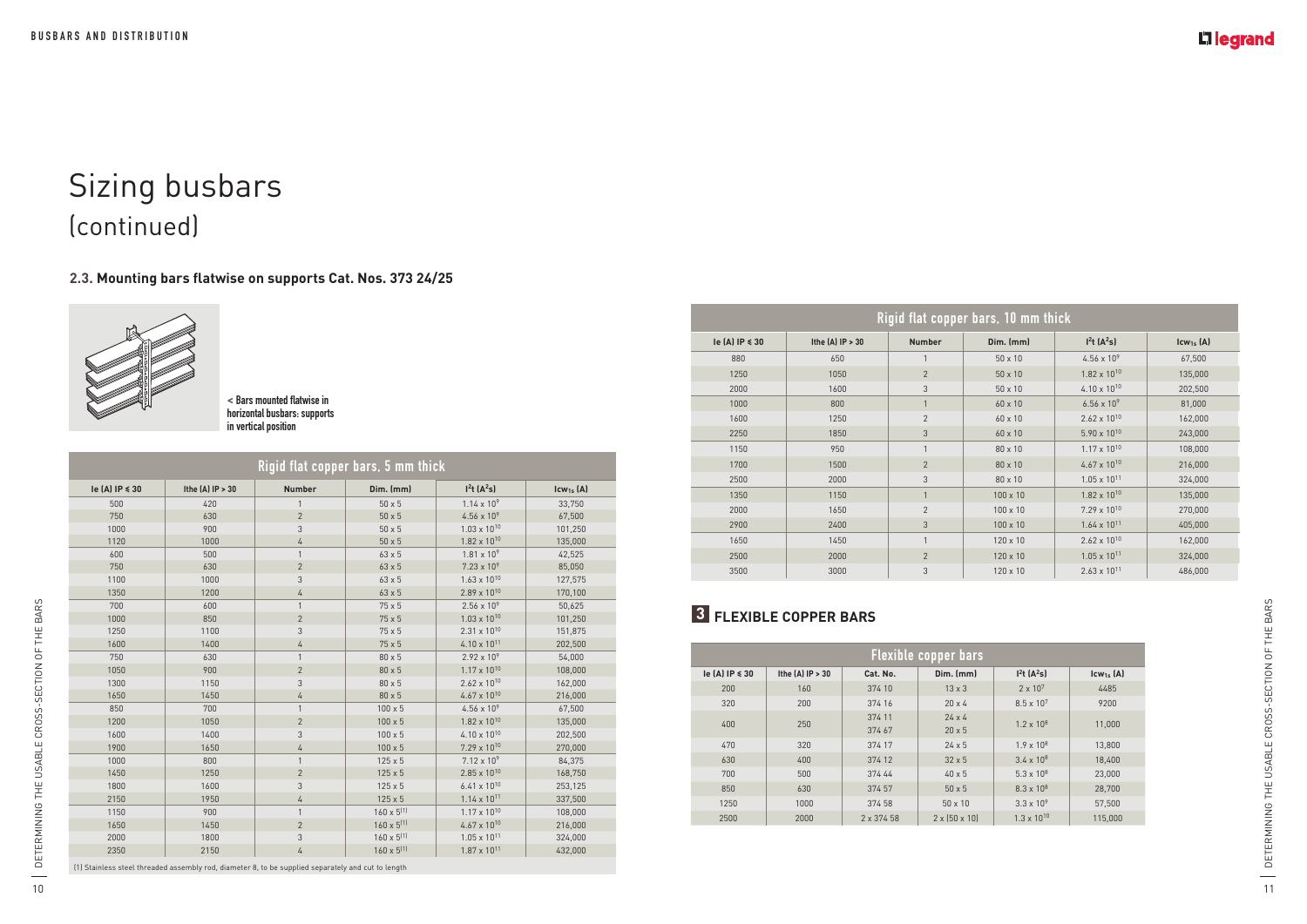$\wedge\wedge$ 

# Sizing busbars (continued)

![](_page_7_Figure_27.jpeg)

![](_page_7_Figure_9.jpeg)

Example: using a 12 x 4 mm rigid flat bar for 160 A **permissible I<sup>2</sup><b>t** of the bar: 4.7 x 10<sup>7</sup> A<sup>2</sup>s **Prospective rms lk: 10 kA (10<sup>4</sup> A)** 

The distance between the supports is determined according to the electrodynamic stress generated by the short circuit.

The forces exerted between the bars during a short circuit are proportional to the peak value of the shortcircuit current.

#### **1 RMS VALUE OF THE PROSPECTIVE SHORT-CIRCUIT CURRENT (Ik)**

The thermal stress permitted by the bars must be The mermal stress permitted by the bars must be<br>greater than that limited by the protection device. Curve showing thermal stress limited

> This is the prospective maximum value of the current which would circulate during a short circuit if there were no protection device. It depends on the type and power of the source. The actual short-circuit current will generally be lower in view of the impedance of the busbar system. The calculation of the values to be taken into account is described in Book 4: "Sizing conductors and selecting protection devices".

#### **2 PEAK CURRENT VALUE (Ipk)**

The limited peak current is determined from the characteristics of the protection device (see Book 5: "Breaking and protection devices").

**The maximum thermal stress value I2t taken into consideration for a short-circuit current of less than**   $5s$  is calculated using the formula  $12t = K^2S^2$ . where: **- K = 115 As0.5/mm² for flexible copper bars (max. temperature: 160°C) - K = 135 As0.5/mm²for large cross-section rigid copper bars (width greater than 50 mm;**  max.temperature: 200°C) **- K = 143 As0.5/mm²for small cross-section rigid copper bars (width less than 50 mm) and C-section bars (max. temperature: 220°C) - K = 91 As0.5/mm² for rigid aluminium bars (max. temperature: 200°C)** 

It represents the maximum (peak) value limited by this device. If there is no limiting protection device, the prospective peak value can be calculated from the prospective short-circuit current and an asymmetry coefficient (see next page).

**The conventional value of the short-time withstand current with regard to thermal stress, in relation**  to a period of 1 s, is expressed by the formula:  $Icw_{1s} = \sqrt{12t}$ 

by a DPX 250 ER (160 A)

**The thermal stress limited by this device can then be read by plotting the above value on the limitation curve given for the protection device (in this case, a DPX 250 ER 160 A): 5 x 10<sup>5</sup> A<sup>2</sup>s, value less than the I2t permitted by the bar.**

# **CHECKING THE PERMISSIBLE THERMAL STRESS DETERMINING THE DISTANCES BETWEEN SUPPORTS**

![](_page_7_Picture_17.jpeg)

**that would circulate if there were no protection device.** Ik1: between phase and neutral **Ik2: between 2 phases Ik3: between 3 phases** These values were formerly called Isc<sub>1</sub>, Isc<sub>2</sub> and Isc<sub>3.</sub> **Do not confuse Ik with Ipk, which is defined below.**

![](_page_7_Picture_19.jpeg)

**If in doubt or the actual prospective Ik value is not known, use a value of at least 20 x In.**

### L<sub>leqrand</sub>

**The electrodynamic forces are proportional to the square of the peak current. It is this value which must be taken into consideration when determining the distances between the supports.**

**- S = bar cross-section in mm²**

## Calculating the thermal stress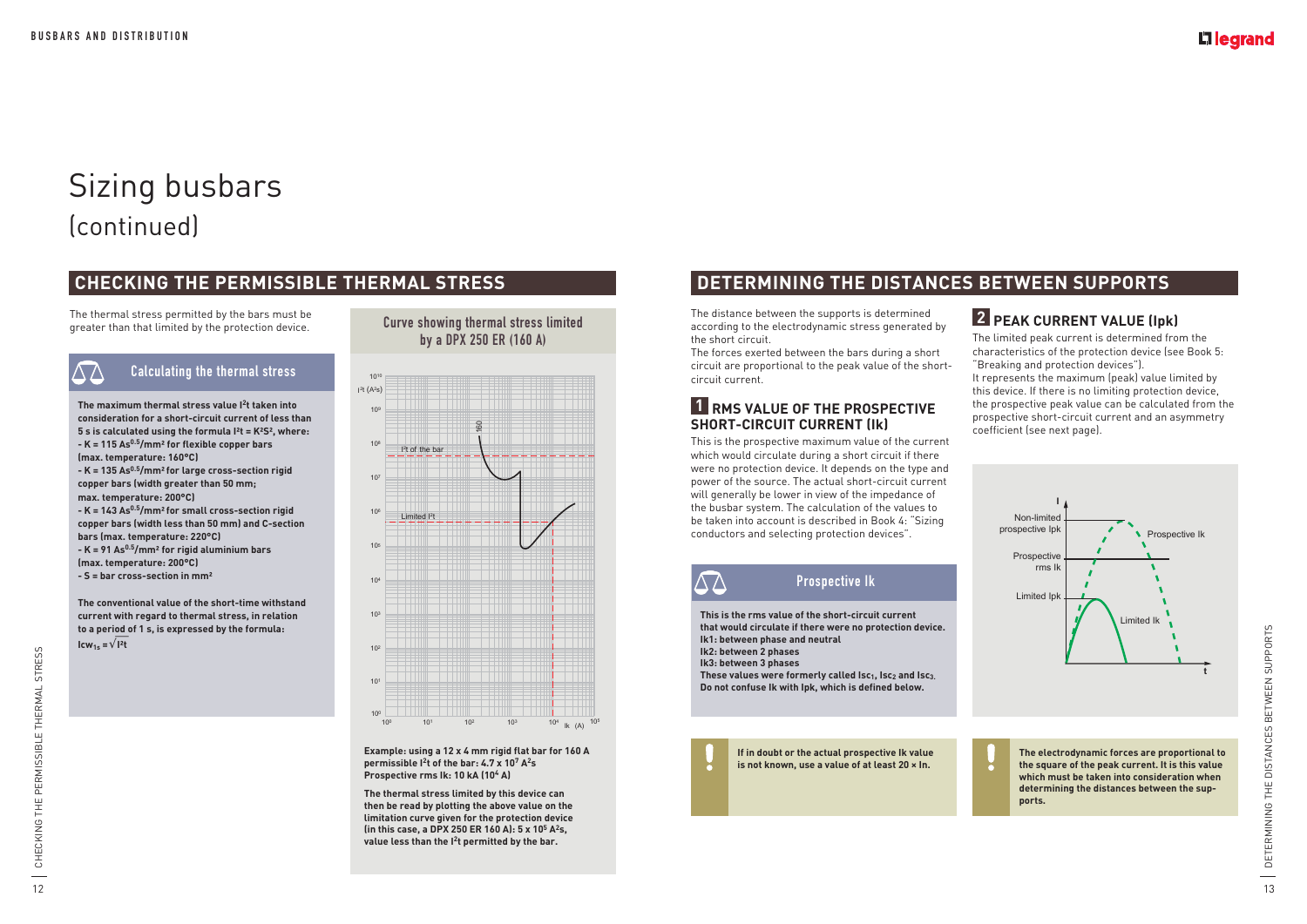![](_page_8_Figure_4.jpeg)

**The limitation curves of the protection devices (DX and DPX) give the limited peak current according to the prospective short-circuit current (see Book 5 "Breaking and protection devices"). The non-limited peak Ik curve corresponds to no protection.**

> **The relationship between the peak value and the rms value of the prospective short-circuit current is**  defined by the coefficient of asymmetry n:

#### **Ipk (peak) = n × prospective rms Ik**

**The table below gives the limited peak value (Ipk) directly for the maximum prospective short-circuit value equal to the breaking capacity (Icu) of the device.** 

**For lower prospective short-circuit values, reading the curves will provide an optimised value.**

|                                | the curves will provide an optimised value. |             |                               | The relationship between the peak value and the rms<br>value of the prospective short-circuit current is<br>defined by the coefficient of asymmetry n:<br>Ipk (peak) max.<br>Ipk (peak) = $n \times$ prospective rms Ik<br>(kA) |                | <b>D: Gright Of the Conductor (distance</b><br>between supports in the case of bars)                                                        |    |  |  |
|--------------------------------|---------------------------------------------|-------------|-------------------------------|---------------------------------------------------------------------------------------------------------------------------------------------------------------------------------------------------------------------------------|----------------|---------------------------------------------------------------------------------------------------------------------------------------------|----|--|--|
| Rating<br><b>Device</b><br>(A) |                                             |             | E: spacing between conductors |                                                                                                                                                                                                                                 |                |                                                                                                                                             |    |  |  |
|                                | <b>DPX 125</b>                              | $16 - 25$   | 11.9                          |                                                                                                                                                                                                                                 |                |                                                                                                                                             |    |  |  |
|                                | <b>DPX 125</b>                              | $40 - 63$   | 15                            | <b>Prospective rms Ik</b>                                                                                                                                                                                                       |                |                                                                                                                                             |    |  |  |
| i<br>B                         | <b>DPX 125</b>                              | 100-125     | 17                            | (kA)                                                                                                                                                                                                                            |                | $F_{\text{max}} = 2 \times 1^2 \times \frac{D}{F} \times 10^{-8}$ with F in daN, I in A peak, and D and E in the same unit.                 |    |  |  |
| ш                              | <b>DPX 160</b>                              | 25          | 14.3                          | $lk \leq 5$                                                                                                                                                                                                                     | 1.5            |                                                                                                                                             |    |  |  |
|                                | <b>DPX 160</b>                              | 40 to 160   | 20                            | $5 < lk \leq 10$                                                                                                                                                                                                                | 1.7            | In practice, this formula is only applicable to very long (D > 20 E) round conductors.                                                      |    |  |  |
|                                | <b>DPX 250 ER</b>                           | 100 to 250  | 22                            |                                                                                                                                                                                                                                 |                | When D is shorter, a correction, called the "end factor" is applied:                                                                        |    |  |  |
| ā                              | <b>DPX 250</b>                              | 40 to 250   | 27                            | $10 < Ik \le 20$                                                                                                                                                                                                                | $\overline{2}$ | - For $4 \le \frac{D}{F} < 20$ , use Fmax = $2 \times 1^2 \times (\frac{D}{E} - 1) \times 10^{-8}$                                          |    |  |  |
| 工                              | <b>DPX-H 250</b>                            | 40 to 250   | 34                            | $20 < Ik \le 50$                                                                                                                                                                                                                | 2.1            |                                                                                                                                             |    |  |  |
|                                | <b>DPX 630</b>                              | 250 to 630  | 34                            | $50 <$ lk                                                                                                                                                                                                                       | 2.2            |                                                                                                                                             |    |  |  |
|                                | DPX-H 630                                   | 250 to 630  | 42                            |                                                                                                                                                                                                                                 |                | - For $\frac{D}{F}$ < 4, use $F_{max} = 2 \times 1^2 \times \left[\sqrt{\frac{D}{F}}^2 + 1 - 1\right] \times 10^{-8}$                       |    |  |  |
|                                | <b>DPX 1600</b>                             | 630 to 1600 | 85                            |                                                                                                                                                                                                                                 |                |                                                                                                                                             |    |  |  |
| $\Box$                         | DPX-H 1600                                  | 630 to 1600 | 110                           |                                                                                                                                                                                                                                 |                | Correction factors must be inserted in these formulae to take account of the layout and shape<br>of the conductors when they are not round. |    |  |  |
| 14                             |                                             |             |                               |                                                                                                                                                                                                                                 |                |                                                                                                                                             | 15 |  |  |

#### Limiting protection device Non-limiting protection device

**When the busbar is protected by a non-limiting protection device (for example DMX³), the maximum value of the peak current is developed during the first half-period of the short circuit. This is referred to as the asymmetric 1st peak.**

> **D: length of the conductor (distance between supports in the case of bars)**

![](_page_8_Figure_10.jpeg)

**If the magnetic field originates from another conductor through which i2 passes, there is then an interaction of**  →→ →→ eac<u>h</u> of th<u>e f</u>ields H<sub>1</sub> and H<sub>2</sub> and forces F<sub>1</sub> and F<sub>2</sub> generated by  $B_1$  and  $B_2$ .

| <b>Prospective rms Ik</b><br>(kA) | n   |
|-----------------------------------|-----|
| $lk \leq 5$                       | 1.5 |
| $5 < lk \leq 10$                  | 1.7 |
| $10 < Ik \leq 20$                 | 2   |
| $20 < Ik \le 50$                  | 2.1 |
| $50 <$ lk                         | 22  |

#### General formula for calculating the forces in the event of a short circuit

The calculation of the forces in the event of short circuits (Fmax), can be defined as follows:

- For 
$$
4 \le \frac{D}{E} < 20
$$
, use  $F_{\text{max}} = 2 \times 1^2 \times \left(\frac{D}{E} - 1\right) \times 10^{-8}$ 

- For 
$$
\frac{D}{E} < 4
$$
, use  $F_{max} = 2 \times 1^2 \times \left[ \sqrt{\frac{D}{E}}^2 + 1 - 1 \right] \times 10^{-8}$ 

### **L'Ilegrand**

![](_page_8_Figure_18.jpeg)

**The electrodynamic forces that are exerted between conductors, in particular in busbars, are the result of the interaction of the magnetic fields produced by the current flowing through them. These forces are proportional to the square of the peak current intensity that can be recorded**  in  $\hat{A}$  or k $\hat{A}$ . When there is a short circuit, these forces can **become considerable (several hundred daN) and cause deformation of the bars or breaking of the supports. The calculation of the forces, prior to the tests, is the result of applying Laplace's law, which states that when**  a conductor through which a current i<sub>1</sub> passes is placed **in a magnetic field H** with induction B, each individual **element dl of this conductor is subjected to a force of**  → **dF = idl ^ B.** → → →

![](_page_8_Figure_27.jpeg)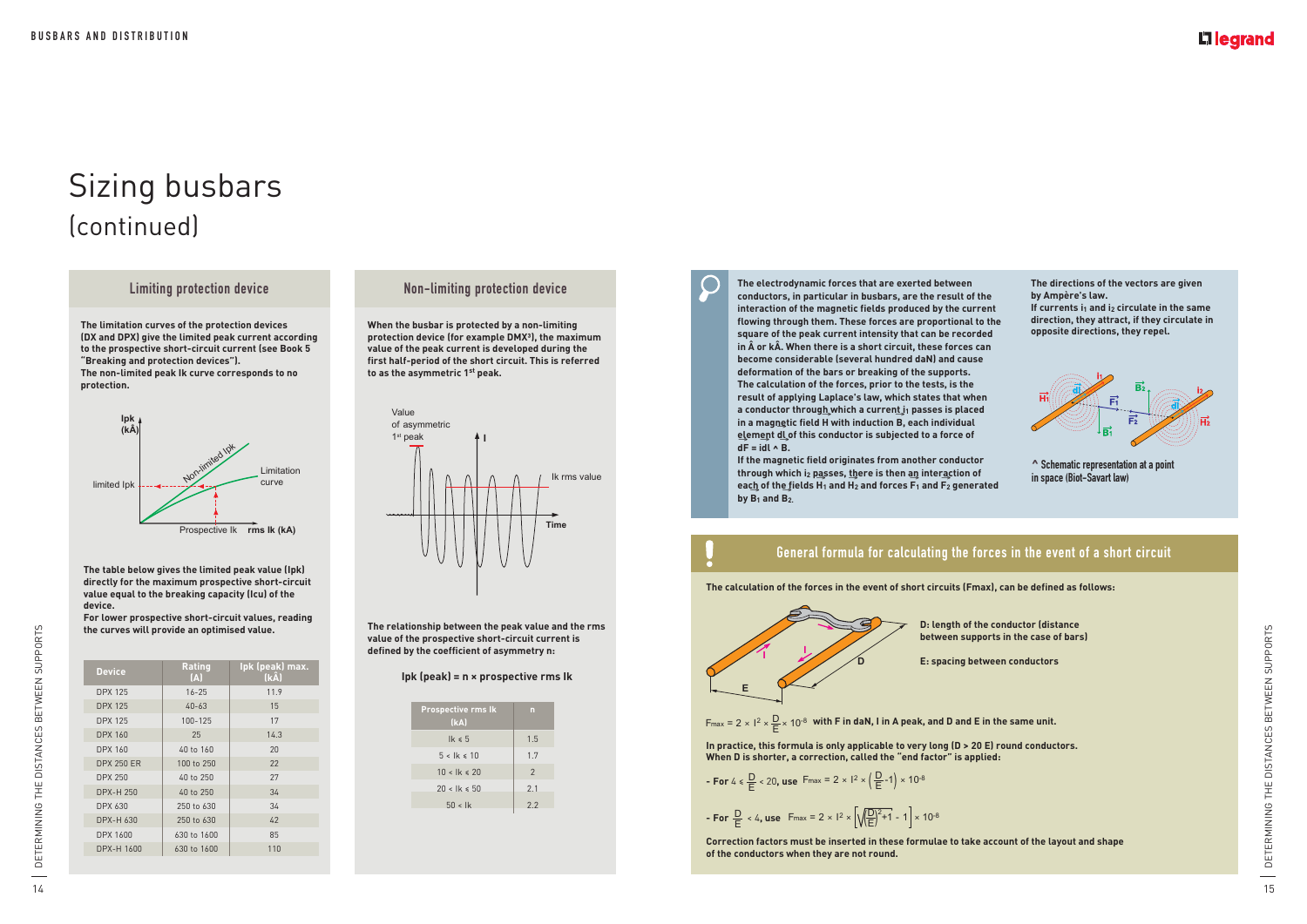|                |                  |                           |                           | Maximum distance D (in mm) between multipole supports Cat. Nos. 373 20/21 (E fixed: 75 mm) |                           |                    |                          |                     |                           |                           |                           |                           |
|----------------|------------------|---------------------------|---------------------------|--------------------------------------------------------------------------------------------|---------------------------|--------------------|--------------------------|---------------------|---------------------------|---------------------------|---------------------------|---------------------------|
| <b>Support</b> |                  |                           | 373 20                    |                                                                                            |                           |                    |                          | 373 21              |                           |                           |                           |                           |
| <b>Bars</b>    |                  |                           |                           | 1 flat bar per pole                                                                        |                           |                    | 1 C-section bar per pole |                     |                           | 1 flat bar per pole       |                           |                           |
| 50 mm thick    |                  | 374 18<br>$(25 \times 5)$ | 374 19<br>$(32 \times 5)$ | 374 40<br>$(50 \times 5)$                                                                  | 374 41<br>$(63 \times 5)$ | $155 \text{ mm}^2$ | $265$ mm <sup>2</sup>    | 440 mm <sup>2</sup> | 374 40<br>$(50 \times 5)$ | 374 41<br>$(63 \times 5)$ | 374 59<br>$(75 \times 5)$ | 374 43<br>$(80 \times 5)$ |
|                | 10               | 800                       | 900                       |                                                                                            |                           | 1100               | 1600                     | 1600                | 1000                      | 1200                      | 1200                      | 1200                      |
| Ipk (peak)     | 15               | 600                       | 600                       | 700                                                                                        | 800                       | 800                | 1000                     | 1300                | 800                       | 900                       | 1000                      | 1000                      |
| (in kÂ)        | 20               | 450                       | 500                       | 600                                                                                        | 700                       | 600                | 800                      | 1000                | 650                       | 700                       | 750                       | 750                       |
|                | 25               | 350                       | 400                       | 500                                                                                        | 550                       | 450                | 650                      | 800                 | 500                       | 600                       | 600                       | 600                       |
|                | 30               | 300                       | 350                       | 400                                                                                        | 450                       | 400                | 550                      | 700                 | 400                       | 500                       | 550                       | 550                       |
|                | 35               | 250                       | 300                       | 350                                                                                        | 400                       | 350                | 450                      | 600                 | 350                       | 450                       | 450                       | 450                       |
|                | 40               | 200                       | 250                       | 275                                                                                        | 300                       | 300                | 400                      | 550                 | 300                       | 350                       | 400                       | 400                       |
|                | 45               | 200                       | 200                       | 225                                                                                        | 250                       | 250                | 350                      | 500                 | 300                       | 300                       | 350                       | 350                       |
|                | 50               | 150                       | 150                       | 200                                                                                        | 200                       | 250                | 300                      | 450                 | 250                       | 250                       | 300                       | 300                       |
|                | 60               | 125                       | 125                       | 150                                                                                        | 150                       | 200                | 300                      | 400                 | 200                       | 250                       | 250                       | 250                       |
|                | 70               | 100                       | 100                       | 150                                                                                        | 150                       | 150                | 250                      | 350                 | 150                       | 200                       | 200                       | 200                       |
|                | 80               |                           |                           | 100                                                                                        | 100                       |                    | 200                      | 300                 | 100                       | 150                       | 200                       | 200                       |
|                | 90               |                           |                           |                                                                                            |                           |                    | 200                      | 250                 | 100                       | 150                       | 200                       | 200                       |
|                | 100 <sub>1</sub> |                           |                           |                                                                                            |                           |                    | 150                      | 250                 | 100                       | 150                       | 150                       | 150                       |
|                | 110              |                           |                           |                                                                                            |                           |                    | 150                      | 200                 | 100                       | 100                       | 150                       | 150                       |
|                | 120              |                           |                           |                                                                                            |                           |                    | 150                      | 200                 | 100                       | 100                       | 100                       | 100                       |
|                |                  |                           |                           |                                                                                            |                           |                    |                          |                     |                           |                           |                           |                           |

| Maximum distance D (in mm) for multipole sup |  |  |  |  |  |  |
|----------------------------------------------|--|--|--|--|--|--|
|----------------------------------------------|--|--|--|--|--|--|

| <b>Supports</b> |     |                           |                           |                           | 373 22/23 and 374 53      | $\frac{1}{2}$              |                           |                           |                           |                           |                            |
|-----------------|-----|---------------------------|---------------------------|---------------------------|---------------------------|----------------------------|---------------------------|---------------------------|---------------------------|---------------------------|----------------------------|
| <b>Bars</b>     |     |                           |                           | 1 flat bar per pole       |                           |                            |                           |                           | 2 flat bars per pole      |                           |                            |
| 50 mm thick     |     | 374 40<br>$(50 \times 5)$ | 374 41<br>$(63 \times 5)$ | 374 59<br>$(75 \times 5)$ | 374 43<br>$(80 \times 5)$ | 374 46<br>$(100 \times 5)$ | 374 40<br>$(50 \times 5)$ | 374 41<br>$(63 \times 5)$ | 374 59<br>$(75 \times 5)$ | 374 43<br>$(80 \times 5)$ | 374 46<br>$(100 \times 5)$ |
|                 | 10  | 1000                      | 1200                      | 1200                      | 1200                      | 1200                       |                           |                           |                           |                           |                            |
| lpk (peak)      | 15  | 800                       | 900                       | 1000                      | 1000                      | 1200                       |                           |                           |                           |                           |                            |
| $(in k\hat{A})$ | 20  | 650                       | 700                       | 750                       | 750                       | 900                        |                           |                           |                           |                           |                            |
|                 | 25  | 500                       | 600                       | 600                       | 600                       | 700                        |                           |                           |                           |                           |                            |
|                 | 30  | 400                       | 500                       | 550                       | 550                       | 600                        | 700                       | 800                       |                           |                           |                            |
|                 | 35  | 350                       | 450                       | 450                       | 450                       | 550                        |                           |                           |                           |                           |                            |
|                 | 40  | 300                       | 350                       | 400                       | 400                       | 450                        | 550                       | 600                       | 650                       | 650                       | 700                        |
|                 | 45  | 300                       | 300                       | 350                       | 350                       | 400                        |                           |                           |                           |                           |                            |
|                 | 50  | 250                       | 250                       | 300                       | 300                       | 350                        | 450                       | 500                       | 500                       | 500                       | 550                        |
|                 | 60  | 200                       | 250                       | 250                       | 250                       | 300                        | 350                       | 400                       | 400                       | 400                       | 450                        |
|                 | 70  | 150                       | 200                       | 250                       | 250                       | 250                        | 250                       | 350                       | 350                       | 350                       | 400                        |
|                 | 80  | 100                       | 150                       | 200                       | 200                       | 200                        | 250                       | 300                       | 300                       | 300                       | 300                        |
|                 | 90  | 100                       | 150                       | 200                       | 200                       | 200                        | 200                       | 250                       | 300                       | 300                       | 300                        |
|                 | 100 | 100                       | 150                       | 150                       | 150                       | 150                        | 200                       | 200                       | 250                       | 250                       | 250                        |
|                 | 110 | 100                       | 100                       | 150                       | 150                       | 150                        | 200                       | 150                       | 200                       | 200                       | 200                        |
|                 | 120 | 100                       | 100                       | 100                       | 100                       | 100                        | 150                       | 150                       | 200                       | 200                       | 200                        |

## **L'Ilegrand**

#### pports Cat. Nos. 373 22/23 (E fixed: 75 mm)

![](_page_9_Picture_18.jpeg)

|                 |          |                  |                  | Cat. Nos. 373 96, 374 10/15/32/36 (E fixed) |                 |                 |                 |                 |                 |                 |                 |                 | <b>Supports</b>       |     |                           |                           |                           | 373 22/23 and 374 53      | <b>AMILIA</b>              |                           |                           |                           |                           |                            |
|-----------------|----------|------------------|------------------|---------------------------------------------|-----------------|-----------------|-----------------|-----------------|-----------------|-----------------|-----------------|-----------------|-----------------------|-----|---------------------------|---------------------------|---------------------------|---------------------------|----------------------------|---------------------------|---------------------------|---------------------------|---------------------------|----------------------------|
|                 |          |                  | <b>PIBNAIL</b> S |                                             |                 |                 |                 |                 |                 |                 |                 |                 | <b>Bars</b>           |     |                           |                           | 1 flat bar per pole       |                           |                            |                           |                           | 2 flat bars per pole      |                           |                            |
| <b>Supports</b> |          |                  |                  |                                             |                 |                 |                 |                 |                 |                 |                 |                 | 50 mm thick           |     | 374 40<br>$(50 \times 5)$ | 374 41<br>$(63 \times 5)$ | 374 59<br>$(75 \times 5)$ | 374 43<br>$(80 \times 5)$ | 374 46<br>$(100 \times 5)$ | 374 40<br>$(50 \times 5)$ | 374 41<br>$(63 \times 5)$ | 374 59<br>$(75 \times 5)$ | 374 43<br>$(80 \times 5)$ | 374 46<br>$(100 \times 5)$ |
|                 |          | 37396            |                  | 374 32                                      | 374 36          |                 | 374 15          |                 |                 |                 | 374 10          |                 |                       |     | 1000                      | 1200                      | 1200                      | 1200                      | 1200                       |                           |                           |                           |                           |                            |
|                 |          |                  |                  |                                             |                 |                 |                 |                 |                 |                 |                 |                 | lpk (peak)<br>(in kÂ) |     | 800                       | 900                       | 1000                      | 1000                      | 1200                       |                           |                           |                           |                           |                            |
| <b>Bars</b>     |          | 37388            | 37389            | 374 33/34                                   | 374 38          | 374 34          | 374 18          | 374 19          | 374 34          | 374 38          | 374 18          | 374 19          |                       | 20  | 650                       | 700                       | 750                       | 750                       | 900                        |                           |                           |                           |                           |                            |
|                 |          | $(12 \times 2)$  | $(12 \times 4)$  | $(15 \times 4)$<br>$(18 \times 4)$          | $(25 \times 4)$ | $(18 \times 4)$ | $(25 \times 5)$ | $(32 \times 5)$ | $(18 \times 4)$ | $(25 \times 4)$ | $(25 \times 5)$ | $(32 \times 5)$ |                       | 25  | 500                       | 600                       | 600                       | 600                       | 700                        |                           |                           |                           |                           |                            |
|                 |          | 200              | 400              | 550                                         | 650             |                 | 1200            |                 |                 | 650             | 800             |                 |                       |     | 400                       | 500                       | 550                       | 550                       | 600                        | 700                       | 800                       |                           |                           |                            |
| lpk (peak)      |          |                  |                  | 400                                         |                 | 1000            |                 | 1500            | 550             |                 |                 | 900<br>800      |                       | 35  | 350                       | 450                       | 450                       | 450                       | 550                        |                           |                           |                           |                           |                            |
| (in kA)         | 15       | 150<br>125       | 300<br>200       | 300                                         | 500<br>400      | 700<br>550      | 1000<br>750     | 1200<br>950     | 400<br>300      | 600<br>450      | 700<br>550      | 700             |                       | 40  | 300                       | 350                       | 400                       | 400                       | 450                        | 550                       | 600                       | 650                       | 650                       | 700                        |
|                 | 20<br>25 | 100 <sub>1</sub> | 150              | 200                                         | 350             |                 |                 | 750             | 250             |                 | 400             | 500             |                       | 45  | 300                       | 300                       | 350                       | 350                       | 400                        |                           |                           |                           |                           |                            |
|                 | 30       |                  |                  | 150                                         |                 | 400             | 600             |                 |                 | 350             |                 |                 |                       | 50  | 250                       | 250                       | 300                       | 300                       | 350                        | 450                       | 500                       | 500                       | 500                       | 550                        |
|                 | 35       |                  |                  | 100                                         | 200<br>150      | 350<br>300      | 500<br>400      | 650<br>550      | 200<br>150      | 300<br>250      | 350<br>300      | 400<br>350      |                       | 60  | 200                       | 250                       | 250                       | 250                       | 300                        | 350                       | 400                       | 400                       | 400                       | 450                        |
|                 | 40       |                  |                  |                                             | 100             | 250             | 350             | 450             | 150             | 200             | 300             | 300             |                       | 70  | 150                       | 200                       | 250                       | 250                       | 250                        | 250                       | 350                       | 350                       | 350                       | 400                        |
|                 | 45       |                  |                  |                                             |                 |                 |                 |                 |                 | 150             |                 |                 |                       | 80  | 100                       | 150                       | 200                       | 200                       | 200                        | 250                       | 300                       | 300                       | 300                       | 300                        |
|                 | 50       |                  |                  |                                             |                 | 200             | 300             | 400             |                 | 150             | 200<br>175      | 200<br>100      |                       | 90  | 100                       | 150                       | 200                       | 200                       | 200                        | 200                       | 250                       | 300                       | 300                       | 300                        |
|                 | 55       |                  |                  |                                             |                 |                 |                 |                 |                 | 100             | 150             | 100             |                       | 100 | 100                       | 150                       | 150                       | 150                       | 150                        | 200                       | 200                       | 250                       | 250                       | 250                        |
|                 | 60       |                  |                  |                                             |                 | 200             | 250             | 300             |                 |                 | 150             |                 |                       | 110 | 100                       | 100                       | 150                       | 150                       | 150                        | 200                       | 150                       | 200                       | 200                       | 200                        |
|                 | 70       |                  |                  |                                             |                 | 150             | 200             | 250             |                 |                 |                 |                 |                       | 120 | 100 <sub>1</sub>          | 100                       | 100                       | 100                       | 100                        | 150                       | 150                       | 200                       | 200                       | 200                        |
|                 | 80       |                  |                  |                                             |                 | 150             | 200             | 250             |                 |                 |                 |                 |                       |     |                           |                           |                           |                           |                            |                           |                           |                           |                           |                            |
|                 |          |                  |                  |                                             |                 |                 |                 |                 |                 |                 |                 |                 |                       |     |                           |                           |                           |                           |                            |                           |                           |                           |                           |                            |

The following tables can be used to determine the maximum distances D (in mm) between the supports, based on the required Ipk value, and thus create busbars. The shorter the

distance between the supports, the higher the permissible Ik. With single pole supports, it is also possible to vary the spacing between bars E. The wider the spacing between bars, the

higher the permissible Ik. Distance D' after the last support must always be less than 30% of distance D.

#### **3 PRACTICAL DETERMINATION OF THE DISTANCES BETWEEN THE SUPPORTS ACCORDING TO THE PEAK CURRENT (Ipk)**

|                 |    | between single pole supports (E adjustable) |                                       |     |     | Maximum distance D (in mm) |        |                                                        |     |
|-----------------|----|---------------------------------------------|---------------------------------------|-----|-----|----------------------------|--------|--------------------------------------------------------|-----|
| <b>Supports</b> |    |                                             | 37398                                 |     |     |                            | 374 37 |                                                        |     |
| <b>Bars</b>     |    |                                             | 373 88 (12 x 2) or<br>373 89 (12 x 4) |     |     |                            |        | 374 33 (15 x 4), 374 34 (18 x 4)<br>or 374 38 (25 x 4) |     |
| $E$ (mm)        |    | 50                                          | 75                                    | 100 | 125 | 50                         | 75     | 100                                                    | 125 |
| lpk (peak)      | 10 | 400                                         | 600                                   | 800 |     | 350                        | 600    | 750                                                    |     |
| (in kÂ)         | 15 | 300                                         | 450                                   | 600 | 800 | 250                        | 400    | 500                                                    | 700 |
|                 | 20 | 250                                         | 350                                   | 450 | 600 | 150                        | 225    | 300                                                    | 375 |
|                 | 25 | 200                                         | 250                                   | 300 | 400 | 125                        | 150    | 200                                                    | 250 |
|                 | 30 |                                             |                                       |     |     | 100                        | 125    | 150                                                    | 175 |
|                 | 35 |                                             |                                       |     |     |                            | 100    | 125                                                    | 150 |

Maximum distance D (in mm) between multipole supports

**The Ipk values to be taken into account must be determined according to the limitation curves for the devices (see p. 12)**

![](_page_9_Figure_4.jpeg)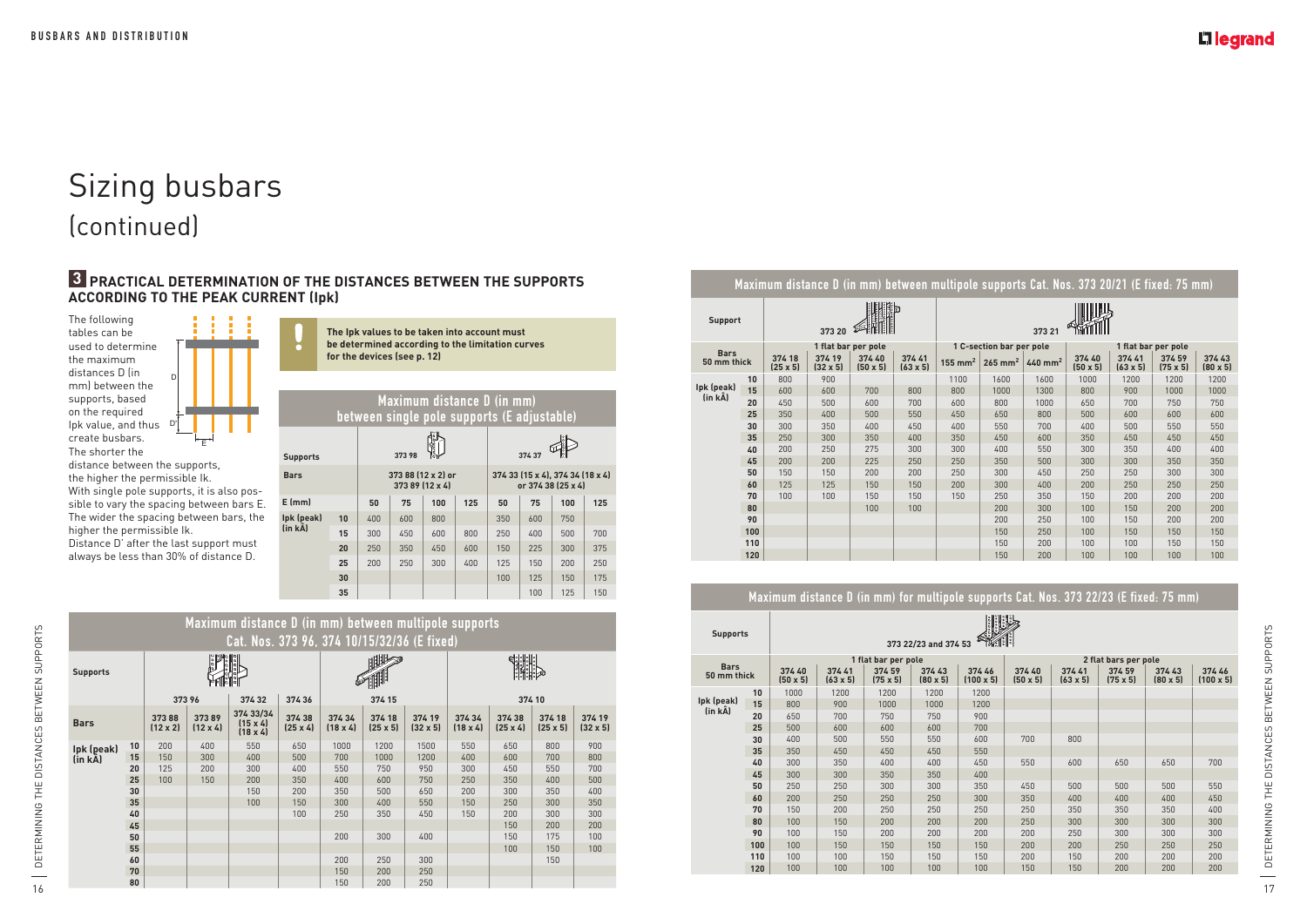| <b>Supports</b> |     |                 |                  |                  | 373 24, 373 25 and 374 54 |                         |                  |                 |                         |                  |
|-----------------|-----|-----------------|------------------|------------------|---------------------------|-------------------------|------------------|-----------------|-------------------------|------------------|
| <b>Bars</b>     |     |                 | 1 bar per pole   |                  |                           | 2 bars per pole         |                  |                 | 3 bars per pole         |                  |
| Ipk (peak)      | 20  | 80 x 10<br>1700 | 100 x 10<br>1700 | 120 x 10<br>1700 | 80 x 10<br>1700           | $100 \times 10$<br>1700 | 120 x 10<br>1700 | 80 x 10<br>1700 | $100 \times 10$<br>1700 | 120 x 10<br>1700 |
| $(in k\hat{A})$ | 25  | 1600            | 1700             | 1700             | 1700                      | 1700                    | 1700             | 1700            | 1700                    | 1700             |
|                 | 30  | 1350            | 1550             | 1700             | 1700                      | 1700                    | 1700             | 1700            | 1700                    | 1700             |
|                 | 35  | 1150            | 1300             | 1450             | 1700                      | 1700                    | 1700             | 1700            | 1700                    | 1700             |
|                 | 40  | 1050            | 1150             | 1300             | 1500                      | 1700                    | 1700             | 1700            | 1700                    | 1700             |
|                 | 45  | 900             | 1050             | 1150             | 1350                      | 1550                    | 1700             | 1700            | 1700                    | 1700             |
|                 | 50  | 850             | 950              | 1050             | 1200                      | 1400                    | 1550             | 1600            | 1700                    | 1700             |
|                 | 60  | 700             | 800              | 850              | 1000                      | 1150                    | 1300             | 1350            | 1550                    | 1700             |
|                 | 70  | 600             | 700              | 750              | 900                       | 1000                    | 1100             | 1150            | 1300                    | 1500             |
|                 | 80  | 550             | 600              | 650              | 750                       | 900                     | 1000             | 1000            | 1150                    | 1300             |
|                 | 90  | 500             | 550              | 600              | 700                       | 800                     | 900              | 900             | 1050                    | 1100             |
|                 | 100 | 450             | 500              | 550              | 600                       | 700                     | 800              | 850             | 900                     | 950              |
|                 | 110 | 400             | 450              | 500              | 550                       | 650                     | 750              | 750             | 800                     | 800              |
|                 | 120 | 350             | 400              | 450              | 550                       | 600                     | 650              | 700             | 750                     | 750              |
|                 | 130 | 350             | 350              | 400              | 500                       | 550                     | 600              | 650             | 700                     | 700              |
|                 | 140 | 300             | 350              | 400              | 450                       | 500                     | 600              | 600             | 650                     | 650              |
|                 | 150 | 300             | 350              | 350              | 450                       | 500                     | 550              | 550             | 650                     | 600              |
|                 | 160 | 250             | 300              | 350              | 400                       | 450                     | 500              | 550             | 600                     | 500              |
|                 | 170 | 250             | 300              | 300              | 350                       | 450                     | 500              | 500             | 500                     | 500              |
|                 | 180 | 250             | 300              | 300              | 350                       | 400                     | 450              | 500             | 450                     | 450              |
|                 | 190 | 250             | 250              | 300              | 350                       | 400                     | 450              | 450             | 400                     | 400              |
|                 | 200 | 200             | 250              | 300              | 300                       | 350                     | 400              | 450             | 400                     | 400              |
|                 | 210 | 200             | 250              | 250              | 300                       | 350                     | 350              | 400             | 350                     | 350              |
|                 | 220 |                 | 250              | 250              | 300                       | 350                     | 300              | 350             | 300                     | 300              |
|                 | 230 |                 | 200              | 250              | 300                       | 300                     | 300              | 300             | 300                     | 300              |
|                 | 240 |                 |                  | 200              | 250                       | 300                     | 250              | 300             | 250                     | 250              |
|                 | 250 |                 |                  | 200              | 250                       | 300                     | 250              | 250             | 250                     | 250              |

#### Maximum distance (in mm) between multipole supports Cat. Nos. 373 24/25 with 10 mm thick bars

|                 |                                                                                                                                                                                                                                                                          |            |                | Maximum distance D (in mm) between multipole supports                                                                                                                | Cat. Nos. 373 24/25 with 5 mm thick bars                                          |               |                                                                  |               |                                                                                                                                                                                                                                                                               |         |                                |              |                    |            |                                               |                 |                                                                                                                                                                                                                                                                                                                                                                                                                                                                                           |                                                                                                                                                 |            |              | Maximum distance (in mm) between multipole supports       |                 |                | Cat. Nos. 373 24/25 with 10 mm thick bars |                 |              |                                    |                 |
|-----------------|--------------------------------------------------------------------------------------------------------------------------------------------------------------------------------------------------------------------------------------------------------------------------|------------|----------------|----------------------------------------------------------------------------------------------------------------------------------------------------------------------|-----------------------------------------------------------------------------------|---------------|------------------------------------------------------------------|---------------|-------------------------------------------------------------------------------------------------------------------------------------------------------------------------------------------------------------------------------------------------------------------------------|---------|--------------------------------|--------------|--------------------|------------|-----------------------------------------------|-----------------|-------------------------------------------------------------------------------------------------------------------------------------------------------------------------------------------------------------------------------------------------------------------------------------------------------------------------------------------------------------------------------------------------------------------------------------------------------------------------------------------|-------------------------------------------------------------------------------------------------------------------------------------------------|------------|--------------|-----------------------------------------------------------|-----------------|----------------|-------------------------------------------|-----------------|--------------|------------------------------------|-----------------|
| <b>Supports</b> |                                                                                                                                                                                                                                                                          |            |                |                                                                                                                                                                      |                                                                                   |               |                                                                  |               | 373 24, 373 25, 374 54                                                                                                                                                                                                                                                        |         |                                |              |                    |            |                                               |                 |                                                                                                                                                                                                                                                                                                                                                                                                                                                                                           | <b>Supports</b>                                                                                                                                 |            |              |                                                           |                 |                | 373 24, 373 25 and 374 54                 |                 |              |                                    |                 |
| <b>Bars</b>     |                                                                                                                                                                                                                                                                          |            | 1 bar per pole |                                                                                                                                                                      |                                                                                   |               | 2 bars per pole                                                  |               |                                                                                                                                                                                                                                                                               |         | 3 bars per pole                |              |                    |            |                                               | 4 bars per pole | $\boxed{50\times5\begin{bmatrix} 5\times5 \\ 60\times5 \end{bmatrix}}\begin{bmatrix} 100\times5 \begin{bmatrix} 125\times5 \\ 100\times5 \end{bmatrix}}\begin{bmatrix} 125\times5 \end{bmatrix}\begin{bmatrix} 50\times5 \begin{bmatrix} 5\times5 \\ 80\times5 \end{bmatrix}}\begin{bmatrix} 100\times5 \begin{bmatrix} 125\times5 \\ 125\times5 \end{bmatrix}\begin{bmatrix} 50\times5 \end{bmatrix}\begin{bmatrix} 50\times5 \begin{bmatrix} 100\times5 \end{bmatrix}\begin{bmatrix} 2$ | <b>Bars</b>                                                                                                                                     |            | 80 x 10      | 1 bar per pole<br>$100 \times 10$                         | $120 \times 10$ | $80 \times 10$ | 2 bars per pole<br>$100 \times 10$        | $120 \times 10$ | 80 x 10      | 3 bars per pole<br>$100 \times 10$ | $120 \times 10$ |
| Ipk (peak)      |                                                                                                                                                                                                                                                                          |            |                |                                                                                                                                                                      |                                                                                   |               |                                                                  |               |                                                                                                                                                                                                                                                                               |         |                                |              |                    |            |                                               |                 |                                                                                                                                                                                                                                                                                                                                                                                                                                                                                           | lpk (peak)<br>(in kÂ)                                                                                                                           | 20<br>25   | 1700<br>1600 | 1700<br>1700                                              | 1700<br>1700    | 1700<br>1700   | 1700<br>1700                              | 1700<br>1700    | 1700<br>1700 | 1700<br>1700                       | 1700<br>1700    |
| (in kÂ)         |                                                                                                                                                                                                                                                                          |            |                |                                                                                                                                                                      |                                                                                   |               |                                                                  |               |                                                                                                                                                                                                                                                                               |         |                                |              |                    |            |                                               |                 |                                                                                                                                                                                                                                                                                                                                                                                                                                                                                           |                                                                                                                                                 | 30         | 1350         | 1550                                                      | 1700            | 1700           | 1700                                      | 1700            | 1700         | 1700                               | 1700            |
|                 | 20 800                                                                                                                                                                                                                                                                   | 900        |                |                                                                                                                                                                      |                                                                                   |               |                                                                  |               |                                                                                                                                                                                                                                                                               |         |                                |              |                    |            |                                               |                 | 1000   1150   1350   1200   1350   1500   1700   1700   1550   1700   1700   1700   1700   1700   1700   1700   1700   1700   1700   1700   1700   1700   1700   1700   1700   1700   1700   1700   1700   1700   1700   1700                                                                                                                                                                                                                                                             |                                                                                                                                                 | 35         | 1150         | 1300                                                      | 1450            | 1700           | 1700                                      | 1700            | 1700         | 1700                               | 1700            |
|                 | $25 \mid 650$<br>30 550                                                                                                                                                                                                                                                  | 750<br>600 | 800<br>700     |                                                                                                                                                                      |                                                                                   |               |                                                                  |               |                                                                                                                                                                                                                                                                               |         |                                |              |                    |            |                                               |                 | 950   1100   950   1100   1200   1400   1550   1250   1450   1600   1700   1700   1700   1700   1700   1700   1700  <br>800   900   800   900   1000   1150   1300   1050   1200   1350   1550   1700   1300   1500   1700   1700   1700                                                                                                                                                                                                                                                  |                                                                                                                                                 | 40         | 1050         | 1150                                                      | 1300            | 1500           | 1700                                      | 1700            | 1700         | 1700                               | 1700            |
|                 | $35 \mid 450$                                                                                                                                                                                                                                                            | 550        | 600            |                                                                                                                                                                      |                                                                                   |               |                                                                  |               |                                                                                                                                                                                                                                                                               |         |                                |              |                    |            |                                               |                 | 650   800   700   800   900   1000   1150   900   1050   1150   1300   1500   1150   1250   1450   1650   1700                                                                                                                                                                                                                                                                                                                                                                            |                                                                                                                                                 | 45<br>50   | 900<br>850   | 1050<br>950                                               | 1150<br>1050    | 1350<br>1200   | 1550<br>1400                              | 1700<br>1550    | 1700<br>1600 | 1700<br>1700                       | 1700<br>1700    |
|                 |                                                                                                                                                                                                                                                                          | 450        | 550            |                                                                                                                                                                      |                                                                                   |               |                                                                  |               |                                                                                                                                                                                                                                                                               |         |                                |              |                    |            |                                               |                 | 600   700   600   700   800   900   1000   800   900   1050   1150   1300   1000   1100   1300   1450   1650                                                                                                                                                                                                                                                                                                                                                                              |                                                                                                                                                 | 60         | 700          | 800                                                       | 850             | 1000           | 1150                                      | 1300            | 1350         | 1550                               | 1700            |
|                 | $45 \vert 350$                                                                                                                                                                                                                                                           | 400        | 450            | 550<br>  600                                                                                                                                                         |                                                                                   |               |                                                                  |               |                                                                                                                                                                                                                                                                               |         |                                |              |                    |            |                                               |                 | 550   600   700   800   900   700   800   900   1050   1200   900   1000   1150   1300   1450                                                                                                                                                                                                                                                                                                                                                                                             |                                                                                                                                                 | 70         | 600          | 700                                                       | 750             | 900            | 1000                                      | 1100            | 1150         | 1300                               | 1500            |
|                 | 50 350                                                                                                                                                                                                                                                                   | 350        | 450            | 550<br>500                                                                                                                                                           | 500 550                                                                           | 650           | $700$   $800$                                                    |               |                                                                                                                                                                                                                                                                               | 650 750 |                                | 850 950 1050 |                    |            | $800$   $900$                                 |                 | 1050 1150 1350                                                                                                                                                                                                                                                                                                                                                                                                                                                                            |                                                                                                                                                 | 80         | 550          | 600                                                       | 650             | 750            | 900                                       | 1000            | 1000         | 1150                               | 1300            |
|                 | $60$ 300                                                                                                                                                                                                                                                                 | 300        | 350            | 400                                                                                                                                                                  | 450 400 450                                                                       |               | 550 600 700 550 600 700 800 900                                  |               |                                                                                                                                                                                                                                                                               |         |                                |              |                    | 650        | 750 850                                       |                 | 1000   1100                                                                                                                                                                                                                                                                                                                                                                                                                                                                               |                                                                                                                                                 | 90         | 500          | 550                                                       | 600             | 700            | 800                                       | 900             | 900          | 1050                               | 1100            |
|                 | 70 250                                                                                                                                                                                                                                                                   | 250        | 300            | $\mid$ 350 $\mid$ 400 $\mid$ 350 $\mid$ 400 $\mid$ 450 $\mid$ 500 $\mid$ 650 $\mid$ 450 $\mid$ 550 $\mid$ 600 $\mid$ 770 $\mid$ 750 $\mid$ 600 $\mid$ 650 $\mid$ 750 |                                                                                   |               |                                                                  |               |                                                                                                                                                                                                                                                                               |         |                                |              |                    |            |                                               |                 | 850 950                                                                                                                                                                                                                                                                                                                                                                                                                                                                                   |                                                                                                                                                 | 100        | 450          | 500                                                       | 550             | 600            | 700                                       | 800             | 850          | 900                                | 950             |
|                 | 80                                                                                                                                                                                                                                                                       | $250$ 250  |                | 300 350 300 350 400 450 550 400 450 550 600 700 500 600 650                                                                                                          |                                                                                   |               |                                                                  |               |                                                                                                                                                                                                                                                                               |         |                                |              |                    |            |                                               |                 | 750   850                                                                                                                                                                                                                                                                                                                                                                                                                                                                                 |                                                                                                                                                 | 110        | 400          | 450                                                       | 500             | 550            | 650                                       | 750             | 750          | 800                                | 800             |
|                 | 90                                                                                                                                                                                                                                                                       |            |                | 250                                                                                                                                                                  | 300   300   300   350   400   500   350   400   500   550   600   450   500   600 |               |                                                                  |               |                                                                                                                                                                                                                                                                               |         |                                |              |                    |            |                                               |                 | 650 750                                                                                                                                                                                                                                                                                                                                                                                                                                                                                   |                                                                                                                                                 | 120        | 350          | 400                                                       | 450             | 550            | 600                                       | 650             | 700          | 750                                | 750             |
|                 | 100<br>110                                                                                                                                                                                                                                                               |            |                | 250<br>$ 300\rangle$<br>250<br>250                                                                                                                                   | 250   250                                                                         | $ 300\rangle$ |                                                                  |               | 350   450   300                                                                                                                                                                                                                                                               |         | 400 450 500<br>350   400   450 |              | $\vert 550$<br>500 | 400<br>350 | 450<br>450                                    | 550<br>500      | 600   700<br>550                                                                                                                                                                                                                                                                                                                                                                                                                                                                          |                                                                                                                                                 | 130        | 350          | 350                                                       | 400             | 500            | 550                                       | 600             | 650          | 700                                | 700             |
|                 | 120                                                                                                                                                                                                                                                                      |            |                | 250                                                                                                                                                                  | 250                                                                               | $\vert$ 250   |                                                                  |               | $\begin{array}{ c c c c c c c c c } \hline \end{array}$ 300 $\begin{array}{ c c c c c c } \hline \end{array}$ 300 $\begin{array}{ c c c c c } \hline \end{array}$ 300 $\begin{array}{ c c c c c } \hline \end{array}$ 400 $\begin{array}{ c c c c c } \hline \end{array}$ 450 |         |                                |              |                    |            | 350   400   450                               |                 | 550   550                                                                                                                                                                                                                                                                                                                                                                                                                                                                                 |                                                                                                                                                 | 140        | 300          | 350                                                       | 400             | 450            | 500                                       | 600             | 600          | 650                                | 650             |
|                 | 130                                                                                                                                                                                                                                                                      |            |                | 250                                                                                                                                                                  |                                                                                   | 250           | 300                                                              | 400           |                                                                                                                                                                                                                                                                               |         |                                |              |                    |            | 250   300   350   350   450   300   350   400 |                 | 500   550                                                                                                                                                                                                                                                                                                                                                                                                                                                                                 |                                                                                                                                                 | 150<br>160 | 300<br>250   | 350<br>300                                                | 350<br>350      | 450<br>400     | 500<br>450                                | 550<br>500      | 550<br>550   | 650<br>600                         | 600<br>500      |
|                 | 140                                                                                                                                                                                                                                                                      |            |                |                                                                                                                                                                      |                                                                                   | 250           | 250                                                              | $ 400\rangle$ |                                                                                                                                                                                                                                                                               |         |                                |              |                    |            | 250 250 300 350 400 300 350 400               |                 | 450 500                                                                                                                                                                                                                                                                                                                                                                                                                                                                                   |                                                                                                                                                 | 170        | 250          | 300                                                       | 300             | 350            | 450                                       | 500             | 500          | 500                                | 500             |
|                 | 150                                                                                                                                                                                                                                                                      |            |                |                                                                                                                                                                      |                                                                                   |               | 250                                                              | 350           |                                                                                                                                                                                                                                                                               |         |                                |              |                    |            | 250 250 300 350 350 300 300 350               |                 | 400   450                                                                                                                                                                                                                                                                                                                                                                                                                                                                                 |                                                                                                                                                 | 180        | 250          | 300                                                       | 300             | 350            | 400                                       | 450             | 500          | 450                                | 450             |
|                 | 160                                                                                                                                                                                                                                                                      |            |                |                                                                                                                                                                      |                                                                                   |               |                                                                  | 250   350     |                                                                                                                                                                                                                                                                               |         | $250$ 250                      | 300 350      |                    |            | 250   300   350                               |                 | $400$ 350                                                                                                                                                                                                                                                                                                                                                                                                                                                                                 |                                                                                                                                                 | 190        | 250          | 250                                                       | 300             | 350            | 400                                       | 450             | 450          | 400                                | 400             |
|                 | 170                                                                                                                                                                                                                                                                      |            |                |                                                                                                                                                                      |                                                                                   |               |                                                                  | 350           |                                                                                                                                                                                                                                                                               | 250     | 250                            | 300          | 350                | 250        | 300   300                                     |                 | 350 300                                                                                                                                                                                                                                                                                                                                                                                                                                                                                   |                                                                                                                                                 | 200        | 200          | 250                                                       | 300             | 300            | 350                                       | 400             | 450          | 400                                | 400             |
|                 | 180                                                                                                                                                                                                                                                                      |            |                |                                                                                                                                                                      |                                                                                   |               |                                                                  | 300           |                                                                                                                                                                                                                                                                               |         | 250                            | 300          | $ 300\rangle$      |            | 250   250   300                               |                 | 350 300                                                                                                                                                                                                                                                                                                                                                                                                                                                                                   |                                                                                                                                                 | 210        | 200          | 250                                                       | 250             | 300            | 350                                       | 350             | 400          | 350                                | 350             |
|                 | 190                                                                                                                                                                                                                                                                      |            |                |                                                                                                                                                                      |                                                                                   |               |                                                                  |               |                                                                                                                                                                                                                                                                               |         | 250                            | 250          | 300                |            | 250   250   300                               |                 | $300$ 250                                                                                                                                                                                                                                                                                                                                                                                                                                                                                 |                                                                                                                                                 | 220        |              | 250                                                       | 250             | 300            | 350                                       | 300             | 350          | 300                                | 300             |
|                 | 200                                                                                                                                                                                                                                                                      |            |                |                                                                                                                                                                      |                                                                                   |               |                                                                  |               |                                                                                                                                                                                                                                                                               |         |                                | 250          | 300                |            |                                               |                 | $250 \mid 250 \mid 300 \mid 250$                                                                                                                                                                                                                                                                                                                                                                                                                                                          |                                                                                                                                                 | 230        |              | 200                                                       | 250             | 300            | 300                                       | 300             | 300          | 300                                | 300             |
|                 | 210<br>220                                                                                                                                                                                                                                                               |            |                |                                                                                                                                                                      |                                                                                   |               |                                                                  |               |                                                                                                                                                                                                                                                                               |         |                                | 250          | 250<br>$250$ 250   |            |                                               |                 | 250   250   250   200<br>250   250   200                                                                                                                                                                                                                                                                                                                                                                                                                                                  |                                                                                                                                                 | 240        |              |                                                           | 200             | 250            | 300                                       | 250             | 300          | 250                                | 250             |
|                 |                                                                                                                                                                                                                                                                          |            |                |                                                                                                                                                                      |                                                                                   |               |                                                                  |               |                                                                                                                                                                                                                                                                               |         |                                |              |                    |            |                                               |                 |                                                                                                                                                                                                                                                                                                                                                                                                                                                                                           |                                                                                                                                                 | 250        |              |                                                           | 200             | 250            | 300                                       | 250             | 250          | 250                                | 250             |
|                 | The distances take the most severe short-circuit<br>conditions into account:<br>- Ik <sub>2</sub> two-phase short-circuit value resulting<br>in non-uniform forces<br>- Ik <sub>3</sub> three-phase short-circuit value resulting<br>in maximum force on the central bar |            |                |                                                                                                                                                                      |                                                                                   |               | - Ik <sub>1</sub> value (phase/neutral) is generally the weakest |               |                                                                                                                                                                                                                                                                               |         |                                |              |                    |            |                                               |                 |                                                                                                                                                                                                                                                                                                                                                                                                                                                                                           | Additional supports are used in addition to fixed<br>supports to hold the bars together and maintain the<br>recommended spacing (Ik withstand). |            |              | <b>Additional supports</b><br>Cat. Nos. 373 23 and 373 25 |                 |                |                                           |                 |              |                                    |                 |

- **conditions into account:**
- **Ik2 two-phase short-circuit value resulting**
- **in non-uniform forces**
- **Ik3 three-phase short-circuit value resulting**
- **in maximum force on the central bar**
- Ik<sub>1</sub> value (phase/neutral) is generally the weakest

## **L'Ilegrand**

#### Additional supports Cat. Nos. 373 23 and 373 25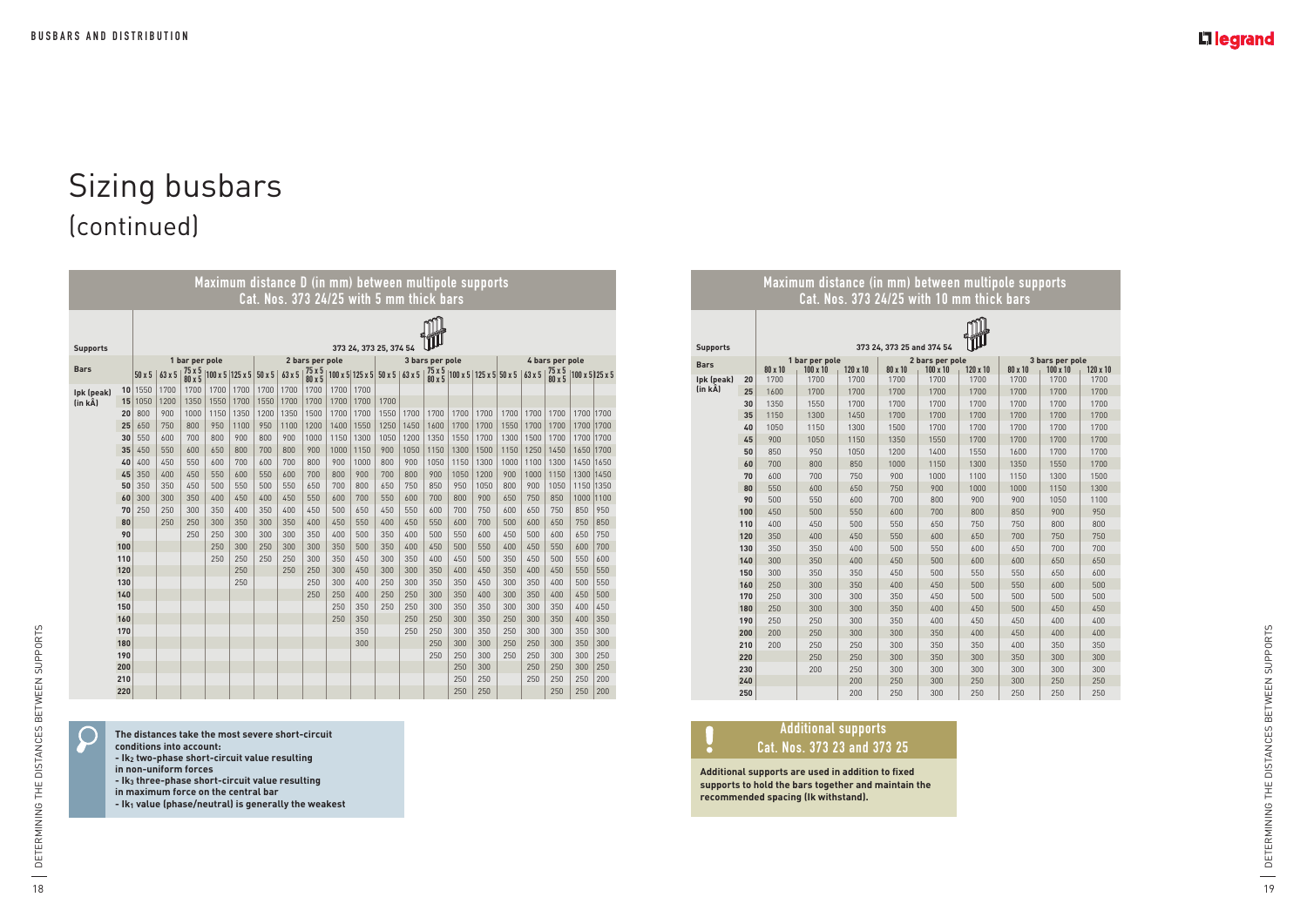![](_page_11_Picture_8.jpeg)

![](_page_11_Picture_13.jpeg)

![](_page_11_Picture_14.jpeg)

![](_page_11_Picture_10.jpeg)

![](_page_11_Picture_11.jpeg)

![](_page_11_Picture_12.jpeg)

# Sizing busbars (continued)

| <b>Supports</b> |                                                                                                                                                                                                                                                                |                          | 373 66/67                          |             |                                                                                  |                                                                                                                         |             | 373 68/69   |                                    |             | Magnetic field values are generally expressed using two units:<br>. The tesla (T) represents the magnetic induction value, which, directed<br>perpendicular to a 1 m <sup>2</sup> surface, produces a flux of 1 weber across this surface.                                                                                                                    |  |
|-----------------|----------------------------------------------------------------------------------------------------------------------------------------------------------------------------------------------------------------------------------------------------------------|--------------------------|------------------------------------|-------------|----------------------------------------------------------------------------------|-------------------------------------------------------------------------------------------------------------------------|-------------|-------------|------------------------------------|-------------|---------------------------------------------------------------------------------------------------------------------------------------------------------------------------------------------------------------------------------------------------------------------------------------------------------------------------------------------------------------|--|
| <b>Bar</b>      |                                                                                                                                                                                                                                                                |                          | 1 C-section aluminium bar per pole |             |                                                                                  |                                                                                                                         |             |             | 1 C-section aluminium bar per pole |             | As the tesla expresses a very high value, its sub-units are generally used:                                                                                                                                                                                                                                                                                   |  |
|                 | 373 54                                                                                                                                                                                                                                                         | 373 55                   | 373 56                             | 373 57      | 373 58                                                                           | 373 54                                                                                                                  | 373 55      | 373 56      | 373 57                             | 373 58      | the millitesla (mT) and the microtesla (µT). The old unit, the gauss (G) should<br>not be used (1 T = 10,000 G).                                                                                                                                                                                                                                              |  |
|                 | 1600<br>30                                                                                                                                                                                                                                                     | 1600                     | 1600                               | 1600        | 1600                                                                             | 1600                                                                                                                    | 1600        | 1600        | 1600                               | 1600        | . The ampere per metre (A/m), a non-SI unit, formerly called the "ampere-turn                                                                                                                                                                                                                                                                                 |  |
|                 | 1000<br>40<br>800                                                                                                                                                                                                                                              | 1000<br>800              | 1000<br>800                        | 1000<br>800 | 1000<br>800                                                                      | 1000<br>800                                                                                                             | 1000<br>800 | 1000<br>800 | 1000<br>800                        | 1000<br>800 | per metre", indicates the intensity of the magnetic field created at the centre of                                                                                                                                                                                                                                                                            |  |
|                 | 52<br>700<br>63                                                                                                                                                                                                                                                | 700                      | 700                                | 700         | 700                                                                              | 600                                                                                                                     | 600         | 600         | 600                                | 600         | a 1 m diameter circular circuit crossed by a constant 1 A current.                                                                                                                                                                                                                                                                                            |  |
| Ipk (ir         | 73<br>600                                                                                                                                                                                                                                                      | 600                      | 600                                | 600         | 600                                                                              | 500                                                                                                                     | 500         | 500         | 500                                | 500         | The induction B (in T) and the field H (in A/m) are linked by the formula:                                                                                                                                                                                                                                                                                    |  |
| kÂ)             | 600<br>80                                                                                                                                                                                                                                                      | 600                      | 600                                | 600         | 600                                                                              | 500                                                                                                                     | 500         | 500         | 500                                | 500         | $B = \mu_0 \mu_r$ H where:                                                                                                                                                                                                                                                                                                                                    |  |
|                 | 500<br>94                                                                                                                                                                                                                                                      | 500                      | 500                                | 500         | 500                                                                              | 400                                                                                                                     | 400         | 400         | 400                                | 400         | $-\mu_0 = 4 \pi 10^{-7}$ (magnetic permeability of air or the vacuum)                                                                                                                                                                                                                                                                                         |  |
|                 | 500<br>105                                                                                                                                                                                                                                                     | 500                      | 500                                | 500         | 500                                                                              | 400                                                                                                                     | 400         | 400         | 400                                | 400         | $- \mu_r = 1$ (relative permeability of iron)                                                                                                                                                                                                                                                                                                                 |  |
|                 | 132                                                                                                                                                                                                                                                            | $\overline{\phantom{a}}$ | 500                                | 500         | 500                                                                              | $\sim$                                                                                                                  | $\sim$      | 400         | 400                                | 400         | giving: $1 \mu T = 1.25$ A/m and $1 A/m = 0.8 \mu T$                                                                                                                                                                                                                                                                                                          |  |
|                 | 154                                                                                                                                                                                                                                                            |                          | 400                                | 400         | 400                                                                              |                                                                                                                         |             | 300         | 300                                | 300         | A knowledge of the induction<br>The recommended mounting distances correspond to magnetic field values<br>phenomena generated by the power<br>read close to a busbar at 4000 A:                                                                                                                                                                               |  |
|                 |                                                                                                                                                                                                                                                                |                          |                                    |             | < Cables are connected<br>to C-section aluminium<br>bars without drilling, using |                                                                                                                         |             |             |                                    |             | The formation of magnetic fields around high<br>The specified separation distances between<br>power busbars MUST be prevented.<br>conductors and devices will be increased in<br>The structures of XL <sup>3</sup> enclosures, which incor-<br>the event of cohabitation with very high power                                                                 |  |
|                 | <b>MAGNETIC EFFECTS ASSOCIATED WITH BUSBARS</b>                                                                                                                                                                                                                |                          |                                    |             | hammer head screws                                                               |                                                                                                                         |             |             |                                    |             | busbars (up to 4000 A).<br>porate non-magnetic elements (which create<br>air gaps), are ideal for the highest currents.<br>If there are no instructions from the manu-<br>facturers, the minimum distances will be<br>increased to:<br>- 30 cm for devices with very low sensitivity                                                                          |  |
|                 | The magnetic effects can be divided into transient<br>effects, which are the short-circuit electrodynamic<br>forces, and permanent effects created by induction<br>due to circulation of high currents. The effects of<br>induction have several consequences: |                          |                                    |             |                                                                                  | • Temperature rise linked to<br>magnetic saturation of the mate-<br>rials in the fields formed around<br>the conductors |             |             |                                    |             | (fuses, non residual current devices,<br>connections, MCCBs, etc.)<br>- 50 cm for devices with limited sensitivity<br>(secondary circuit breakers, including RCDs,<br>relays, contactors, transformers, etc.)<br>- 1 m for sensitive devices (electronics and<br>digital measuring devices, bus-based systems,<br>remote controls, electronic switches, etc.) |  |

## **MAGNETIC EFFECTS ASSOCIATED WITH BUSBARS**

![](_page_11_Picture_21.jpeg)

**^** The corner pieces of XL3 4000 enclosures are made of non-magnetic alloy

![](_page_11_Picture_23.jpeg)

### L<sub>leqrand</sub>

![](_page_11_Picture_3.jpeg)

**<** Cables are connected to C-section aluminium bars without drilling, using hammer head screws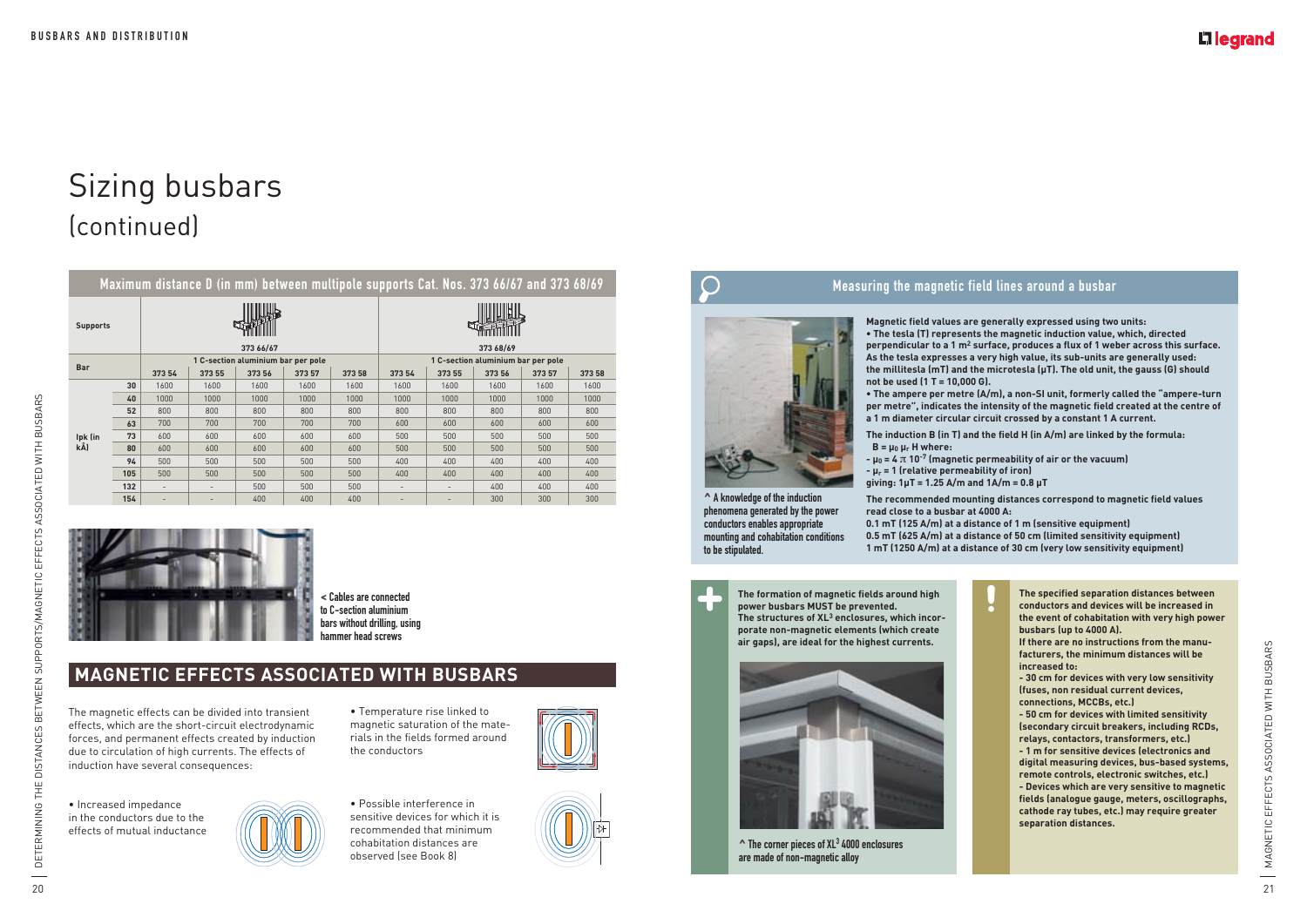![](_page_12_Picture_24.jpeg)

![](_page_12_Picture_25.jpeg)

## **CHECKING THE INSULATION CHARACTERISTICS**

### **1 INSULATION VOLTAGE Ui**

This must be the same as or higher than the maximum value of the rated operating voltage for the assembly, or the reference voltage. The latter depends on the mains supply voltage and the structure of the source (star, delta, with or without neutral).

#### Reference voltage values (in V) to be taken into consideration according to the nominal supply voltage

| the circulation of induced                                                                                                                                                                |                                                                                                                                           |                      | For insulation between phases                                                                                                                                           |                                                           | For insulation between phase and neutral                                                                                                                                                   |
|-------------------------------------------------------------------------------------------------------------------------------------------------------------------------------------------|-------------------------------------------------------------------------------------------------------------------------------------------|----------------------|-------------------------------------------------------------------------------------------------------------------------------------------------------------------------|-----------------------------------------------------------|--------------------------------------------------------------------------------------------------------------------------------------------------------------------------------------------|
| currents.                                                                                                                                                                                 | ^ Supports on aluminium crosspieces to prevent<br>the formation of magnetic fields.                                                       | <b>Nominal power</b> | All supplies                                                                                                                                                            | 4-wire three phase supplies<br>neutral connected to earth | 3-wire three phase supplies not connected<br>to earth or one phase connected to earth                                                                                                      |
| Minimum distances between bars<br>and metal panels                                                                                                                                        |                                                                                                                                           | supply voltage       |                                                                                                                                                                         |                                                           |                                                                                                                                                                                            |
| Induction is higher facing                                                                                                                                                                |                                                                                                                                           | 60                   | 63                                                                                                                                                                      | 32                                                        | 63                                                                                                                                                                                         |
| the flat surface of bars                                                                                                                                                                  |                                                                                                                                           | $110 - 120 - 127$    | 125                                                                                                                                                                     | 80                                                        | 125                                                                                                                                                                                        |
| (distance X).<br>Above 2500 A, maintain                                                                                                                                                   |                                                                                                                                           | 160                  | 160                                                                                                                                                                     | $\sim$                                                    | 160                                                                                                                                                                                        |
| minimum distances:                                                                                                                                                                        |                                                                                                                                           | 208                  | 200                                                                                                                                                                     | 125                                                       | 200                                                                                                                                                                                        |
| $X \ge 150$ mm and $Y \ge 100$ mm.                                                                                                                                                        | ^ Non-magnetic stainless steel screws perform                                                                                             | $220 - 230 - 240$    | 250                                                                                                                                                                     | 160                                                       | 250                                                                                                                                                                                        |
|                                                                                                                                                                                           | the same function on supports Cat. No. 373 24                                                                                             | 300                  | 320                                                                                                                                                                     |                                                           | 320                                                                                                                                                                                        |
|                                                                                                                                                                                           |                                                                                                                                           | $380 - 400 - 415$    | 400                                                                                                                                                                     | 250                                                       | 400                                                                                                                                                                                        |
|                                                                                                                                                                                           |                                                                                                                                           | 440                  | 500                                                                                                                                                                     | 250                                                       | 500                                                                                                                                                                                        |
|                                                                                                                                                                                           |                                                                                                                                           | $480 - 500$          | 500                                                                                                                                                                     | 320                                                       | 500                                                                                                                                                                                        |
|                                                                                                                                                                                           | In addition to the heat dissipation aspects                                                                                               | 575                  | 630                                                                                                                                                                     | 400                                                       | 680                                                                                                                                                                                        |
|                                                                                                                                                                                           | which require the provision of adequately                                                                                                 | 600                  | 630                                                                                                                                                                     | $\sim$                                                    | 630                                                                                                                                                                                        |
|                                                                                                                                                                                           | sized dissipation volumes, it is essential to<br>take these notions of magnetic induction in the                                          | $660 - 690$          | 630                                                                                                                                                                     | 400                                                       | 630                                                                                                                                                                                        |
| In practice the values of the magnetic fields                                                                                                                                             | exposed conductive parts of the enclosures                                                                                                | $720 - 830$          | 800                                                                                                                                                                     | 500                                                       | 800                                                                                                                                                                                        |
| generated by the power bars considerably                                                                                                                                                  | into consideration by ensuring they are large                                                                                             | 960                  | 1000                                                                                                                                                                    | 630                                                       | 1000                                                                                                                                                                                       |
| exceed the standard values for exposure                                                                                                                                                   | enough to maintain the appropriate distances                                                                                              | 1000                 | 1000                                                                                                                                                                    |                                                           | 1000                                                                                                                                                                                       |
| of the devices.<br>Much more severe tests, such as those<br>to undergone by Lexic range devices,<br>are therefore essential to ensure they will<br>operate correctly in these conditions. | between bars and walls.<br>Above 2500 A, this can lead to providing<br>enclosures (for example, at the rear) just to<br>take the busbars. |                      | A check must be carried out to ensure that<br>the reference voltage is not higher than the<br>insulation voltage Ui of the devices, busbars<br>and distribution blocks. |                                                           | The insulation between live conductors and<br>the earth of the Legrand busbar supports and<br>distribution blocks is at least equal to that<br>between phases. The insulation value Ui can |
|                                                                                                                                                                                           |                                                                                                                                           |                      |                                                                                                                                                                         |                                                           | be used for all mains supplies.                                                                                                                                                            |

The circulation of high currents in busbars leads to the induction of magnetic fields in the surrounding exposed metal conductive parts

(enclosure panels, frames and chassis, etc.). The phenomenon is similar to that used for creating electromagnetic shielding, but in this case it must be limited to avoid temperature rises in these exposed conductive parts and the circulation of induced currents.

![](_page_12_Picture_4.jpeg)

#### Minimum distances between bars and metal panels

![](_page_12_Picture_6.jpeg)

![](_page_12_Picture_8.jpeg)

**^** Supports on aluminium crosspieces to prevent the formation of magnetic fields.

![](_page_12_Picture_10.jpeg)

**^** Non-magnetic stainless steel screws perform the same function on supports Cat. No. 373 24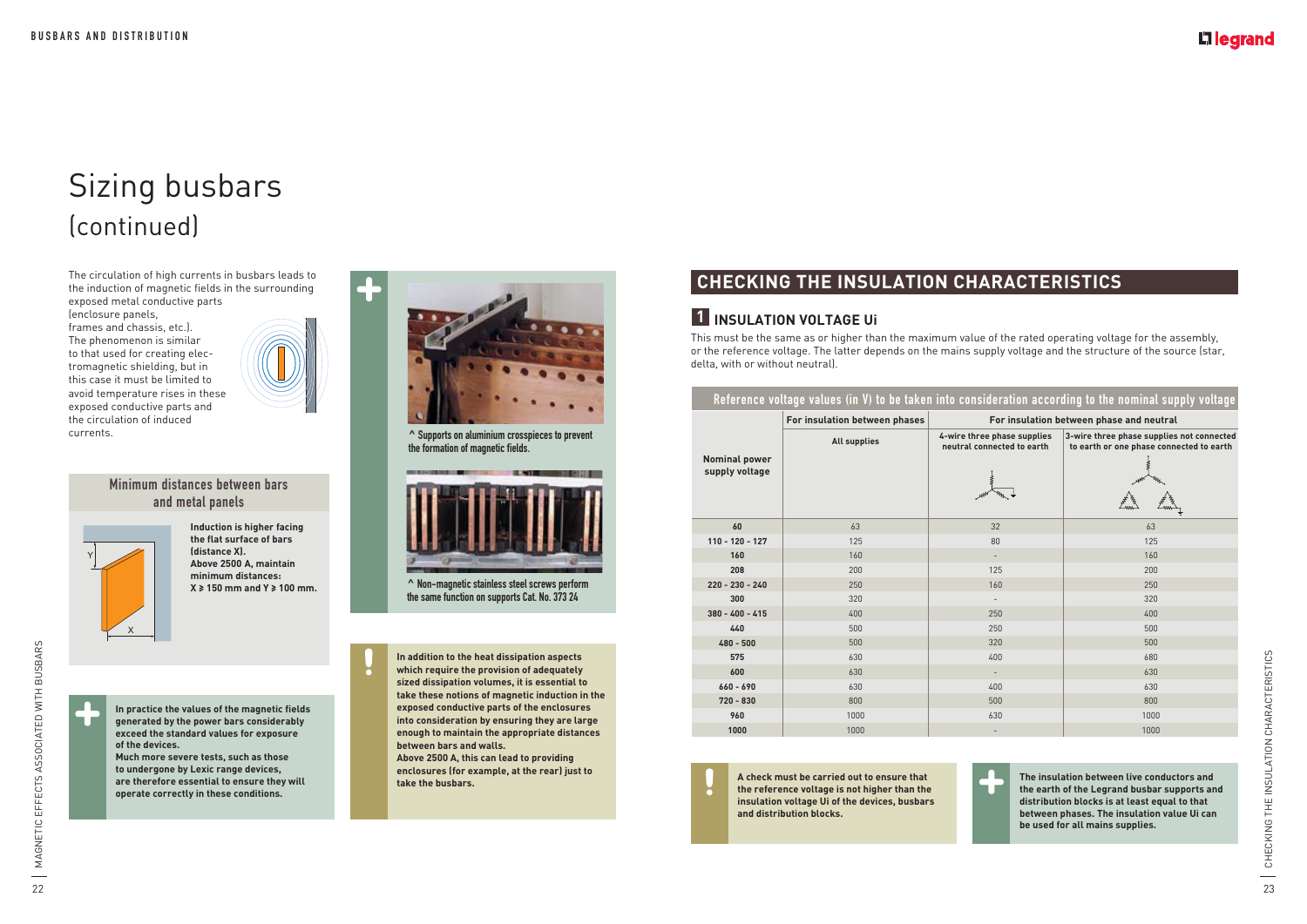CHECKING THE INSULATION CHARACTERISTICS 25CHECKING THE INSULATION CHARACTERISTICS 

**Legrand busbar supports are designed and tested for the harshest operating conditions corresponding to the highest overvoltage risks. The Uimp value characterises this safety requirement.**

![](_page_13_Picture_15.jpeg)

![](_page_13_Picture_16.jpeg)

# Sizing busbars (continued)

• The creepage distance is the distance measured on the surface of the **insulation in the most unfavourable conditions or positions between the live parts (phases, phases and neutral) and between these parts and the exposed conductive part.**

**The insulation voltage Ui of supports and distribution blocks is determined by measuring the creepage distances, by the insulating properties of the material and by the degree of pollution.**

• The insulating properties of the material are characterised amongst **other things by the comparative tracking index (CTI). The higher this value, the less the insulation will be damaged by conductive pollution deposits (Legrand busbar supports, made of fibreglass reinforced polyamide 6.6, have an index of more than 400).**

• The degree of pollution characterises the risk of conductive pollution **deposits, using a number from 1 to 4:**

- **1 : No pollution**
- **2 : No pollution and temporary condensation**
- **3 : Conductive pollution possible**
- **4 : Persistent pollution**

• Two values indicated (example: 230/400 V): these refer to a 4-wire three-phase supply (star configuration). The lower value is the voltage between phase and neutral, and the higher is the value between phases.

> **Level 2 is similar to household, commercial and residential applications Level 3 is similar to industrial applications**

### L<sub>leqrand</sub>

• A single value indicated (example: 400 V): this normally refers to a 3-wire single phase or three phase supply with no earth connection (or with one phase connected to earth) and for which the phaseearth voltage must be considered capable of reaching the value of the phase-to-phase voltage (full voltage between phases).

#### Design of the isolating supports for busbars and distribution blocks

#### Insulation characteristics of busbar supports (Degree of pollution: 3), similar to industrial applications **Cat. No.**  $\begin{array}{|c|c|} \hline 373.98 \\ 374.37 \hline \end{array}$ 374 37 373 15/96 373 10/20/21/22/23/24/25 37 4 14/32/36/53/54

| <b>Ui</b> (V) | 500 | 690 | 1000 |
|---------------|-----|-----|------|
| Uimp (kV)     | 8   | 8   | 12   |

![](_page_13_Figure_32.jpeg)

#### **2 IMPULSE WITHSTAND VOLTAGE Uimp**

This value characterises the permissible overvoltage level in the form of a voltage wave representative of a lightning strike.

Its value (in kV) depends on the mains voltage, and also the location in the installation.

It is highest at the origin of the installation (upstream of the incoming MCB or the transformer). Equipment can be designated or marked according to

two methods.

#### Impulse voltage values to be taken into consideration according to the voltage in relation to earth and location in the installation

| <b>Maximum rated</b>                   |                                     | Preferred rated impulse withstand voltage values (1.2/50 µs) at 2000 m (in kV) |                         |                               |                                                     |                              |                         |                               |  |  |  |  |
|----------------------------------------|-------------------------------------|--------------------------------------------------------------------------------|-------------------------|-------------------------------|-----------------------------------------------------|------------------------------|-------------------------|-------------------------------|--|--|--|--|
| operating voltage<br>value in relation |                                     | To be considered generally                                                     |                         |                               | Can be considered for underground<br>power supplies |                              |                         |                               |  |  |  |  |
| to earth                               |                                     |                                                                                | Overvoltage category    |                               |                                                     |                              | Overvoltage category    |                               |  |  |  |  |
| (rms or DC value)                      | IV                                  | $\mathbf{III}$                                                                 | $\mathbf{II}$           |                               | IV                                                  | III                          | $\mathbf{H}$            |                               |  |  |  |  |
|                                        | <b>Installation</b><br>origin level | <b>Distribution</b><br>level                                                   | Load level<br>(devices, | <b>Specially</b><br>protected | <b>Installation</b><br>origin level                 | <b>Distribution</b><br>level | Load level<br>(devices, | <b>Specially</b><br>protected |  |  |  |  |
| (V)                                    |                                     |                                                                                | equipment)              | level                         |                                                     |                              | equipment)              | level                         |  |  |  |  |
| 50                                     | 51.5                                | 0.8                                                                            | 0.5                     | 0.33                          | 0.8                                                 | 0.5                          | 0.33                    | $\overline{\phantom{a}}$      |  |  |  |  |
| 100                                    | 2.5                                 | 1.5                                                                            | 0.8                     | 0.5                           | 1.5                                                 | 0.8                          | 0.5                     | 0.33                          |  |  |  |  |
| 150                                    | $\overline{4}$                      | 2.5                                                                            | 1.5                     | 0.8                           | 2.5                                                 | 1.5                          | 0.8                     | 0.5                           |  |  |  |  |
| 300                                    | 6                                   | 4                                                                              | 2.5                     | 1.5                           | 4                                                   | 2.5                          | 1.5                     | 0.8                           |  |  |  |  |
| 600                                    | 8                                   | 6                                                                              | 4                       | 2.5                           | 6                                                   | 4                            | 2.5                     | 1.5                           |  |  |  |  |
| 1000                                   | 12                                  | 8                                                                              | 6                       | 4                             | 8                                                   | 6                            | 4                       | 2.5                           |  |  |  |  |

NB: The impulse withstand voltage given for an altitude of 2000 m implies that tests are carried out at higher values at sea level: 7.4 kV for 6 kV - 9.8 kV for 8 kV - 14.8 kV for 12 kV.

**All the specifications relating to insulation**   $\Delta \Delta$ **are defined by international standard IEC 60664-1 "Insulation coordination in low-voltage systems (networks)". They are also contained in standards IEC 60439-1 and IEC 60947-1.**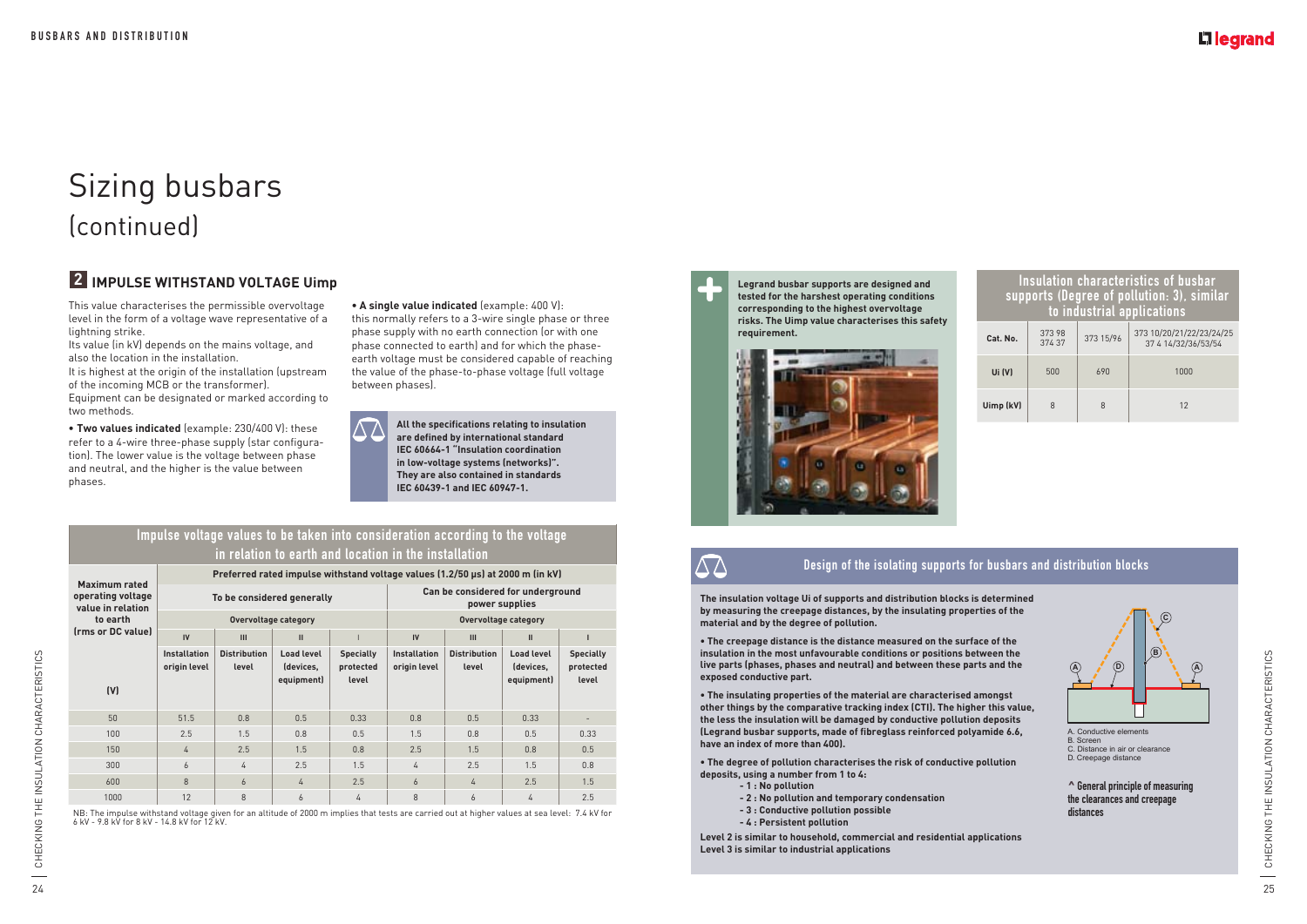# Tightening torques that are too high lead to the limit of elasticity of the bolts being

![](_page_14_Picture_31.jpeg)

![](_page_14_Picture_32.jpeg)

# Connection on extension rod, adaptor or spreader Preferable Avoid

exceeded and creeping of the copper.

## **1 SIZES OF THE CONTACT AREAS**

The contact area (Sc) must be at least 5 times the crosssection of the bar  $(Sb)$ . Sc > 5 x Sb For main busbar continuity links, it is

advisable to establish contacts along the entire length of the bar in order to ensure optimum heat transfer.

# **Shaping and connecting bars**

**Creating busbars generally involves machining, bending and shaping which require a high degree of expertise to avoid weakening the bars or creating stray stresses. The same applies to connections between bars, whose quality depends on the sizes and conditions of the contact areas, and the pressure of this contact (number of screws and effectiveness of tightening).**

# **RIGID BARS**

![](_page_14_Figure_10.jpeg)

![](_page_14_Figure_6.jpeg)

For branch busbars, the contact area can be smaller, complying with the condition Sc > 5 x Sb. For equipment connection plates, contact must be made over the whole surface of the plate for use at nominal current. C-section aluminium bars

![](_page_14_Figure_8.jpeg)

![](_page_14_Figure_18.jpeg)

![](_page_14_Figure_17.jpeg)

![](_page_14_Figure_19.jpeg)

![](_page_14_Picture_26.jpeg)

### **L'I legrand**

![](_page_14_Picture_35.jpeg)

### **2 CONTACT PRESSURE**

The contact pressure between bars is provided using screws whose size, quality, number and tightening torque are selected according to the current and the sizes of the bars.

| Recommended screws and minimum characteristics |                   |                          |                                       |                                  |                               |                         |  |  |  |  |  |
|------------------------------------------------|-------------------|--------------------------|---------------------------------------|----------------------------------|-------------------------------|-------------------------|--|--|--|--|--|
| $\mathsf{I}(\mathsf{A})$                       |                   |                          | <b>Number</b>                         |                                  |                               | <b>Tightening</b>       |  |  |  |  |  |
| 1 bar                                          | $2 + \text{bars}$ | <b>Bar width</b><br>(mm) | οf<br><b>screws</b>                   | <b>Ø Screw</b><br>(mm)           | <b>Minimum</b><br>quantity    | torque<br>(Nm)          |  |  |  |  |  |
| $\leq 250$                                     |                   | $\leq 25$                | 1<br>$\overline{2}$                   | M <sub>8</sub><br>M <sub>6</sub> | $8 - 8$<br>$8 - 8$            | 15/20<br>10/15          |  |  |  |  |  |
| $\leq 400$                                     |                   | $\leq 32$                | 1                                     | M10                              | $6 - 8$                       | 30/35                   |  |  |  |  |  |
| $\leq 630$                                     |                   | $\leq 50$                | 1<br>$\overline{2}$<br>$\overline{2}$ | M12<br>M10<br>M8                 | $6 - 8$<br>$6 - 8$<br>$8 - 8$ | 50/60<br>30/35<br>15/20 |  |  |  |  |  |
| 800                                            | 1250              | $\leq 80$                | 4<br>4                                | M8<br>M10                        | $8 - 8$<br>$6 - 8$            | 15/20<br>30/35          |  |  |  |  |  |
| 1000                                           | 1600              | $\leq 100$               | 4<br>$\overline{2}$                   | M10<br>M12                       | $6 - 8$<br>$6 - 8$            | 30/35<br>50/60          |  |  |  |  |  |
| 1600                                           | 2500              | $\leq 125$               | 4                                     | M12                              | $6 - 8$                       | 50/60                   |  |  |  |  |  |

Too high a tightening torque or not enough screws can lead to distortions which reduce the contact area. It is therefore advisable to distribute the pressure by increasing the number of tightening points and using wide washers or back-plates.

![](_page_14_Figure_15.jpeg)

![](_page_14_Picture_24.jpeg)

**^** Connection on 120 x 10 bars (4000 A)

#### **^** Double connection: 100 x 10 bars (3200 A) and 80 x 10 bars (2500 A) on common 120 x 10 bars

![](_page_14_Picture_20.jpeg)

**^** Applying a mark (paint, brittle coating) will show any loosening and can also be used to check that tightening has been carried out correctly (tell-tale)

#### Devices to prevent loosening

The lugs or flexible bars connect directly with no need to add washers or spacers

RIGID BARS 27 RIGID BARS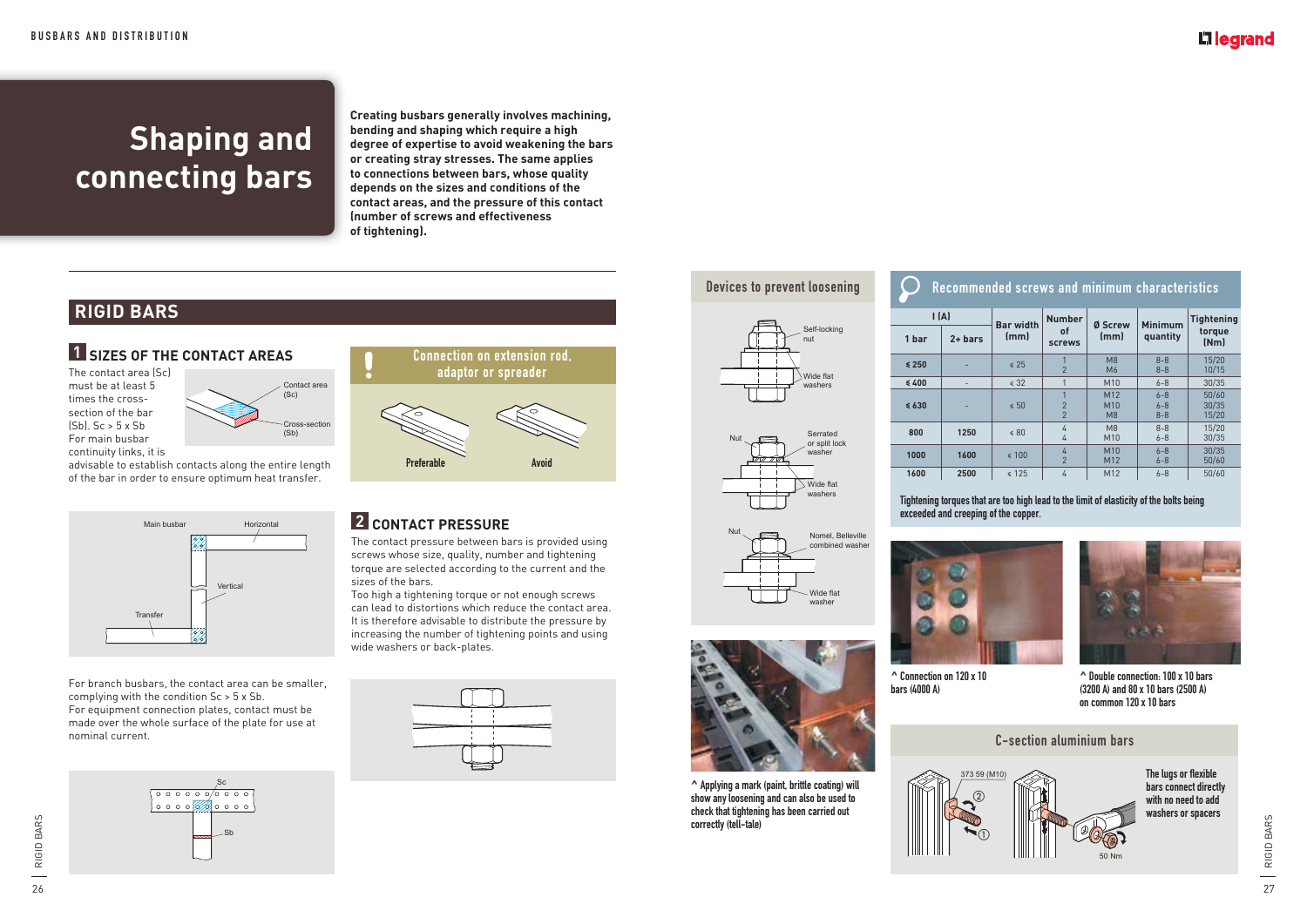### Li legrand

RIGID BARS 29RIGID BARS

Apart from pronounced oxidation (significant blackening or presence of copper carbonate or "verdigris"), bars do not require any special preparation. Cleaning with acidified water is prohibited, as, apart from the risks, it requires neutralisation and rinsing. Surface

![](_page_15_Figure_4.jpeg)

sanding (240/400 grain) can be carried out, complying with the direction of sanding so that the "scratches" on bars that are in contact are perpendicular.

# **4 MACHINING COPPER BARS**

Copper is a soft, "greasy" or "sticky" metal in terms used in the trade. Shaping is generally carried out dry, but lubrication is necessary for high-speed cutting or drilling operations (up to 50 m/mn).

![](_page_15_Picture_8.jpeg)

# **5 BENDING BARS**

It is strongly recommended that a full-scale drawing is made of the bars, in particular for bends and stacking of bars.

![](_page_15_Picture_15.jpeg)

The bars are separated by their thickness "e". The total centre line length before bending is the sum of the straight parts (L1 + L2) that are not subject to any distortion and the length  $\ell$  of the curved elements on the neutral line (in theory at the centre of the thickness of the metal).

![](_page_15_Picture_16.jpeg)

**^** The hydraulic punch is used to make precision holes easily … and with no chips

![](_page_15_Picture_27.jpeg)

Bending a 10 mm thick copper bar on a portable hydraulic tool

Bending on V-block:

![](_page_15_Figure_17.jpeg)

 $r = 1$  to 2e

![](_page_15_Picture_12.jpeg)

# Shaping and connecting bars (continued)

### **3 CONDITION OF THE CONTACT AREAS**

![](_page_15_Picture_13.jpeg)

![](_page_15_Picture_18.jpeg)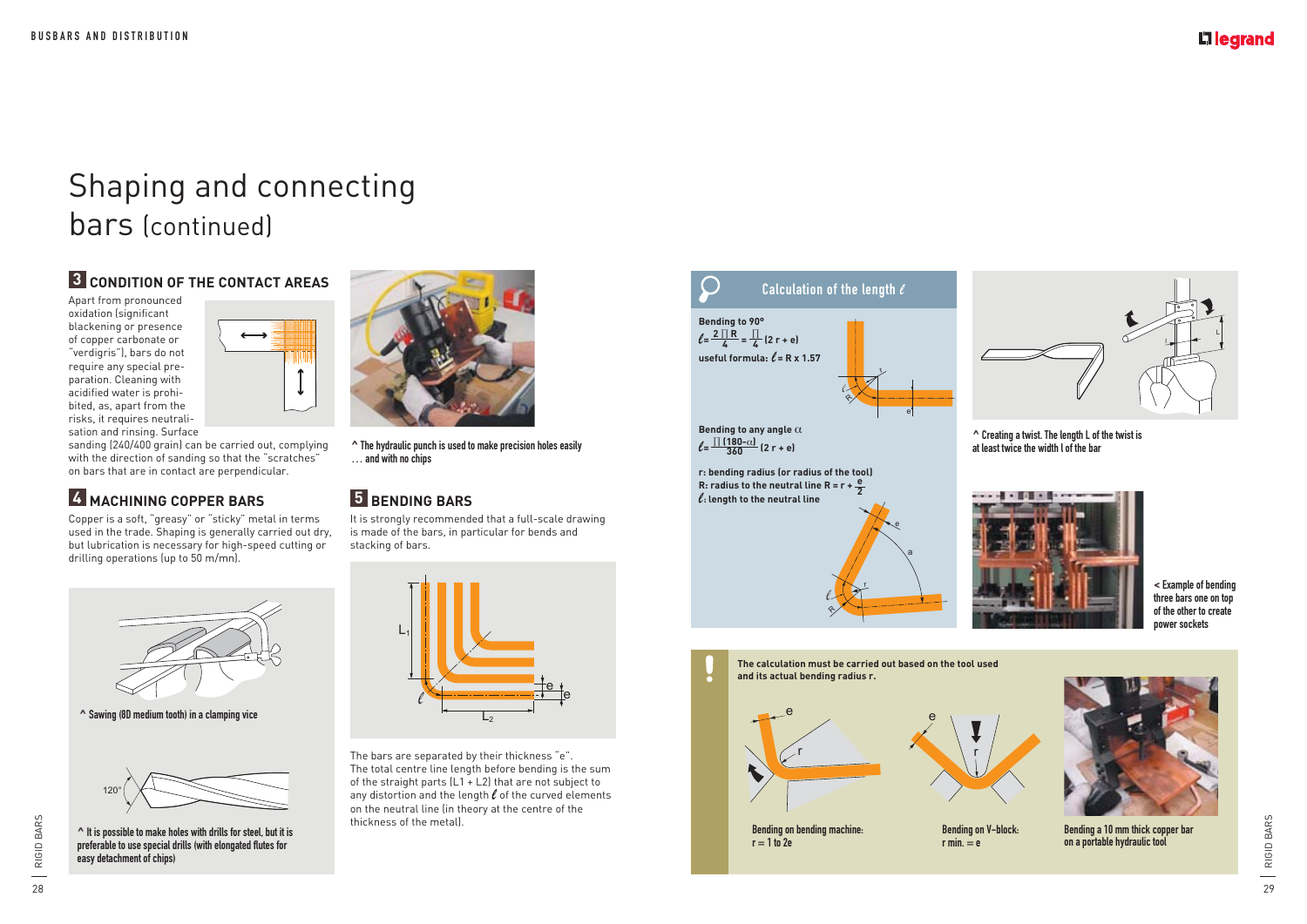# Shaping and connecting bars (continued)

Flexible bars can be used for making connections on devices or for creating links that can be adapted to virtually any requirement. Guaranteeing safety and high quality finish, they provide an undeniably attractive touch.

- Ventilation: natural (IP < 30), forced (fan) or none  $[IP > 30]$ 

Based on the most commonly used sizes and the electrical capacities of the usual nominal values, the Legrand range of flexible bars is suitable for most connection or linking requirements.

As with any conductor, the current-carrying capacities of flexible bars may vary according to the conditions of use:

- Ambient temperature (actual in enclosure)

- Period of use (continuous or cyclic load), or installation conditions

- Bars on their own or grouped together (side by side in contact or with spacers)

- Vertical or horizontal routing.

The considerable variability of all these conditions leads to very different current-carrying capacities (in a ratio of 1 to 2, or even more).

**<** Connection of a DPX to a distribution block using flexible bars

# **CURRENT TRANSFORMERS (CT)**

Incorrect use can result in temperature rises that are incompatible with the insulation, disturbance or even damage to connected or surrounding equipment. Flexible bars are shaped manually without the need for any special tools, although some dexterity is required to achieve a perfect finish.

| <b>Current-carrying capacities of Legrand flexible bars</b> |               |               |               |               |               |               |               |               |                |
|-------------------------------------------------------------|---------------|---------------|---------------|---------------|---------------|---------------|---------------|---------------|----------------|
| Cat. No.                                                    | 374 10        | 374 16        | 374 11        | 374 67        | 374 17        | 374 12        | 374 44        | 374 57        | 374 58         |
| <b>Cross-section (mm)</b>                                   | $13 \times 3$ | $20 \times 4$ | $24 \times 4$ | $20 \times 5$ | $24 \times 5$ | $32 \times 5$ | $40 \times 5$ | $50 \times 5$ | $50 \times 10$ |
| le (A) IP $\leq 30$                                         | 200           | 320           | 400           | 400           | 470           | 630           | 700           | 850           | 1250           |
| Ithe $(A)$ IP $>$ 30                                        | 160           | 200           | 250           | 250           | 520           | 400           | 500           | 630           | 800            |

**Flexible bars have higher current-carrying capacities than cables or rigid bars with the same cross-section due to their lamellar structure (limitation of eddy currents), their shape (better heat dissipation) and their permissible temperature (105°C high temperature PVC insulation).**

#### **The currents Ie (A) and Ithe (A) of Legrand flexible bars are given for the following conditions:**

**- Ie (IP < 30): maximum permanent current-carrying capacity in open or ventilated enclosures, the positions of the bars and** 

- **relative distance between them allow correct cooling.**
- **The temperature in the enclosure must be similar to the ambient temperature.**
- **Ithe (IP > 30): maximum permanent currentcarrying capacity in sealed enclosures. The bars can be installed close to one another,**

**but must not be in contact.**

**The temperature in the enclosure can reach 50°C.**

![](_page_16_Picture_22.jpeg)

| Cat. No.                   | <b>Transformation</b><br>ratio | <b>Dimensions</b><br>(mm) | <b>Aperture</b><br>for cables<br>$\emptyset$ max.<br>(mm) | <b>Apeture</b><br>for bar<br>width x thick.<br>(mm) | <b>Fixing</b><br>on rail | <b>Fixing on</b><br>plate | <b>Direct fixing</b><br>on cables<br>or bars |
|----------------------------|--------------------------------|---------------------------|-----------------------------------------------------------|-----------------------------------------------------|--------------------------|---------------------------|----------------------------------------------|
|                            | <b>Single phase CTs</b>        |                           |                                                           |                                                     |                          |                           |                                              |
| 046 31<br>046 34<br>046 36 | $50/5$<br>100/5<br>200/5       |                           | 21                                                        | 16 x 12.5                                           |                          |                           |                                              |
| 047 75                     | 300/5                          |                           | 23                                                        | 20.5 x 12.5<br>25.5 x 11.5<br>$30.5 \times 10.5$    |                          |                           |                                              |
| 046 38                     | 400/5                          |                           | 35                                                        | $40.5 \times 10.5$                                  |                          |                           |                                              |
| 047 76<br>047 77<br>047 78 | 600/5<br>800/5<br>1000/5       |                           |                                                           | $32 \times 65$                                      |                          |                           |                                              |
| 047 79                     | 1250/5                         |                           |                                                           | 34 x 84                                             |                          |                           |                                              |
| 046 45<br>046 46           | 1500/5<br>2000/5               |                           |                                                           | 38 x 127                                            |                          |                           |                                              |
| 04780<br>046 48            | 2500/5<br>4000/5               |                           |                                                           | 54 x 127                                            |                          |                           |                                              |
|                            | <b>Three-phase CTs</b>         |                           |                                                           |                                                     |                          |                           |                                              |
| 046 98                     | 250/5                          | 58,5<br>25                | 8                                                         | $20.5 \times 5.5$                                   |                          |                           |                                              |
| 046 99                     | 400/5                          | 135<br>66,5<br>ଖ୍         |                                                           | $30.5 \times 5.5$                                   |                          |                           |                                              |

### **L'Ilegrand**

 $\frac{12}{10}$  CURRENT TRANSFORMERS (CT) CURRENT TRANSFORMERS (CT)

**^** Fixing CTs on busbars

Measuring devices such as ammeters, electricity meters and multifunction control units are connected via current transformers which provide a current of between 0 and 5 A. The transformation ratio will be chosen according to the maximum current to be measured. These transformers can be fixed directly on flat, flexible or rigid bars.

![](_page_16_Picture_27.jpeg)

## **FLEXIBLE BARS**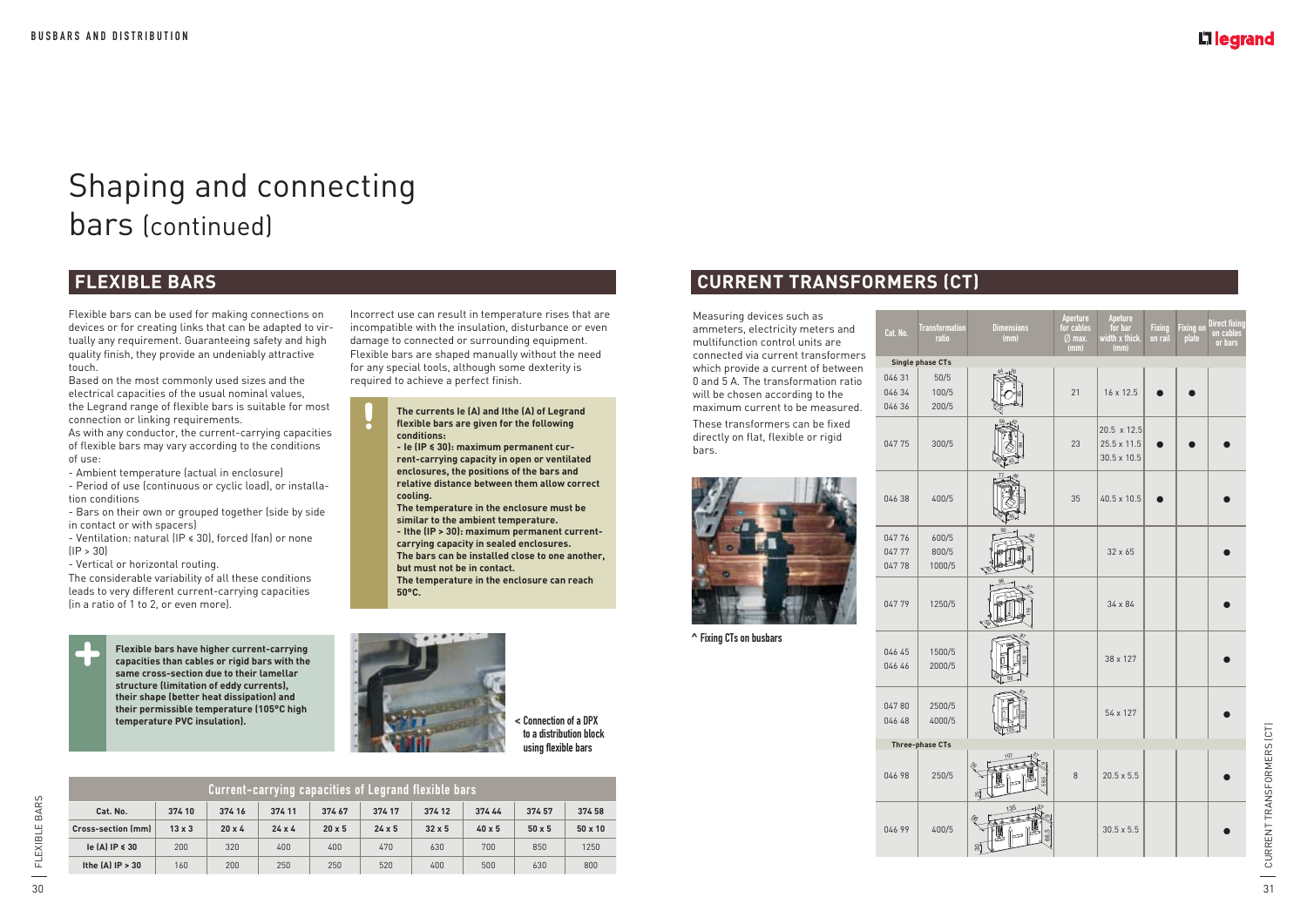**In practice, it is possible to select one or more distribution blocks with a lower nominal current if the downstream circuits are not on-load simultaneously (bulking factor) or are not 100% on-load (diversity coefficient) (see Book 2).**

#### Li legrand

# **Distribution blocks**

**The distribution block is a prefabricated device. It is therefore sized to suit its rated current and, unlike busbars, does not require manufacturing definitions. However, the diversity of distribution blocks according to their capacity, their connection mode and their installation calls for careful selection while adhering to precise standards.**

![](_page_17_Figure_17.jpeg)

![](_page_17_Picture_18.jpeg)

Before making the final choice of product, a few essential characteristics must be checked. These are given for all Legrand distribution blocks.

# **1 RATED CURRENT**

Often called nominal current (In), this should be chosen according to the current of the upstream device or the cross-section of the power supply conductor.

![](_page_17_Figure_11.jpeg)

As a general rule, use a distribution block with the same current as or immediately above that of the main device  $(I_t)$ , ensuring that the sum of the currents of the distributed circuits is not higher than the nominal current (In) of the distribution block.

> 125 A modular distribution block equipped with an additional neutral terminal

> > block **>**

# **CHARACTERISTICS OF DISTRIBUTION BLOCKS**

 $\ddot{\bullet}$ 

**When a change of conductor cross-section or type results in a reduction of the current-carrying capacity, standard IEC 60364-473 stipulates that a protection device must be placed at this point. In certain conditions, it is however possible to depart from this rule (see p. 03)** 

![](_page_17_Figure_3.jpeg)

![](_page_17_Picture_4.jpeg)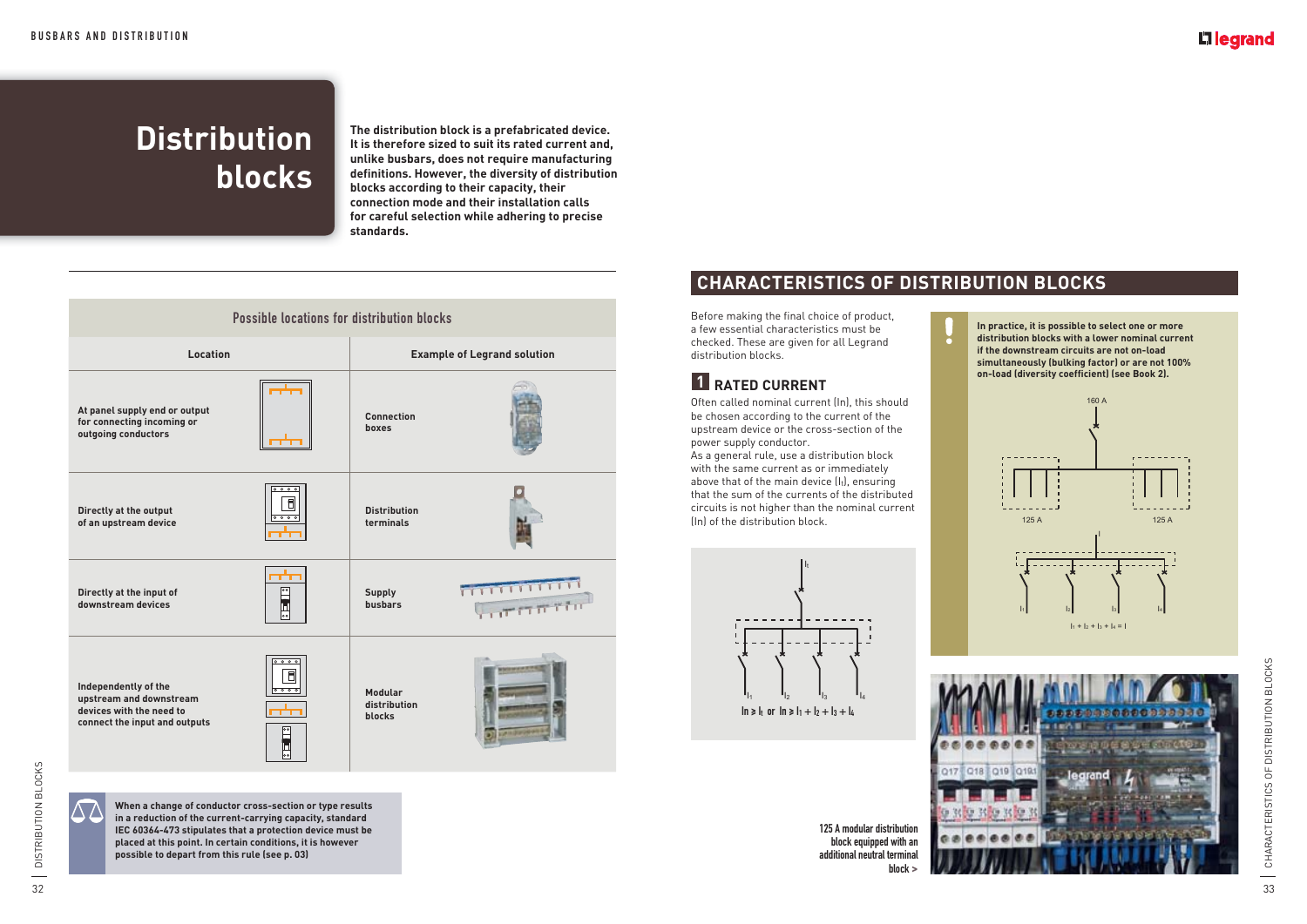CHARACTERISTICS OF DISTRIBUTION BLOCKS 35CHARACTERISTICS OF DISTRIBUTION BLOCKS 

**Legrand distribution blocks are designed to minimise the risks of short circuits between poles: individual insulation of the bars on modular distribution blocks, partitioning of power distribution blocks, new totally isolated concept of single pole distribution blocks Cat. Nos. 048 71/73/83, all innovations to increase safety. Providing the highest level of fire resistance (960°C incandescent wire in accordance with standard IEC 60695-2-1), Legrand distribution blocks meet the standard requirement for non-proximity of combustible materials.**

![](_page_18_Picture_15.jpeg)

#### **2 PERMISSIBLE SHORT-CIRCUIT VALUE**

• Value Icw characterises the conventional currentcarrying capacity for 1 s from the point of view of thermal stress.

• Value lpk characterises the maximum peak current permitted by the distribution block. This value must be higher than that limited by the upstream protection device for the prospective short circuit.

## **3** INSULATION VALUE

• The insulation voltage Ui must be at least equal to the maximum value of the rated operating voltage of the assembly, or the reference voltage (see p. 23).

#### Concern for maximum safety

**<** 160 A modular distribution block Cat. No. 048 87: total insulation of each pol

• The impulse withstand voltage Uimp characterises the permissible overvoltage level when there is a lightning strike (see p. 24).

![](_page_18_Picture_8.jpeg)

# Distribution blocks (continued)

**Legrand distribution blocks are designed to resist thermal stress at least as high as that of the conductor with the cross-section corresponding to the nominal current, which means that no other checks are usually necessary.**

**They are tested for the harshest operating conditions corresponding to the highest overvoltage risks. The Uimp value characterises this safety** 

**requirement.**

**It is not generally necessary to check the Ipk when the distribution block is protected by a device with the same nominal current. However it must be checked if the rating of the upstream device is higher than the current of the distribution block.**

## **4 CONNECTION METHOD**

#### **4.1. Direct connection**

The conductors are connected directly in the terminals without any special preparation. This is the preferred on-site method for H07 V-U, H07 V-R rigid conductors and FR-N05 VV-U and  $FR-NO5$  VV-R cables. Use of a ferrule (such as  $Startix^M$  is recommended for flexible conductors  $H$  (H07 V-K) connected in butt terminals funder the body of the screw) and for external flexible cables (H07 RN-F, A05 RR-F, etc.) which may be subject to pulling.

#### **4.2. Connection via terminals**

This type of connection is normally used for large cross-section conductors, and mainly for panels that are wired in the factory. It is characterised by excellent mechanical withstand, excellent electrical reliability and its ease of connection/disconnection.

### L<sub>leqrand</sub>

#### Correspondence between cross-section (in mm2 ) and template (Ø in mm)

| Cross-<br>section<br>(mm <sup>2</sup> ) | <b>Template for circular</b><br>shape B rigid conductor<br>(IEC 60947-1) | <b>Template for</b><br>flexible conductor<br>with or without<br>cable end |  |  |
|-----------------------------------------|--------------------------------------------------------------------------|---------------------------------------------------------------------------|--|--|
|                                         | $\emptyset$ in mm                                                        | $\emptyset$ in mm                                                         |  |  |
| 1                                       | 1.5                                                                      | $\overline{2}$                                                            |  |  |
| 1.5                                     | 1.9                                                                      | 2.4                                                                       |  |  |
| 2.5                                     | 2.4                                                                      | 2.9                                                                       |  |  |
| 4                                       | 2.7                                                                      | 3.7                                                                       |  |  |
| 6                                       | 3.5                                                                      | 4.4                                                                       |  |  |
| 10                                      | 4.4                                                                      | 5.5                                                                       |  |  |
| 16                                      | 5.3                                                                      | 7                                                                         |  |  |
| 25                                      | 6.9                                                                      | 8.9                                                                       |  |  |
| 35                                      | 8.2                                                                      | 10                                                                        |  |  |
| 50                                      | 10                                                                       | 12                                                                        |  |  |
| 70                                      | 12                                                                       | 14                                                                        |  |  |

![](_page_18_Picture_29.jpeg)

**63/100 A terminal blocks, 125/160 A modular distribution blocks and 250 A Lexiclic distribution blocks can be connected directly. 125/250 A extra-flat distribution blocks and 125/400 A stepped distribution blocks are connected via terminals.**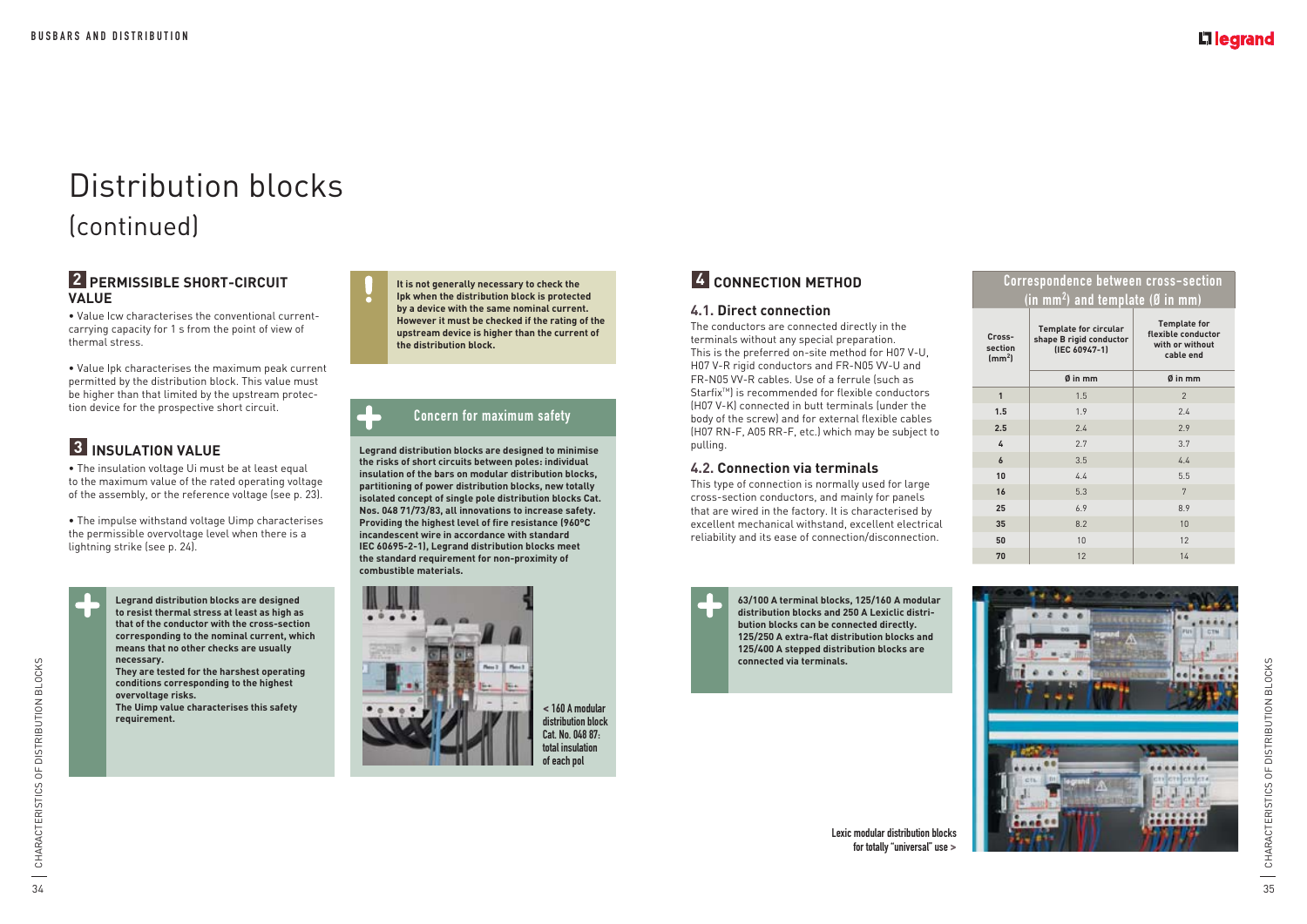PHASE BALANCING 37PHASE BALANCING

#### **In unbalanced system with neutral**

 $Z_1 \neq Z_2 \neq Z_3$ 

 $\bigcirc$ 

 $I_1 \neq I_2 \neq I_3$ 

#### **In unbalanced system without neutral**

A well-designed installation should never require rebalancing after it has been built. However, there are always unforeseen circumstances:

- The loads may not have been correctly identified (uses on power sockets)

- The loads may be irregular, or even random: holiday homes, office blocks, etc.

Three-phase loads connected with motive power, heating, air conditioning, furnaces and in general any uses with a direct three-phase supply do not generate any significant unbalance.

However, all household applications (lighting, heating, domestic appliances) and office applications (computers, coffee machines, etc.) represent single phase loads that must be balanced.

Row of single phase outputs supplied via a DPX 125 (100 A)

![](_page_19_Picture_9.jpeg)

Phase 1 supplies: 2 DX 32 A, 2 DX 20 A, 1 DX 10 A Phase 2 supplies: 1 DX 32 A, 2 DX 20 A, 3 DX 10 A Phase 3 supplies: 1 DX 32 A, 3 DX 20 A, 1 DX 10 A

 $\Delta \Delta$ 

## **PHASE BALANCING**

 $I_1 + I_2 + I_3 = In$ → → →→

 $V_1 = V_2 = V_3 = V$ 

**The neutral conductor must be the same cross-section as the phase conductors: - In single phase circuits, regardless of the cross-section, and in polyphase circuits up to a phase conductor cross-section of 16 mm2 for copper (25 mm2 for aluminium) - Above this, its cross-section can be reduced in line with the load, unbalance, short-circuit thermal stress and harmonic conditions (see Book 4: "Sizing conductors and selecting protection devices").**

 $\bigcap$ 

 $Z_1 \neq Z_2 \neq Z_3$  $I_1 \neq I_2 \neq I_3$  $I_1 + I_2 + I_3 = 0$  $\overrightarrow{V}_1 \neq \overrightarrow{V}_2 \neq \overrightarrow{V}_3$ **The phase-to-neutral voltages V are unbalanced even though the phase-to-phase voltages U remain equal.**

### L<sub>leqrand</sub>

![](_page_19_Figure_18.jpeg)

# Distribution blocks (continued)

**If the neutral breaks (maximum unbalance), the neutral point moves according to the load of each phase. The greater the load on a phase (phase 1 in this diagram),**  the lower its impedance. V<sub>1</sub> drops, V<sub>2</sub> and V<sub>3</sub> increase and may reach the value of  $\frac{1}{2}$ **the phase-to-phase voltage on the phases with the lowest loads, which generally supply the most sensitive devices.**

![](_page_19_Figure_17.jpeg)

 $\mathbf{I}_3$ 

 $U_{23}$ 

 $V_3 \rightarrow V_2$ 

 $Z_3$   $Z_2$ 

 $\mathbf{I}_2$ 

#### Breaking of the neutral

![](_page_19_Picture_16.jpeg)

**The phase-to-neutral voltages remain balanced.**

**The neutral conductor maintains the balance of the phase-to-neutral voltages V by discharging the current due to the unbalance of the loads. It also discharges the current resulting from the presence of harmonics.**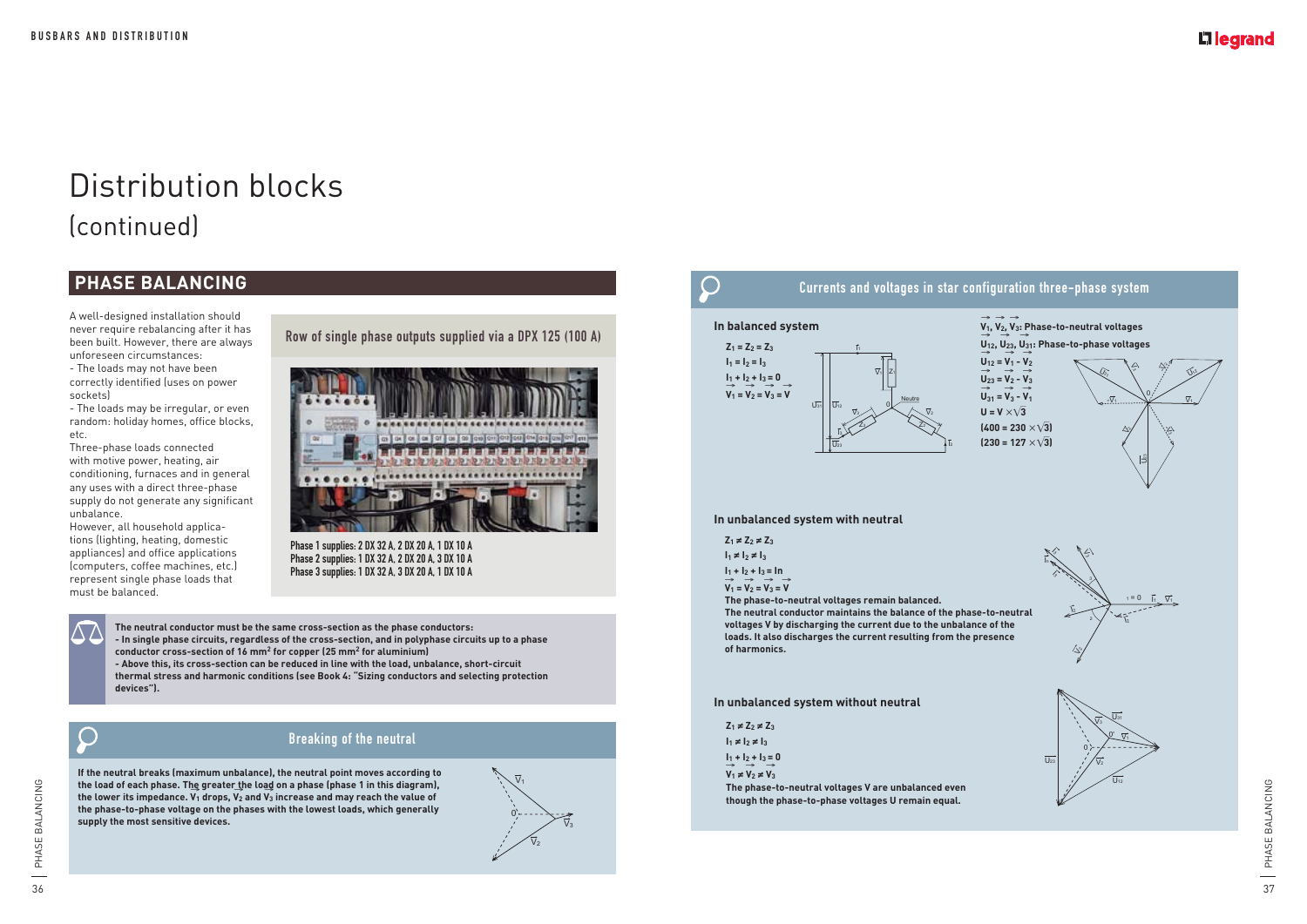SO | PHASE BALANCING 39PHASE BALANCING

#### **Care must be taken to maintain the minimum required cross-sections during balancing operations: each circuit must remain protected by the recommended device. 230 V single phase circuit Copper cross-Signalling 16 A power socket** 8 may  **5 max. Water heater**

#### Cable cross-sections and ratings of protection devices according to circuits

**Washing machine/tumble dryer/over Cooking appliance** single p three-ph **Electric heating 2250 W 4500 W**

| 230 V single phase circuit                 |                             | Copper cross-<br>section (mm <sup>2</sup> ) | <b>Fuse rating</b><br>(A) | <b>Circuit-breaker</b><br>rating(A) |
|--------------------------------------------|-----------------------------|---------------------------------------------|---------------------------|-------------------------------------|
| <b>Signalling</b>                          |                             | 0.75/1                                      | $\overline{2}$            | 6                                   |
| Lighting                                   |                             | 1.5                                         | 10                        | 16                                  |
| 16 A power socket                          | 8 max.<br>5 <sub>max</sub>  | 2.5<br>1.5                                  | 16                        | 20<br>16                            |
| <b>Water heater</b>                        |                             | 2.5                                         | 16                        | 20                                  |
| Washing machine/tumble dryer/oven,<br>etc. |                             | 2.5                                         | 16                        | 20                                  |
| <b>Cooking appliance</b>                   | single phase<br>three-phase | $\overline{6}$<br>2.5                       | 32<br>20                  | 32<br>20                            |
| <b>Electric heating</b>                    | 2250 W<br>4500 W            | 1.5<br>2.5                                  | 10                        | 10<br>20                            |

![](_page_20_Picture_20.jpeg)

![](_page_20_Picture_22.jpeg)

In three-phase installations, the various circuits should be distributed on each phase, taking into account their power, their load factor (ratio of the actual power consumption to the nominal power), their operating factor (ratio of the operating time and the stoppage time to be weighted with the operating schedules) and their coincidence factor (ratio of the load of the circuits operating simultaneously to the maximum load of all of these circuits).

**Legrand electricity meters and measuring devices give the significant values of the installation at all times: current, voltage, actual power, power consumption, in order to optimise the load factor.** 

**Programmable time switches and programmers can be used to shift the operating ranges and "smooth out" consumption over time (operating** 

![](_page_20_Picture_11.jpeg)

**factors). ^** Modular central measuring unit

![](_page_20_Picture_13.jpeg)

### **L'I legrand**

![](_page_20_Picture_26.jpeg)

![](_page_20_Figure_2.jpeg)

See Book 2 "Power balance and choice of power supply solutions".

Distribution optimises the energy management.

![](_page_20_Picture_6.jpeg)

**^** Electrical energy **t**hree-phase meter

![](_page_20_Picture_24.jpeg)

#### **^** Flush-mounted **c**entral measuring unit

# Distribution blocks (continued)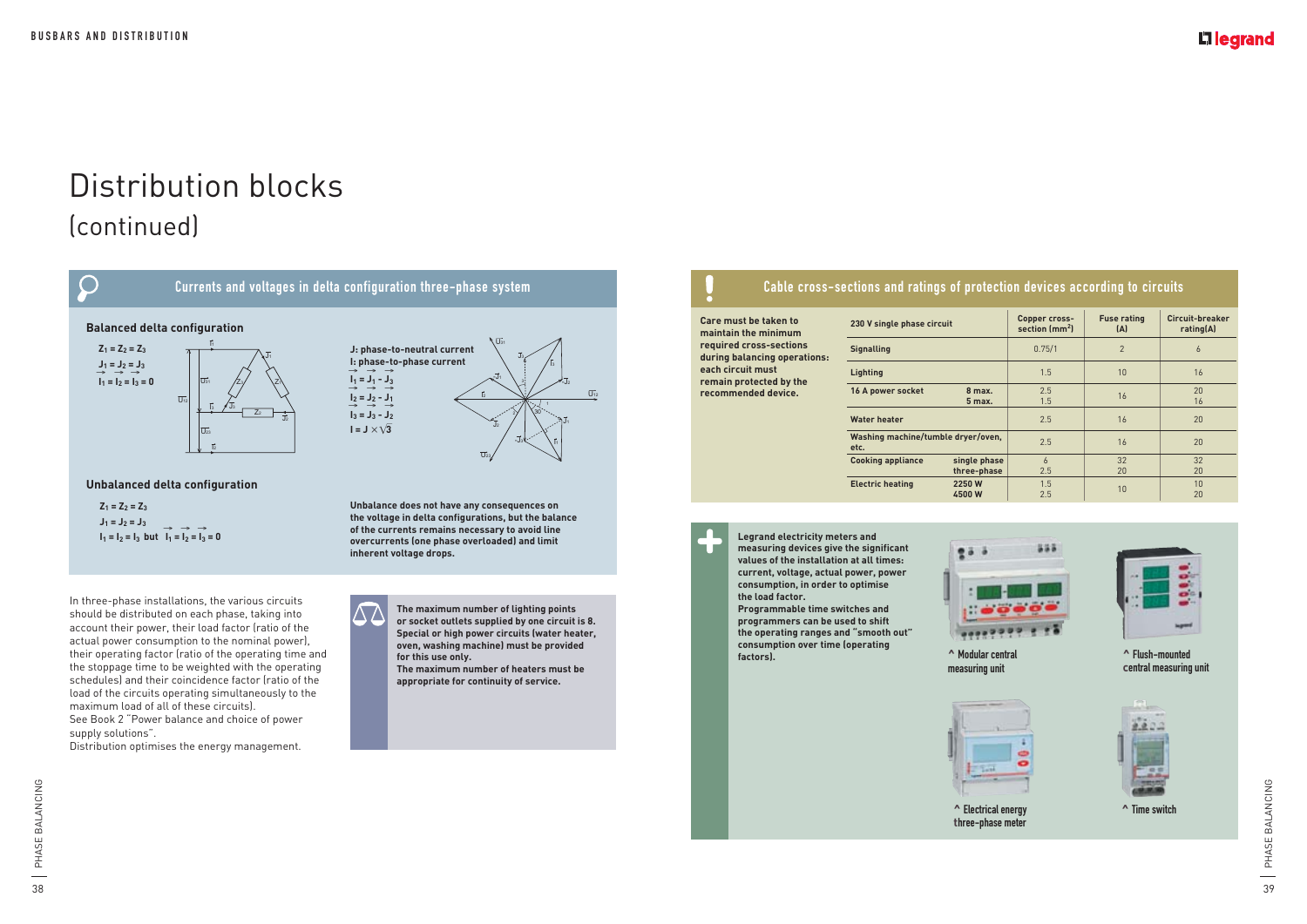|         | Thermal stress permitted by conductors with PVC insulation $^{\dagger}$ |                   |                   |                     |                     |                   |                                           |                     |                     |                     |                     |                     |  |
|---------|-------------------------------------------------------------------------|-------------------|-------------------|---------------------|---------------------|-------------------|-------------------------------------------|---------------------|---------------------|---------------------|---------------------|---------------------|--|
|         | $S$ (mm <sup>2</sup> )                                                  | 1.5               | 2.5               | $\frac{1}{4}$       | 6                   | 10                | 16                                        | 25                  | 35                  | 50                  | 70                  | 95                  |  |
|         | 1 <sup>2</sup> t(A <sup>2</sup> S)                                      | $0.3 \times 10^5$ | $0.8 \times 10^5$ | $0.2 \times 10^{6}$ | $0.5 \times 10^{6}$ |                   | $1.3 \times 10^{6}$ 3.4 x 10 <sup>6</sup> | $8.3 \times 10^{6}$ | $1.6 \times 10^{7}$ | $3.3 \times 10^{7}$ | $6.4 \times 10^{7}$ | $1.2 \times 10^8$   |  |
| Copper  | Icw (kA)                                                                | 0.17              | 0.29              | 0.46                | 0.69                | 1.15              | 1.84                                      | 2.9                 | 4                   | 5.7                 | 8                   | 10.9                |  |
|         | I <sup>2</sup> t(A <sup>2</sup> S)                                      |                   |                   |                     |                     | $5.7 \times 10^5$ | $1.5 \times 10^{6}$                       | $3.6 \times 10^{6}$ | $7 \times 10^6$     | $1.4 \times 10^{7}$ | $2.8 \times 10^{7}$ | $5.2 \times 10^{7}$ |  |
| Alumin. | Icw (kA)                                                                |                   |                   |                     |                     | 0.76              | 1.2                                       | 1.9                 | 2.7                 | 3.8                 | 5.3                 | 7.2                 |  |

(1) The thermal stress limited by the upstream device must be less than the  $l^2$ t of the distribution block, and the thermal stress limited by the downstream device must be less than the I2t of the cable: if necessary adapt the cross-section of the cable.

|                                                 | <b>Electrical characteristics of distribution blocks</b> |            |                          |          |                                             |                       |           |                          |                |
|-------------------------------------------------|----------------------------------------------------------|------------|--------------------------|----------|---------------------------------------------|-----------------------|-----------|--------------------------|----------------|
|                                                 | <b>Type</b>                                              |            | Cat. Nos.                | In $(A)$ | $1^{2}$ t (A <sup>2</sup> s) <sup>(1)</sup> | Icw (kA)              | Ipk (kÂ)  | <b>Ui (V)</b>            | Uimp (kV)      |
|                                                 | screw<br><b>Unprotected terminal</b>                     |            | 048 01/03/05/06/07       |          |                                             |                       |           |                          |                |
| blocks                                          |                                                          | on support | 048 20/22/24/25          |          |                                             |                       |           |                          | 8              |
|                                                 |                                                          | green      | 048 30/32/34/35/36/38    | 63/100   | 1.210 <sup>7</sup>                          | 3.5                   | 17        | 400                      |                |
| <b>IP 2x terminal blocks</b><br>screw terminals |                                                          | blue       | 048 15/40/42/44/45/46/48 |          |                                             |                       |           |                          |                |
|                                                 |                                                          | black      | 048 16/50/52/54          |          |                                             |                       |           |                          |                |
|                                                 |                                                          |            | 048 81/85                | 40       | 0.910 <sup>7</sup>                          | 3                     | 20        |                          |                |
|                                                 |                                                          |            | 048 80/84                | 100      | 2.010 <sup>7</sup>                          | 4.5                   | 20        |                          |                |
|                                                 | one-piece                                                |            | 048 82/88                | 125      | 2.010 <sup>7</sup>                          | 4.5                   | 18        |                          | 8              |
| Modular<br>distribution                         |                                                          |            | 04886                    | 160      | 1.810 <sup>7</sup>                          | 4.2                   | 14.5      | 500                      |                |
| blocks                                          |                                                          |            | 048 77                   | 250      | 6.410 <sup>7</sup>                          | 8                     | 27        |                          |                |
|                                                 | can be joined                                            |            | 048 71                   | 125      | 3.610 <sup>7</sup>                          | $\overline{6}$        | 23        |                          |                |
|                                                 |                                                          |            | 048 83                   | 160      | $1.010^{8}$                                 | 10                    | 27        |                          |                |
|                                                 |                                                          |            | 048 73                   | 250      | 3.210 <sup>8</sup>                          | 18                    | 60        |                          |                |
|                                                 | extra-flat                                               |            | 374 47                   | 125      | 1.110 <sup>7</sup>                          | 4.1                   | 25        | 500                      | 8              |
|                                                 |                                                          |            | 374 00                   | 250      | 3.210 <sup>8</sup>                          | $8/12$ <sup>(2)</sup> | 60        | 1000                     | 12             |
| <b>Power</b>                                    |                                                          |            | 373 95                   | 125      | 1.710 <sup>7</sup>                          | 4.1                   | 20        | 600                      | $\overline{a}$ |
| distribution<br>blocks                          |                                                          |            | 374 30                   | 125      | 7.410 <sup>7</sup>                          | 8.5                   | 35        |                          |                |
| for lugs                                        | stepped                                                  |            | 374 31                   | 160      | $1.010^{8}$                                 | 10                    | 35        | 1000                     | 12             |
|                                                 |                                                          |            | 374 35                   | 250      | 2.110 <sup>8</sup>                          | 14.3                  | 35        |                          |                |
|                                                 |                                                          |            | 373 08                   | 400      | 3.410 <sup>8</sup>                          | 17                    | 50/75 [3] |                          |                |
|                                                 |                                                          |            | 374 80                   | 300      | 2.110 <sup>8</sup>                          | 14.5                  | >60       | $\overline{\phantom{a}}$ | 10             |
|                                                 | Aluminium/copper connection boxes                        |            | 37481                    | 400      | 4.910 <sup>8</sup>                          | 22.2                  | >60       |                          | 12             |

Totally universal in their application, this type of terminal block can be used to distribute up to 100 A on between 4 and 33 outputs, depending on the catalogue number. The incoming cross-section is between 4 and 25 mm2, and the outputs between 4 and 16 mm<sup>2</sup>. They are fixed on 12 x 2 flat bars or TH 35-15 and TH 35-7.5 rails.

(2) Upper/lower ranges - (3) Spacing between 50 mm/60 mm bars

## **LEGRAND DISTRIBUTION BLOCKS**

The following installation possibilities and characteristics that have previously been described: rated current, short-circuit resistance, insulation values, number and capacities of outputs, connection method, enable the most suitable choice of distribution block to be determined.

![](_page_21_Picture_4.jpeg)

**The Legrand range of distribution blocks meets the needs of a wide variety of requirements, providing both ease of use and maximum safety.**

## **1 INDEPENDENT DISTRIBUTION TERMINAL BLOCKS**

![](_page_21_Picture_12.jpeg)

## L<sub>legrand</sub>

 $\leq$  Fixed on  $\sim$  or  $\sim$  rail, the universal support Cat. No. 048 11 takes all<br>terminal blocks

 $\frac{1}{2}$  LEGRAND DISTRIBUTION BLOCKS  $\frac{1}{2}$  LEGRAND DISTRIBUTION BLOCKS

# Distribution blocks (continued)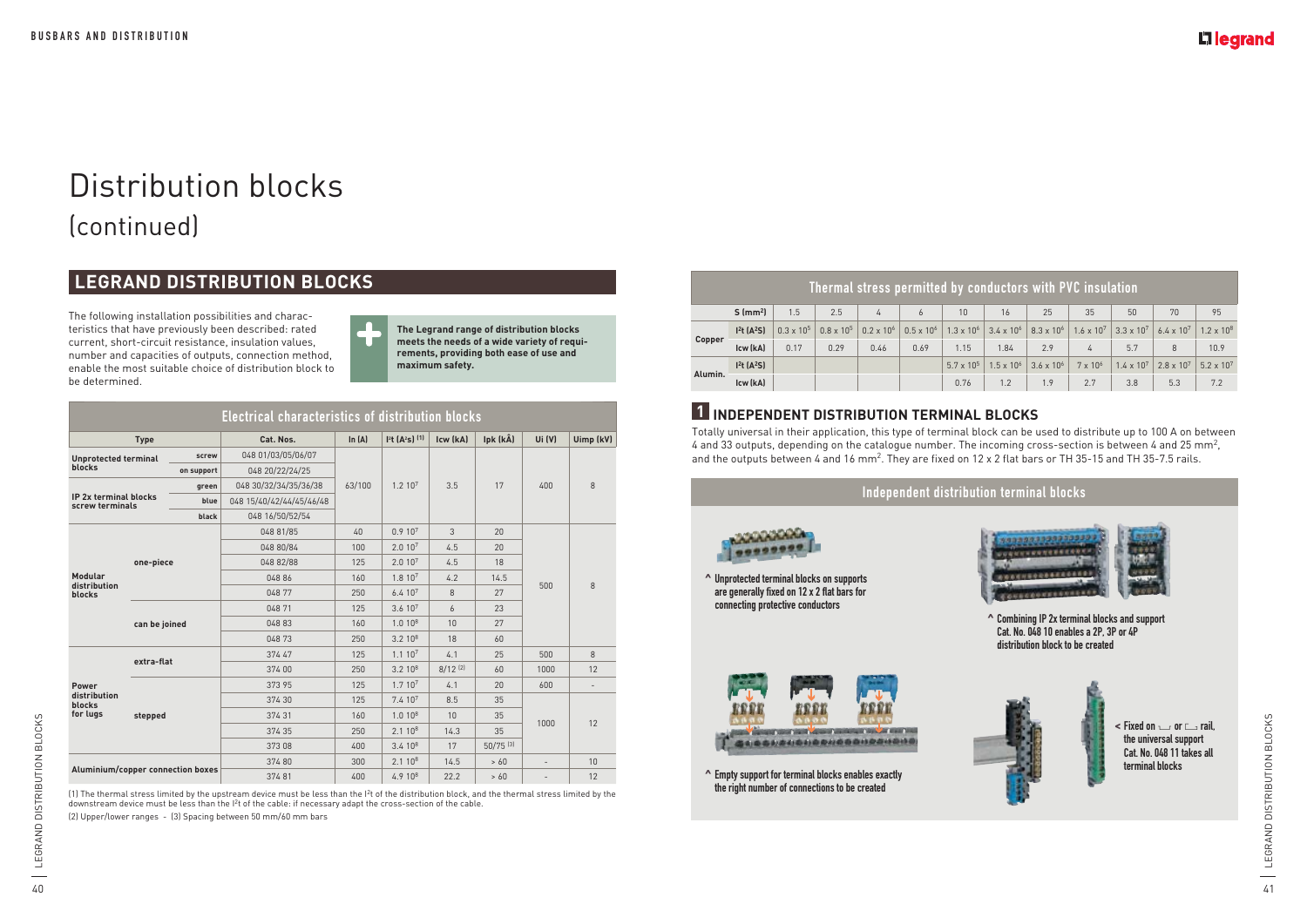These single pole distribution blocks are fixed directly in the terminals of DPX 125, 160 and 250 ER devices and modular Vistop devices from 63 to 160 A. They are used for simplified distribution for panels where the number of main circuits is limited.

**^** Supply busbar supplied via universal terminal Cat. No. 049 06

# **2 LEXIC SUPPLY BUSBARS**

Supply busbars can be connected directly and supply power to Lexic modular devices up to 90 A. They are available in single, two, three and four pole versions. They are a flexible solution, taking up little space, and are easy to adapt for distribution in rows.

> **^** Total combination of functions using the Lexic concept. Power, control and signalling are grouped together in wiring areas corresponding to the physical areas of the installation

### **3 DISTRIBUTION TERMINALS**

![](_page_22_Picture_14.jpeg)

^ Six 35 mm<sup>2</sup> rigid outputs (25 mm<sup>2</sup> flexible) for the output terminal Cat. No. 048 67

**^** A space is made in the devices that do not need to be connected to the supply busbar

![](_page_22_Picture_10.jpeg)

![](_page_22_Picture_18.jpeg)

**^** Totally universal, distribution blocks are suitable for all types of application

### L<sub>legrand</sub>

![](_page_22_Picture_23.jpeg)

**^** For the supply end of medium power distribution panels, the 250 A modular distribution block Cat. No. 048 77 can also be fixed on a plate

ES | LEGRAND DISTRIBUTION BLOCKS ts | LEGRAND DISTRIBUTION BLOCKS

## **4 MODULAR DISTRIBUTION BLOCKS**

These combine compactness and high connection capacity. With a modular profile, they are fixed by clipping onto TH 35-15 rails (EN 50022). Legrand modular distribution blocks are totally isolated: they are used at the supply end of the panel up to 250 A or in subgroups of outputs in panels with higher power ratings.

# Distribution blocks (continued)

**^** Single pole modular profile distribution blocks, total insulation of the poles to distribute 125 to 250 A

![](_page_22_Picture_25.jpeg)

![](_page_22_Picture_4.jpeg)

**^** Distribution via four pole supply busbar Cat. No. 049 54 fitted with end protectors Cat. No. 049 91

![](_page_22_Picture_6.jpeg)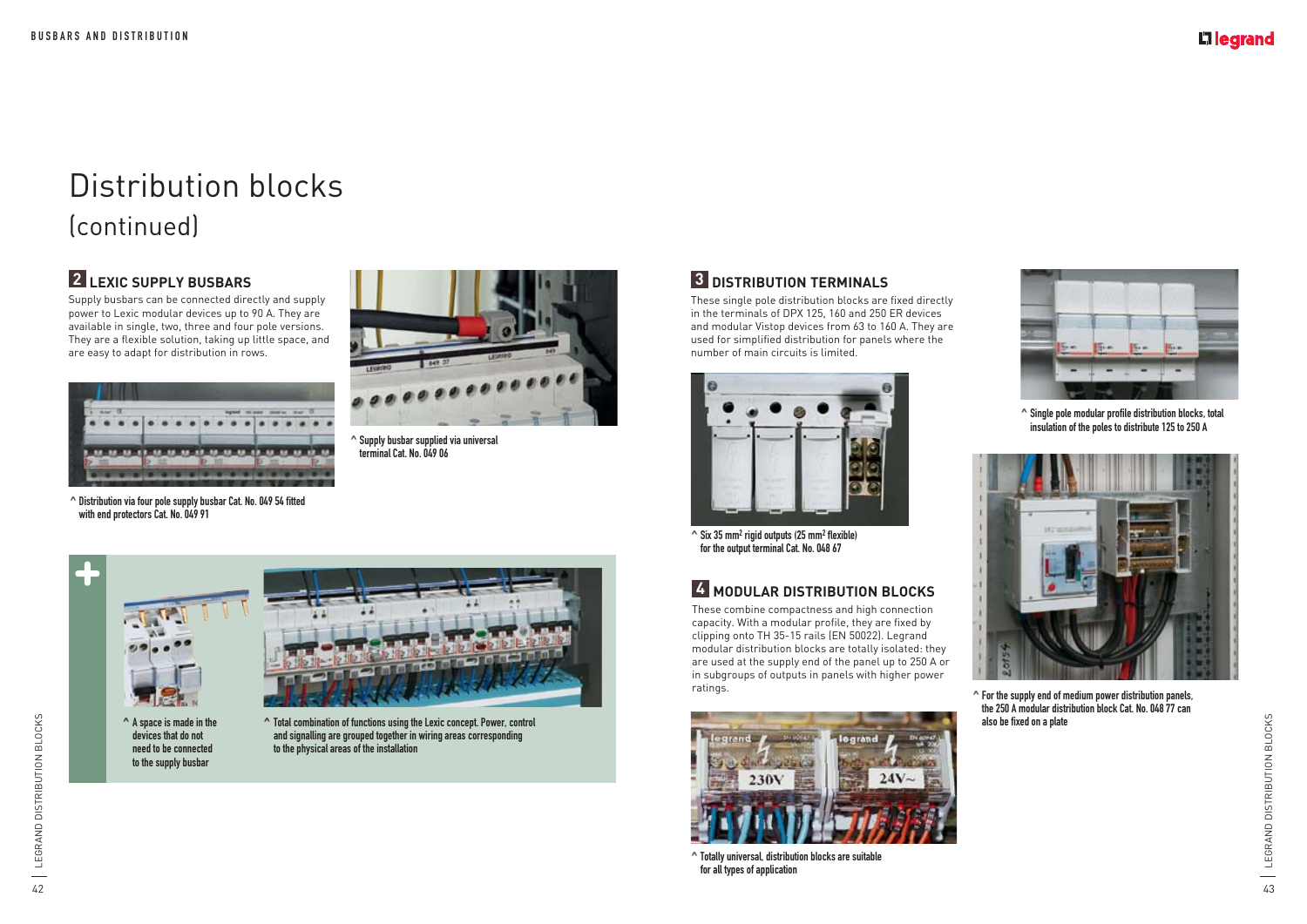#### **7 SINGLE POLE ALUMINIUM/COPPER CONNECTION BOXES**

Designed to provide the interface between large cross-section conductors entering the panel, including those made of aluminium, and internal

![](_page_23_Picture_16.jpeg)

wiring conductors. Two models 120 mm2/70 mm2 (Cat. No. 374 80) and 300 mm2/185 mm2 (Cat. No. 374 81) are available. They can also be used for alumi-

nium operating circuits (outgoing cables) or when the line lengths require the use of large crosssections.

#### **8 VIKING™3 POWER TERMINAL BLOCKS**

These single pole blocks are used for the junction between the enclosure and the external cables. They are fixed on a  $\sqcup$  rail or a plate and take CAB 3 and Duplix labelling. They provide numerous solutions for connection with aluminium or copper cables, with or without lugs.

Equipotential link

between two boxes using strips provided

### Lilegrand

# **6 STEPPED DISTRIBUTION BLOCKS**

These are available in catalogue versions, complete and fully-assembled from 125 to 400 A, and in a modular version (bars and supports to be ordered separately) that can be used to create customised distribution.

# **5 EXTRA-FLAT DISTRIBUTION BLOCKS**

Their lower height and their current-carrying capacities mean that the same panel can manage the power requirements for the supply end (up to 250 A) combined with the compactness of modular rows in slim panels.

![](_page_23_Picture_4.jpeg)

![](_page_23_Picture_19.jpeg)

![](_page_23_Picture_20.jpeg)

**<** The key features of extra-flat distribution blocks are power, capacity to connect large crosssection cables and compactness.

![](_page_23_Picture_8.jpeg)

**<** 125 A stepped distribution block

![](_page_23_Picture_10.jpeg)

**<** 250 A distribution blocks Cat. No. 374 35

![](_page_23_Picture_12.jpeg)

**^** 400 A stepped distribution block

![](_page_23_Picture_32.jpeg)

**<** Alumin./ copper direct connection

![](_page_23_Picture_34.jpeg)

Cable/cable

![](_page_23_Picture_36.jpeg)

Terminal for cable lug/Cable

![](_page_23_Picture_38.jpeg)

Terminal for cable lug/Terminal for cable lug

![](_page_23_Picture_40.jpeg)

Cable/Terminal for cable lug

# Distribution blocks (continued)

Junction Distribution Branch-line

![](_page_23_Picture_22.jpeg)

|ama||ama|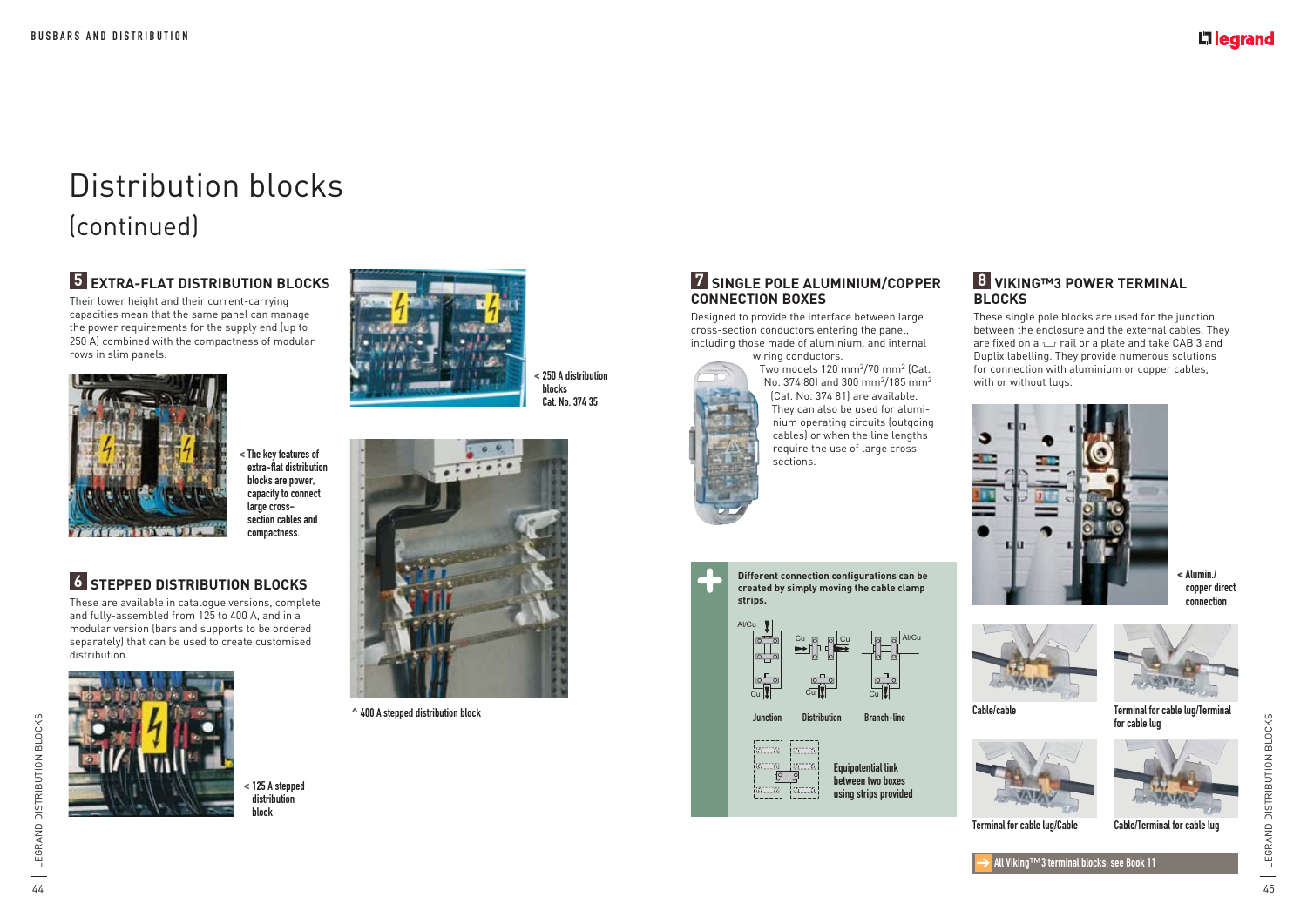#### <sup>46</sup> <sup>47</sup> CHOICE OF PRODUCTS CHOICE OF PRODUCTS Modular distribution blocks from 40 to 250 A (Ipk 14.5 to 42 kÂ) **Admissible maximum rating (A) 2-pole 4-pole Terminal blocks IP 2x Cat.Nos Number and section of fl exible conductors (mm²) Cat.Nos Number and section of fl exible conductors (mm²) Earth Neutral Additional outputs (mm²) Inputs Outputs Inputs Outputs 40** | 04881 | 2x10 | 11x4 | 04885 | 2x10 | 11x4 | 04834 | 04844 | 12x6 **100** | 04880 | 2x16 | 5x10 | 04884 | 2x16 | 5x10 | 04832 | 04842 | 8x6 **125**  $04882$   $2 \times 25$   $2 \times 16 + 11 \times 10$   $04886$   $2 \times 25$   $2 \times 16 + 7 \times 10$   $04844$   $12 \times 6$  $04888$   $2 \times 25$   $2 \times 25 + 11 \times 10$  048 35 048 45 16  $\times 6$ 048 76  $1 \times 35$   $1 \times 25 + 1 \times 16 +$  $\begin{array}{c|c|c|c|c|c|c|c|c} \hline 125 + 1 \times 16 + & 04846 & 21 \times 6 \ \hline \end{array}$ **<sup>160</sup>** 048 79 &m,% 'm'\* )m&+  $\begin{array}{c|c|c|c|c|c|c|c|c} 25 + 4 \times 16 & + & 048 & 45 & 16 \times 6 \ 8 \times 10 & & & & \end{array}$ **250** 048 77  $1 \times 120$   $1 \times 35 + 2 \times 25 + 1 \times 120$  $2 \times 16 + 6 \times 10$

![](_page_24_Picture_5.jpeg)

![](_page_24_Picture_6.jpeg)

|             | Supply busbars from 63 to 90 A (lpk 17 kÂ) |                                                   |        |                               |        |        |  |  |  |  |  |  |
|-------------|--------------------------------------------|---------------------------------------------------|--------|-------------------------------|--------|--------|--|--|--|--|--|--|
| <b>Type</b> | Length                                     | <b>Universal</b><br>1-pole + neutral<br>or 1-pole | 2-pole | 2-pole balanced<br>on 3-phase | 3-pole | 4-pole |  |  |  |  |  |  |
|             | 1 row                                      | 049 26                                            | 049 38 | 04940                         | 04942  | 049 44 |  |  |  |  |  |  |
| Prong-type  | meter                                      | 04937                                             | 049 39 | 04941                         | 049 43 | 049 45 |  |  |  |  |  |  |
| Fork-type   | 1 row                                      | 049 11                                            | -      |                               | 049 17 |        |  |  |  |  |  |  |
|             | meter                                      | 049 12                                            | 049 14 |                               | 049 18 | 049 20 |  |  |  |  |  |  |

|               | Distribution terminal blocks from 63 to 100 A (lpk 10 kÂ) |                             |        |                                       |        |  |  |  |  |  |  |  |  |
|---------------|-----------------------------------------------------------|-----------------------------|--------|---------------------------------------|--------|--|--|--|--|--|--|--|--|
| <b>Number</b> |                                                           | <b>Bare terminal blocks</b> |        | Insulated terminal blocks IP 2x (xxB) |        |  |  |  |  |  |  |  |  |
| of outputs    | with screws                                               | on support                  | black  | blue                                  | green  |  |  |  |  |  |  |  |  |
| 4             | 048 01                                                    | 048 20                      | 048 50 | 048 40                                | 048 30 |  |  |  |  |  |  |  |  |
| 6             |                                                           |                             | 048 16 | 048 15                                |        |  |  |  |  |  |  |  |  |
| 8             | 048 03                                                    | 048 22                      | 048 52 | 048 42                                | 048 32 |  |  |  |  |  |  |  |  |
| 12            |                                                           | 048 24                      | 048 54 | 048 44                                | 048 34 |  |  |  |  |  |  |  |  |
| 14            | 048 05                                                    |                             |        |                                       |        |  |  |  |  |  |  |  |  |
| 16            |                                                           | 048 25                      |        | 048 45                                | 048 35 |  |  |  |  |  |  |  |  |
| 19            | 048 06                                                    |                             |        |                                       |        |  |  |  |  |  |  |  |  |
| 21            |                                                           | 048 26                      |        | 048 46                                | 048 36 |  |  |  |  |  |  |  |  |
| 24            | 048 07                                                    |                             |        |                                       |        |  |  |  |  |  |  |  |  |
| 33            |                                                           | 048 28                      |        | 048 48                                | 048 38 |  |  |  |  |  |  |  |  |

# 049 26 049 11 DO 049 11 DO 049 11 DO 049 11 DO 049 11 DO 049 11 DO 049 11 DO 049 11 DO 049 11 DO 049 11 DO 049 11 DO 049 11 DO 049 11 DO 049 11 DO 049 11 DO 049 11 DO 049 11 DO 049 11 DO 049 11 DO 049 11 DO 049 11 DO 049 1 FITTITTI **Choice of products MELLER** 048 03 048 15 048 68 048 83 048 88 374 00 373 08

#### Single pole modular distribution blocks and distribution terminal from 125 to 250 A (Ipk 27 to 60 kÂ)

|                                | Admissible maximum<br>rating (A) | Cat.Nos | Number and section of conductor per pole<br>$\text{m}^2$ |                                           |  |
|--------------------------------|----------------------------------|---------|----------------------------------------------------------|-------------------------------------------|--|
|                                |                                  |         | Inputs                                                   | <b>Outputs</b>                            |  |
|                                | 125                              | 048 71  | $4 \times 35$                                            | $12 \times 10$                            |  |
| modular distribution<br>blocks | 160                              | 04883   | $1 \times 50$                                            | $3 \times 25 + 2 \times 16 + 7 \times 10$ |  |
|                                | 250                              | 04873   | $1 \times 120$                                           | $6 \times 25 + 4 \times 10$               |  |
| distribution terminal          | 160                              | 048 67  | Direct into downstream<br>terminal                       | $6 \times 25$                             |  |
|                                | 250                              | 048 68  | Direct into downstream<br>terminal                       | $4 \times 35 + 2 \times 25$               |  |

|                                  | Power distribution blocks from 125 to 400 A (lpk 20 to 75 kÅ) |                |                                                                    |                |                                                                |                                                              |  |  |  |  |
|----------------------------------|---------------------------------------------------------------|----------------|--------------------------------------------------------------------|----------------|----------------------------------------------------------------|--------------------------------------------------------------|--|--|--|--|
|                                  |                                                               | Extra-flat     |                                                                    | <b>Stepped</b> |                                                                |                                                              |  |  |  |  |
| Admissible maximum<br>rating (A) | Cat.Nos                                                       |                | Number and section of<br>conductor per pole (mm <sup>2</sup> )     | Cat.Nos        | Number and section of<br>conductor per pole (mm <sup>2</sup> ) |                                                              |  |  |  |  |
|                                  |                                                               | Inputs         | <b>Outputs</b>                                                     |                | Inputs                                                         | <b>Outputs</b>                                               |  |  |  |  |
| 125                              | 37447                                                         | $1 \times 35$  | $10 \times 16$ (Ph)<br>$17 \times 16$ (N)                          | 37395          | 4 bars 12 x 4 mm receiving 5<br>connectors 2 x 10 each         |                                                              |  |  |  |  |
|                                  |                                                               |                |                                                                    | 374 30         | $1 \times 35$                                                  | $5 \times 25$                                                |  |  |  |  |
| 160                              |                                                               |                |                                                                    | 374 31         | $1 \times 70$                                                  | $5 \times 35$                                                |  |  |  |  |
| 250                              | 374 00                                                        | $1 \times 150$ | $1 \times 70$ or $1 \times 50 +$<br>$1 \times 35$ or $2 \times 35$ | 374 35         | $1 \times 120$                                                 | $5 \times 50$                                                |  |  |  |  |
| 400                              |                                                               |                |                                                                    | 373 08         | $2 \times 8.5$ mm                                              | 21 holes M6<br>$70 \text{ mm}^2 \text{ max}$ .<br>connectors |  |  |  |  |
|                                  |                                                               |                |                                                                    | 374 42         | $2 \times 185$                                                 | 15 holes M6<br>$+15$ holes M8                                |  |  |  |  |

|  | Aluminium/copper distribution boxes |          |                                                             |                |                |  |  |
|--|-------------------------------------|----------|-------------------------------------------------------------|----------------|----------------|--|--|
|  | Admissible maximum<br>rating (A)    | Cat. Nos | Number and section of conductor per pole (mm <sup>2</sup> ) |                |                |  |  |
|  |                                     |          | Input aluminium                                             | Input copper   | Output copper  |  |  |
|  | 300                                 | 37480    | $1 \times 120$                                              | $1 \times 95$  | $1 \times 70$  |  |  |
|  | 540                                 | 37481    | $1 \times 300$                                              | $1 \times 150$ | $1 \times 150$ |  |  |

## **L'1 legrand**

![](_page_24_Picture_14.jpeg)

![](_page_24_Picture_15.jpeg)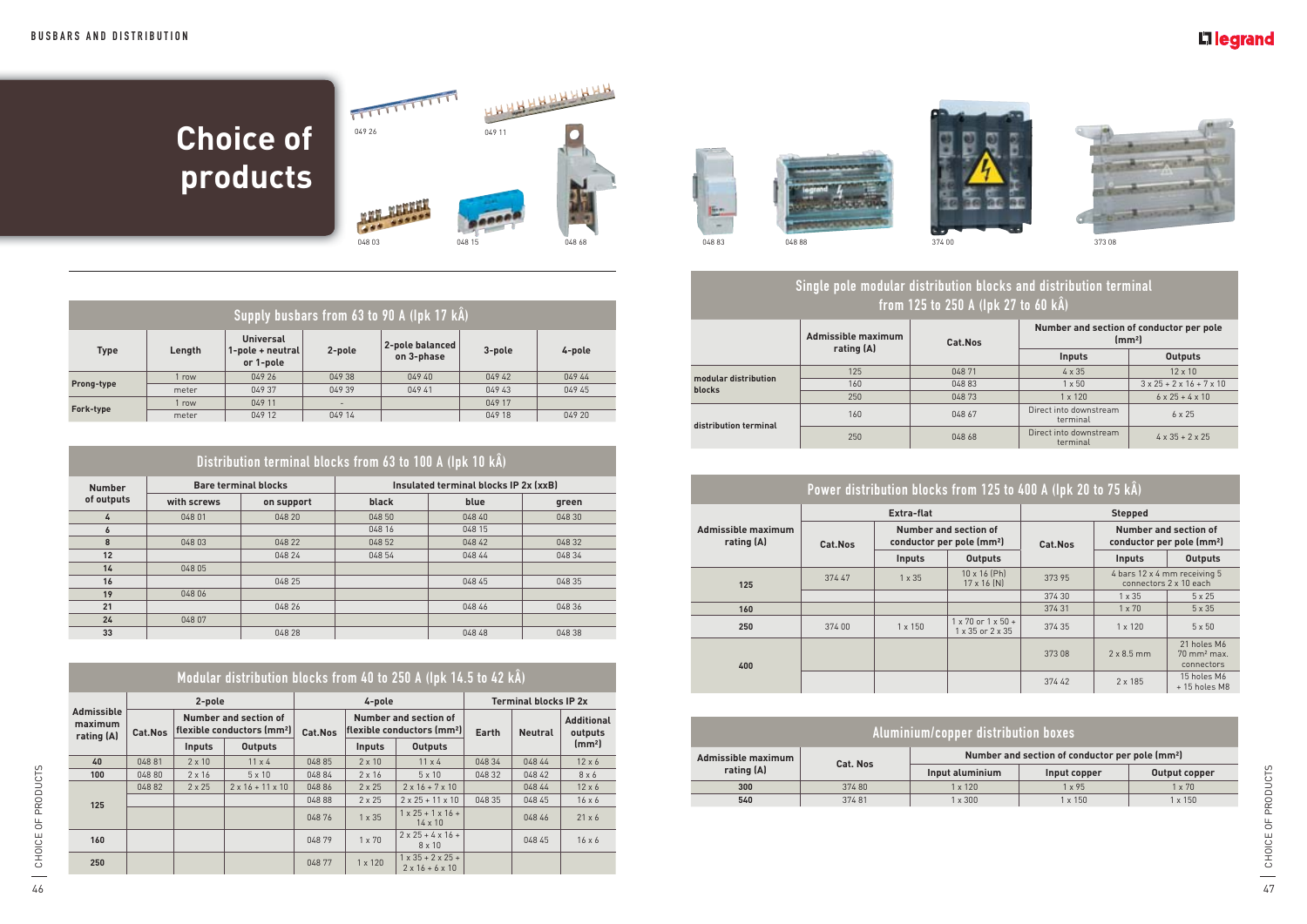![](_page_25_Picture_1.jpeg)

![](_page_25_Picture_2.jpeg)

![](_page_25_Picture_3.jpeg)

| <b>Isolating supports and copper bars</b> |                 |                          |                                 |              |              |              |              |                                 |              |                |                     |
|-------------------------------------------|-----------------|--------------------------|---------------------------------|--------------|--------------|--------------|--------------|---------------------------------|--------------|----------------|---------------------|
| <b>Busbar supports</b>                    |                 |                          | I Admissible maximum rating (A) |              |              |              |              |                                 |              |                |                     |
|                                           |                 |                          | 125                             | 160          |              | 250          | 400          | 800                             | 1000         | 1600           | 4000                |
| <b>Universal supports</b>                 |                 | 1-pole                   | 373 98                          |              | 374 37       |              |              |                                 |              |                |                     |
|                                           |                 | 4-pole                   | 37396                           | 374 32       |              | 374 36       | 373 10       |                                 |              |                |                     |
| XL <sup>3</sup> supports                  |                 | 4-pole                   |                                 |              |              |              | 373 15       | 373 20                          | 373 21       |                | 373 22/23 373 24/25 |
|                                           |                 |                          |                                 |              |              |              |              | Maximum number of bars per pole |              |                |                     |
|                                           | $12 \times 2$   | 37388                    | $\mathbf{1}$                    |              |              |              |              |                                 |              |                |                     |
|                                           | $12 \times 4$   | 37389                    | $\mathbf{1}$                    | $\mathbf{1}$ |              |              |              |                                 |              |                |                     |
|                                           | $15 \times 4$   | 374 33                   |                                 |              | $\mathbf{1}$ |              |              |                                 |              |                |                     |
|                                           | $18 \times 4$   | 374 34                   |                                 | 1            | $\mathbf{1}$ |              | $\mathbf{1}$ | $\mathbf{1}$                    |              |                |                     |
|                                           | $25 \times 4$   | 374 38                   |                                 |              | $\mathbf{1}$ | $\mathbf{1}$ |              |                                 |              |                |                     |
|                                           | $25 \times 5$   | 374 18                   |                                 |              |              |              | $\mathbf{1}$ | $\mathbf{1}$                    |              |                |                     |
|                                           | $32 \times 5$   | 374 19                   |                                 |              |              |              | $\mathbf{1}$ | $\mathbf{1}$                    |              |                |                     |
|                                           | $50 \times 5$   | 374 40                   |                                 |              |              |              |              | 1                               | $\mathbf{1}$ | $\overline{2}$ | $\overline{4}$      |
| Copper                                    | $63 \times 5$   | 37441                    |                                 |              |              |              |              |                                 | $\mathbf{1}$ | $\overline{2}$ | $\overline{4}$      |
| <b>bars</b>                               | 75x5            | 374 59                   |                                 |              |              |              |              |                                 | $\mathbf{1}$ | $\overline{2}$ | $\overline{4}$      |
|                                           | $80 \times 5$   | 374 43                   |                                 |              |              |              |              |                                 | $\mathbf{1}$ | $\overline{2}$ | $\overline{4}$      |
|                                           | $100 \times 5$  | 374 46                   |                                 |              |              |              |              |                                 |              | $\overline{2}$ | $\overline{4}$      |
|                                           | $125 \times 5$  | $\overline{a}$           |                                 |              |              |              |              |                                 |              |                | $\overline{4}$      |
|                                           | 50 x 10         | $\overline{\phantom{a}}$ |                                 |              |              |              |              |                                 |              |                | 3                   |
|                                           | 60 x 10         | $\sim$                   |                                 |              |              |              |              |                                 |              |                | 3                   |
|                                           | 80 x 10         | $\overline{\phantom{a}}$ |                                 |              |              |              |              |                                 |              |                | 3                   |
|                                           | $100 \times 10$ | $\overline{a}$           |                                 |              |              |              |              |                                 |              |                | 3                   |
|                                           | 125 x 10        | $\overline{a}$           |                                 |              |              |              |              |                                 |              |                | 3                   |

| Isolating supports for C-section busbars and aluminium bars (up-to 1600 A) |                                       |                     |                       |  |  |  |  |  |
|----------------------------------------------------------------------------|---------------------------------------|---------------------|-----------------------|--|--|--|--|--|
|                                                                            | Enclosure depth (mm)                  | <b>Bars aligned</b> | <b>Bars staggered</b> |  |  |  |  |  |
| <b>Isolating support</b>                                                   | 475 or 725                            | 37367<br>373 66     |                       |  |  |  |  |  |
|                                                                            | 975                                   | 373 68              | 37369                 |  |  |  |  |  |
|                                                                            |                                       |                     |                       |  |  |  |  |  |
|                                                                            | <b>Cross section (mm<sup>2</sup>)</b> | Cat.Nos             |                       |  |  |  |  |  |
|                                                                            | 524                                   | 373 54              |                       |  |  |  |  |  |
| <b>Aluminium</b>                                                           | 549                                   | 373 55              |                       |  |  |  |  |  |
| <b>C-section bars</b>                                                      | 586                                   | 373 56              |                       |  |  |  |  |  |
|                                                                            | 686                                   | 373 57              |                       |  |  |  |  |  |
|                                                                            | 824                                   | 373 58              |                       |  |  |  |  |  |